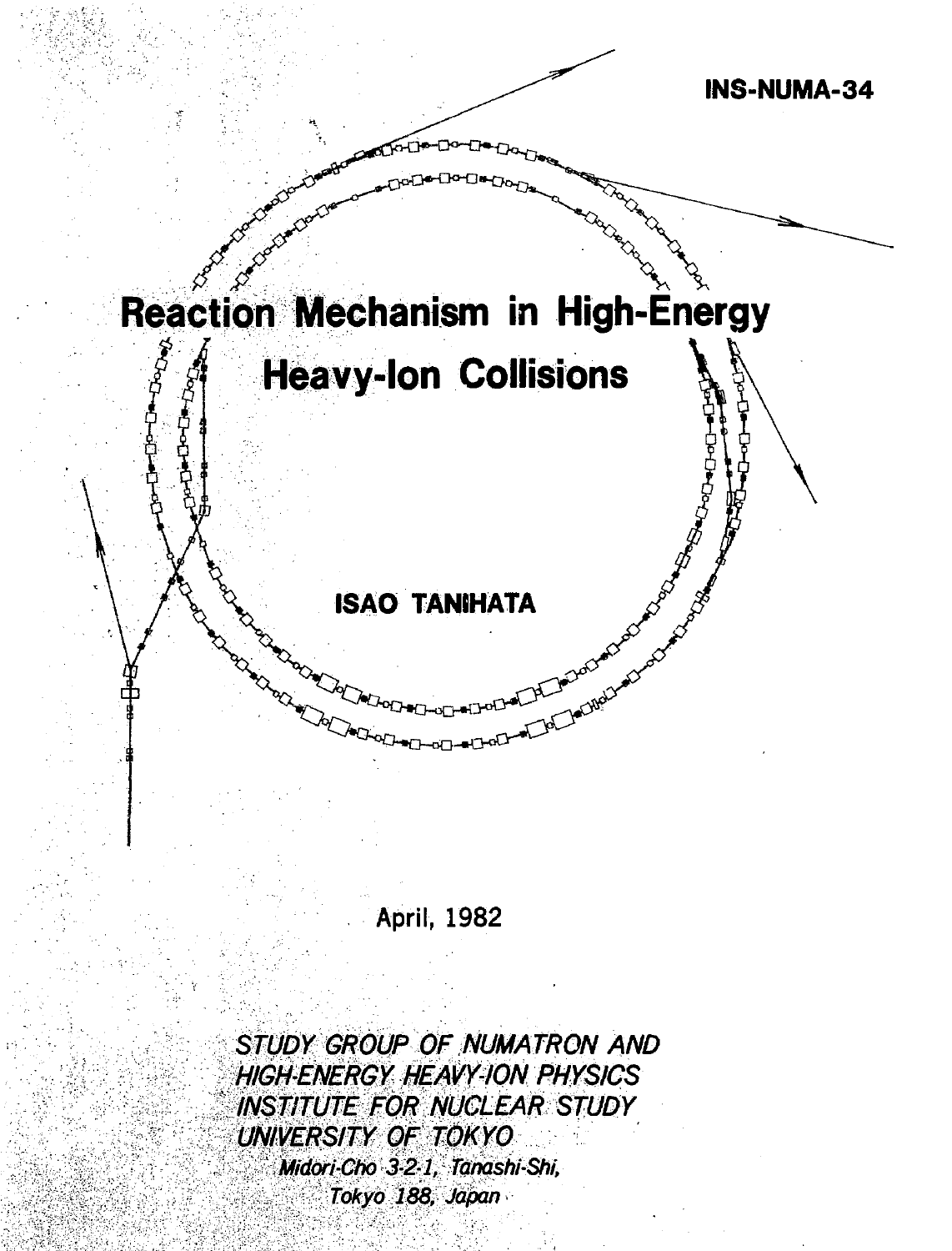Reaction Mechanism in High-Energy Heavy-Ion Collisions

# ISAO TANIHATA

# Institute for Nuclear Study, University of Tokyo Tanashi, Tokyo 188, JAPAN

| I. Introduction                               |             |  |  |  |
|-----------------------------------------------|-------------|--|--|--|
| II. Total and Reaction Cross Sections         | 3           |  |  |  |
| III. Average Multiplicities                   | 5           |  |  |  |
| IV. Overview of Inclusive Spectra             | . . 6       |  |  |  |
| V. Fragmentation Region                       |             |  |  |  |
| VI. Space and Time Structure of the Collision | $\ldots$ 10 |  |  |  |
| VII. Dynamics of the Participant Region       | .14         |  |  |  |
| i) Inclusive Spectra of Protons               | .14         |  |  |  |
| a) Angular Distribution                       | .16         |  |  |  |
| b) Mass Dependence of the Cross Section       | $\ldots$ 17 |  |  |  |
| c) Slope Factor of Energy Spectra             | $\ldots$ 18 |  |  |  |
| ii) Two Particle Correlations                 | . .20       |  |  |  |
| VIII. Closing                                 | $\ldots$ 23 |  |  |  |

Presented at Nichidai Seminar .in Karuizawa, October 2 3-25, 1981, also at the meeting for Heavy Ion Study at RCNP Osaka University, December 3-5, 1981.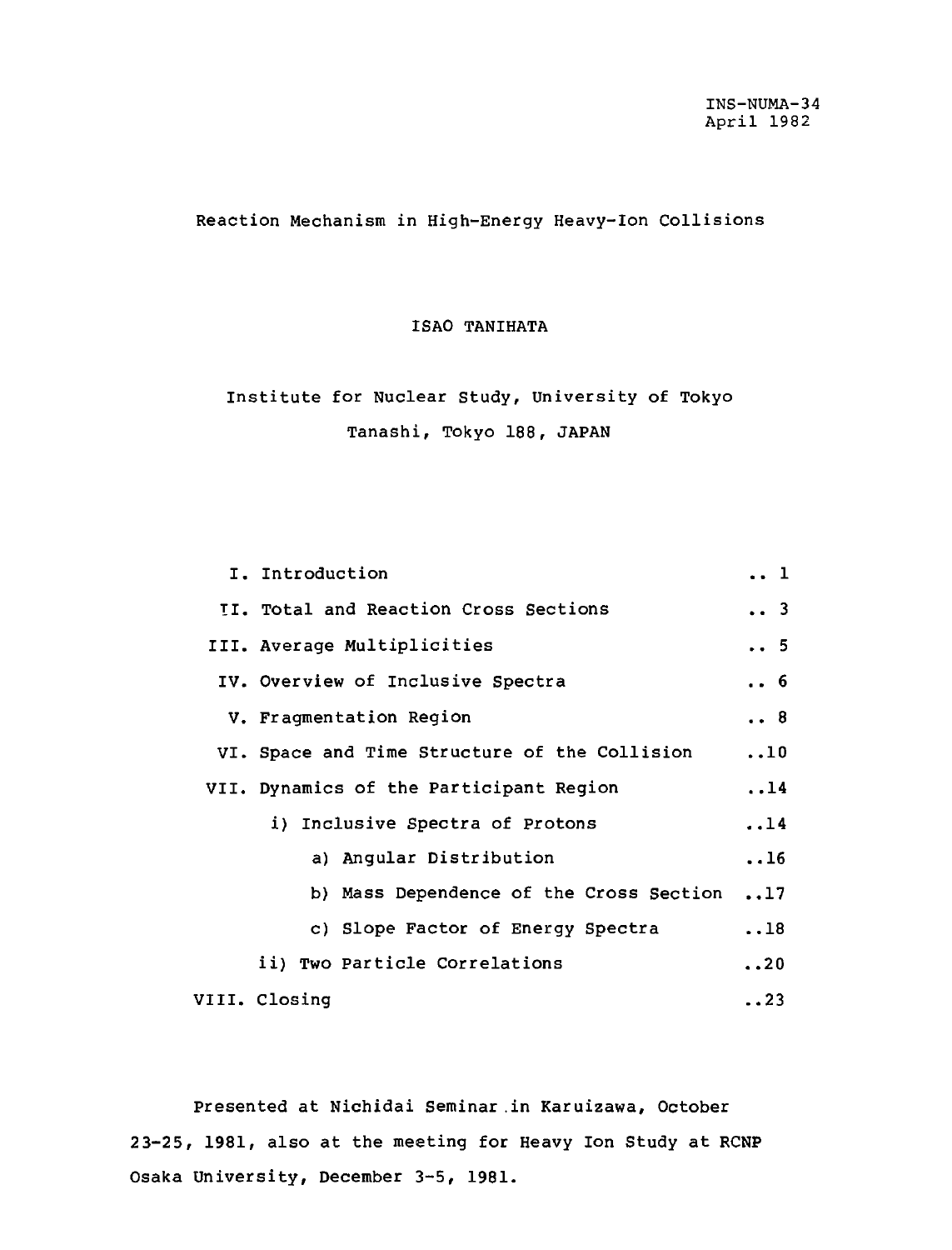## I. Introduction

Since beams have become available at several accelerators, a variety of experimental data of high-energy(HE) heavyions (HI) have been accumlated. At the early stage of this field, production of new phases of nuclear matter was speculated on theoretically.<sup>1)</sup> Most of these speculations were based on an expectation that a high-density would be achieved in the early stage of the HE-HI collisions. Several experiments have been performed with the hope of detecting a signal of such new phenomena. Instead of finding exciting phenomena, it was found that serch for them was not as easy as had been expected.

While struggling to find the new phenomena, experimentalists found that the collision processes even under normal conditions were not well understood yet. Instead, they found that it is very important and interesting to investigate the reaction mechanism itself. In the earliest period, measurements of projectile fragmentation, $^{\mathbf{2,3)}}$  were performed which gave us the participant-spectator picture of the collision. Fig. 1 shows the rough idea of the last stage of a HI collision. In the coordinate space, the fragments (Fig.l-a), which are the group of nucleons that did not suffer hard collisions, are moving at the same velocity as the incident nucleons. Participants, which are the group of nucleons which mutually interacted, come from the interaction region which might have been in a state of high density and high temperature in an earlier stage of the reaction. In momentum space, (Fig.1-b), the the the the space observed in the experiment, the fragments are  $\frac{1}{100}$ 

 $-1 -$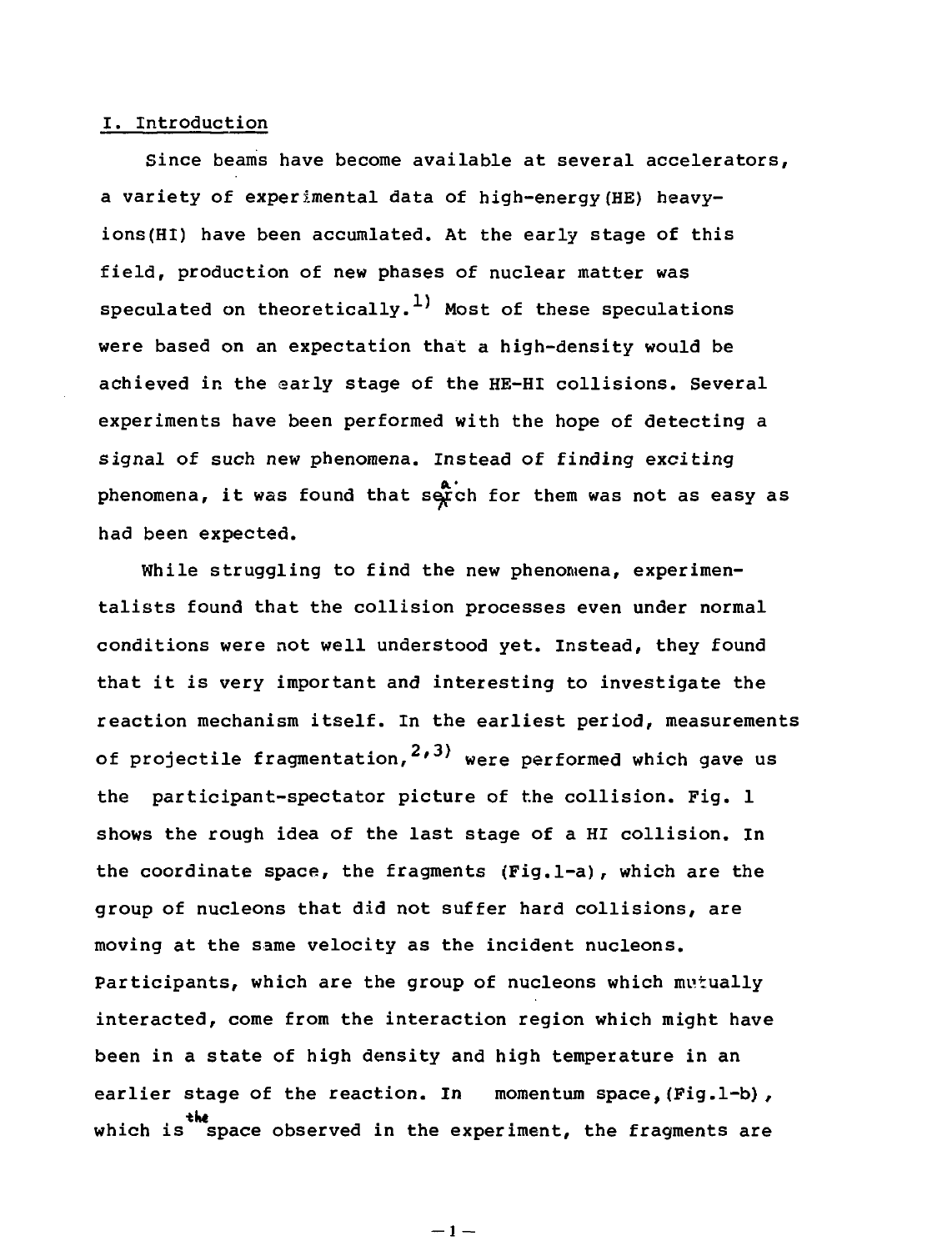seen as two peaks at the momentum of the initial nucleons. The participants are distributed in a wide range of momentum showing a broad peak at zero momentum in the center of mass.

Measurements of the participants were at first the single particle  $(\pi, p, d, \ldots)$  inclusive cross sections.  $4, 5$ ) The general features of the inclusive cross sections will be discussed in chapter four. A variety of models under different dynamical assumptions gave reasonable fits to the data. They ranged from the complete thermalization of the participant system to the single hard scattering of nucleons. On the other hand, the mean free path of nucleons inside the normal nucleus<sup>6)</sup> is the same order of magnitude as the size of reaction region.<sup>7-9)</sup> Thus it is hard to believe that either of these extreme assumptions in the theories are valid. To understand the dynamics of the reaction especially in the fast stage of the collisions, a more detailed analysis of inclusive cross sections including mass dependence, and beam energy dependence were made. Also, a new generation of experiments including measurements of two-particle correlations and of semi-inclusive cross section have been made. They showed that the reaction mechanism consisted of a mixture of several different mechanisms rather than any single one.

In this talk I would like to summarize our understanding of HE-HI collisions based on experimental data. My aim is mainly to show what has been learned and what are the problems we have to solve experimentally. Thus, theoretical models will be cited soley for understanding the experimental data. In the following two chapters (Ch. II, III) the geometrical aspects of the collisions will be discussed in relation to the total and the

 $-2-$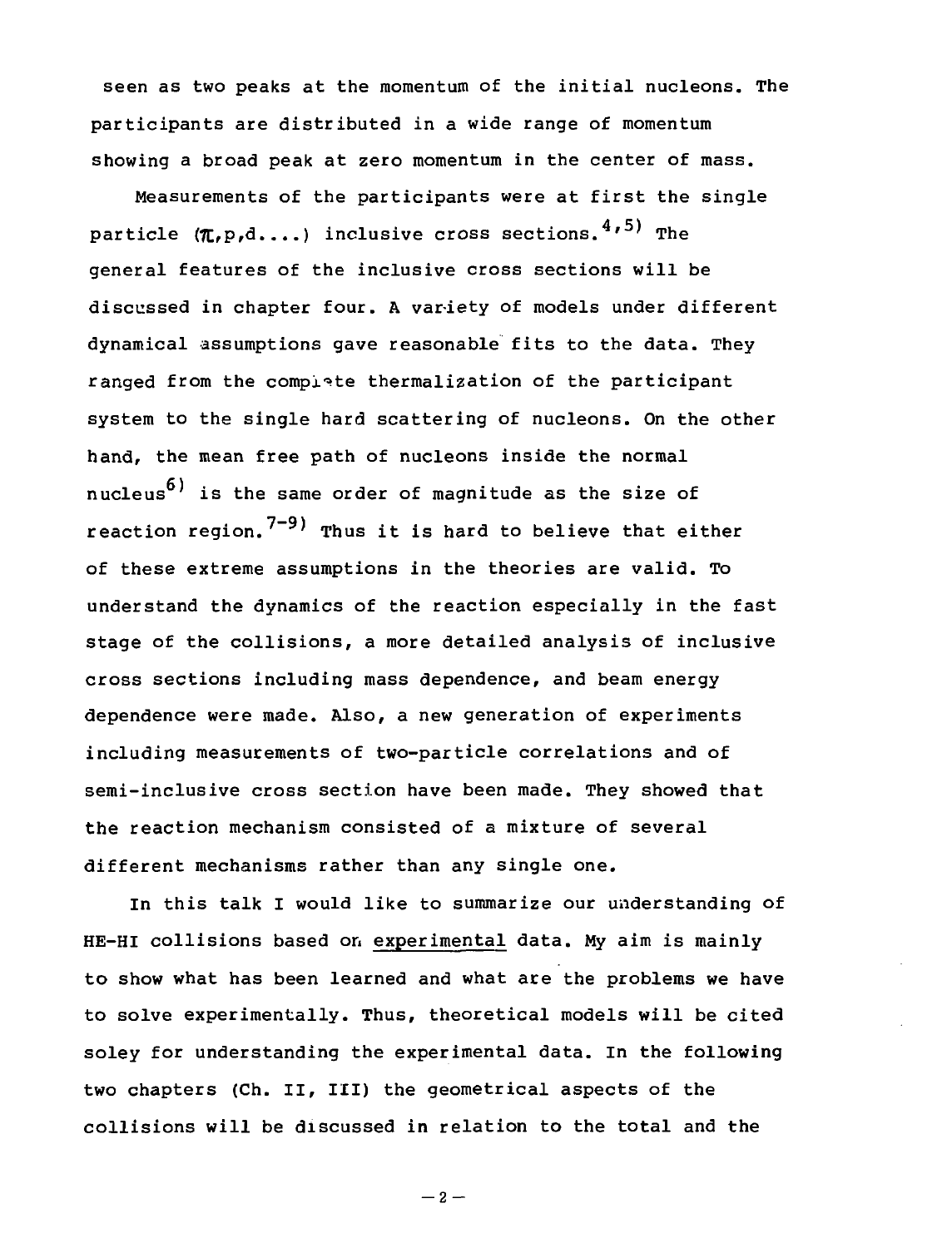reaction cross sections and to the average multiplicities. General features of the inclusive cross sections will be discussed in chapters IV and V. Several experimental data which have a close relation to the dynamics of the heavy-ion collisions will be discussed in chapter VI. I will not try to cover all the available data in this field. Of cource there are plenty of interesting experiments not discussed in this talk. I hope readers refer to the refereces in this paper as well as the summary papers<sup>10</sup>) which appeared elsewhere. My main aim here is to show the overall idea of high energy heavy ion collisions and to give a few interesting (at least for me) directions for the future.

# II. The Total and the Reaction Cross Sections

The total cross sections,  $\sigma_{+}$ , of nucleus-nucleus reactions as well as the reaction cross sections,  $\sigma_p$ , have been measured by Jaros et al. for many target-projectile combinations at 0.87 GeV/A and 2.1 GeV/A.<sup>11</sup>). The cross sections are well described by the equations,

 $\sigma_t$  = 144  $(A_T^{1/3} + A_P^{1/3} - 1.48)^2$  mb,

and 
$$
\sigma_R = 78 (A_T^{1/3} + A_P^{1/3} - 1.25)^2
$$
 mb.

The reaction cross sections have also been measured with heavier projectiles (α, <sup>12</sup>C, <sup>14</sup>N <sup>16</sup>O and <sup>40</sup>Ar) a energies of 2.1 GeV/A $^{12}$ , $^{13)}$  and 0.5-0.2 GeV/A. $^{14}$ <sup>)</sup> A parametrization of reaction cross sections of the form

$$
\sigma_{\rm R} = \pi r_{\rm o}^2 (A_{\rm T}^{1/3} + A_{\rm p}^{1/3} - \Delta)^2, \qquad (1)
$$

$$
-\,\boldsymbol{3}\,-\,
$$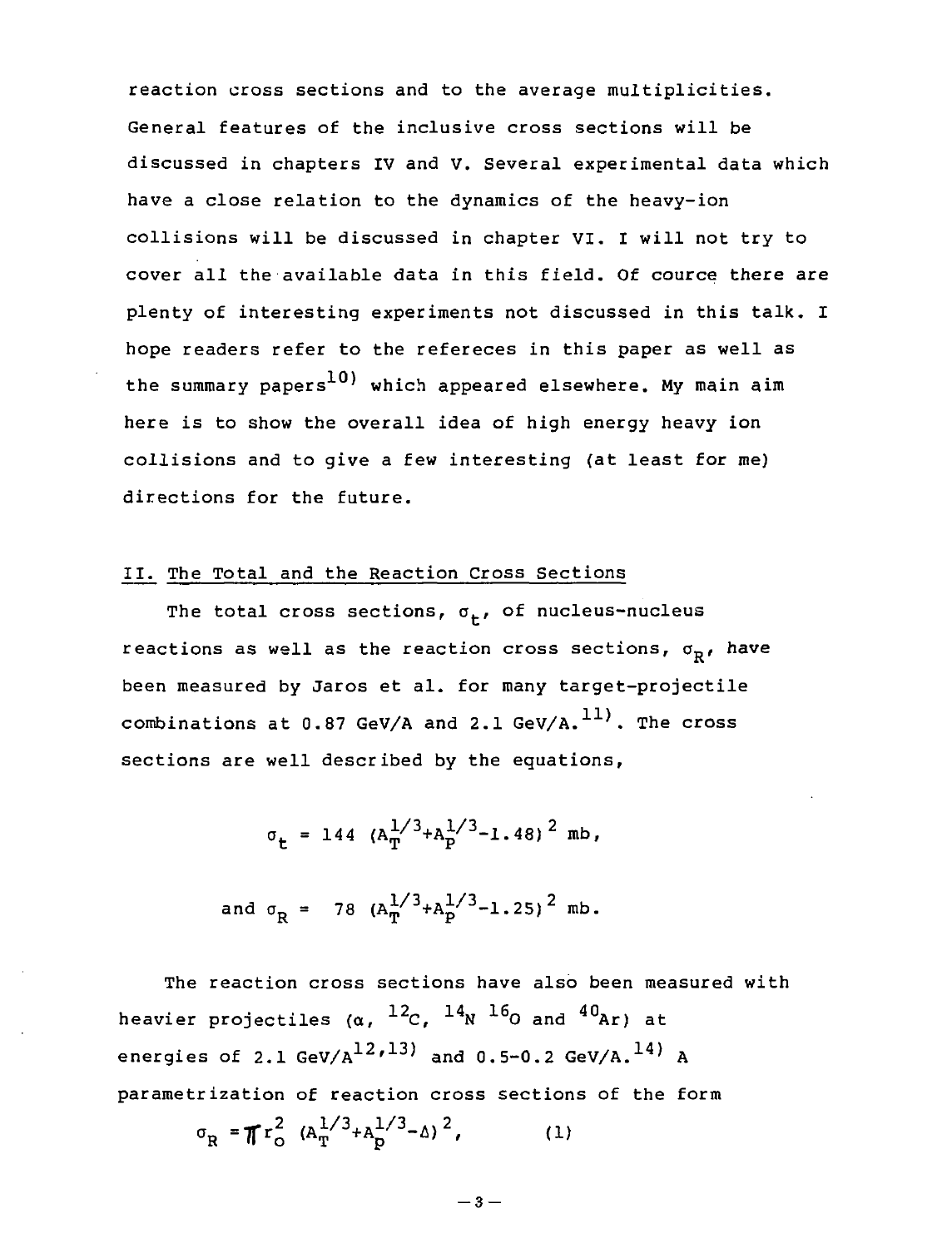where  $r_{0} = 1.29$  fm, was found to be correct to within 10% for all beam and target combinations.<sup>15)</sup> Also,  $\sigma_p$  is found to be independent of beam energy down to  $0.15$  GeV/A.<sup>14)</sup> Thus the total and the reaction cross sections are quite consistent with the geometrical cross sections with diffused surface reflected by  $\Delta$  in the equation.

The total cross sections are also understood reasonably well by microscopic calculations. Fig.2 shows a calculation based on Glauber theory for collisions of identical nuclei. $^{11)}$  As can be seen, the fit to the data is satisfactory. Another type of microscopic calculation based on nucleon-nucleon cross sections has been made for p + Nucleus and n + Nucleus reactions by DiGiacomo et al.  $^{16)}$  When they take the effects of the real nuclear potential, the Coulomb potential, Pauli blocking, and Fermi motion into account, the calculations reproduce the experimental data  $\sigma_{\rm p}$  for projectile energies from 15 MeV through 1 GeV. Their calculations as well as the experimental data are shown in Fig. 3. The calculations also reproduce the energy independence of the cross sections from 100 MeV to 1 GeV. It is interesting to see whether this approach can reproduce the experimental data on nucleus-nucleus collisions as well.

In summary, the nucleus-nucleus total and reaction cross sections are well described by the geometrical size of the colliding nuclei. The cross sections are also understood by microscopic calculations. This is basically a reflection of the fact that nuclei are thick enough for incident nucleons to make at least one scattering with nucleons inside the target over most of the overlapping region.

 $-4-$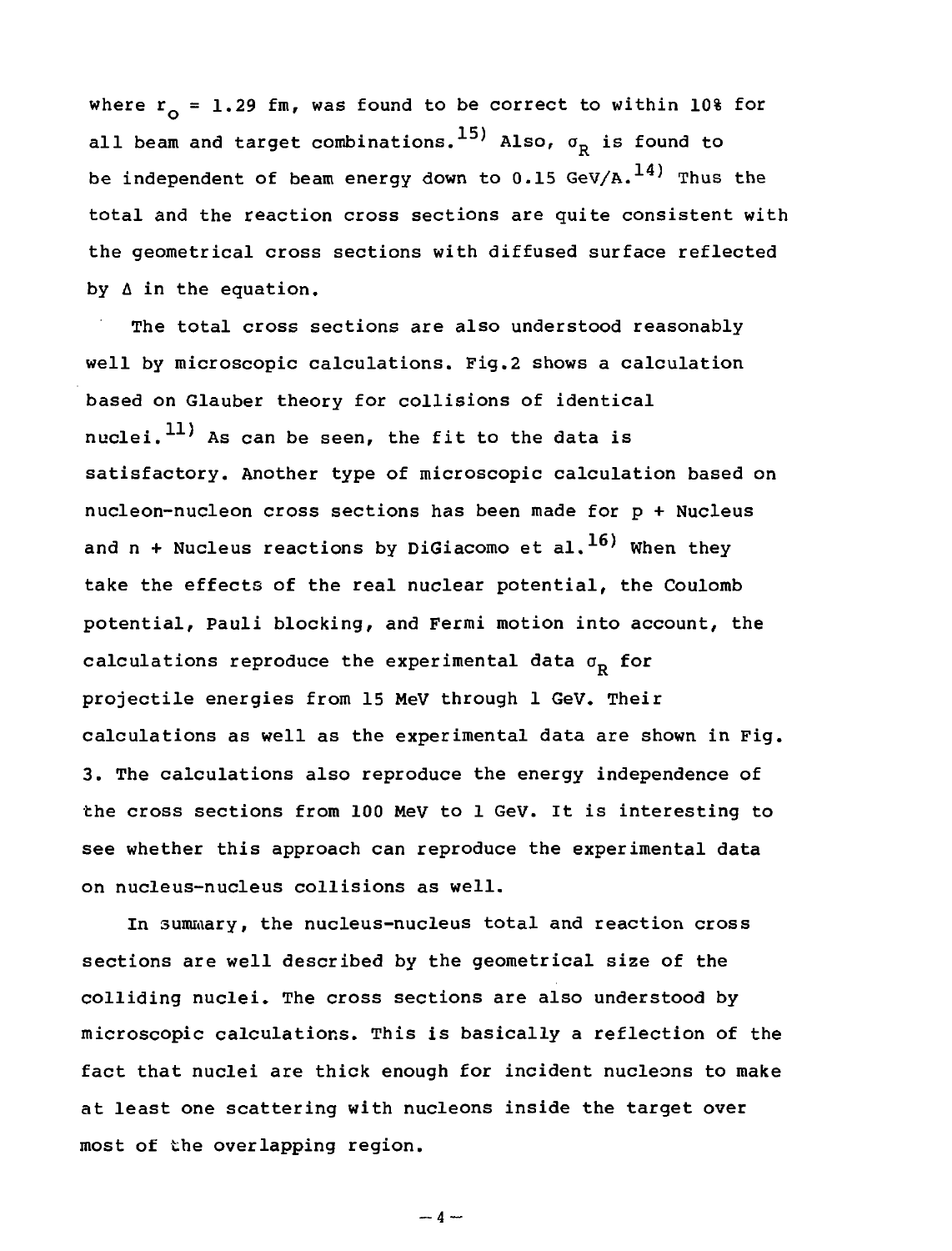The excitation functions of the cross sections have not been measured in fine steps of projectile energy. It is very interesting to search for an anormaly in the total and the reaction cross sections in the future.

# III. Average Multiplicities

The charged particle multiplicity gives additional information about the geometrical aspect of HI collisions. In the geometrical (participant-spectator) model the average number of participant protons  $(N_n)$  are calculated as

$$
N_{p} = (Z_{p}A_{T}^{2/3} + Z_{T}A_{p}^{2/3}) / (A_{p}^{1/3} + A_{T}^{1/3})^{2}
$$
 (2)

where  $Z_p (Z_p)$  and  $A_p (A_p)$  are the atomic and the mass number of the projectile (target), respectively. Experimentaly the charged particle multiplicity, or the number of charged participants, was obtained from the integration of the inclusive cross sections of charged particles.

In Fig. 4 the comparison of the experimental data to Eq.2 is shown. Good agreement between the participant-spectator model and the data is seen over a wide range of projectile and target combinations. Therefore, it indicates that the number of nucleons involved in the collisions is mainly determined by the geometry of the collision.

Slight deviations from the geometrical estimations are seen in the energy dependence. The observed multiplicities of asymmetric combinations (Ne+Cu and Ne+Pb) are larger for higher incident energy. An interesting analysis was done in this regard by Gutbrod et al.<sup>17)</sup>. They showed (see Fig.5) that

 $-5 -$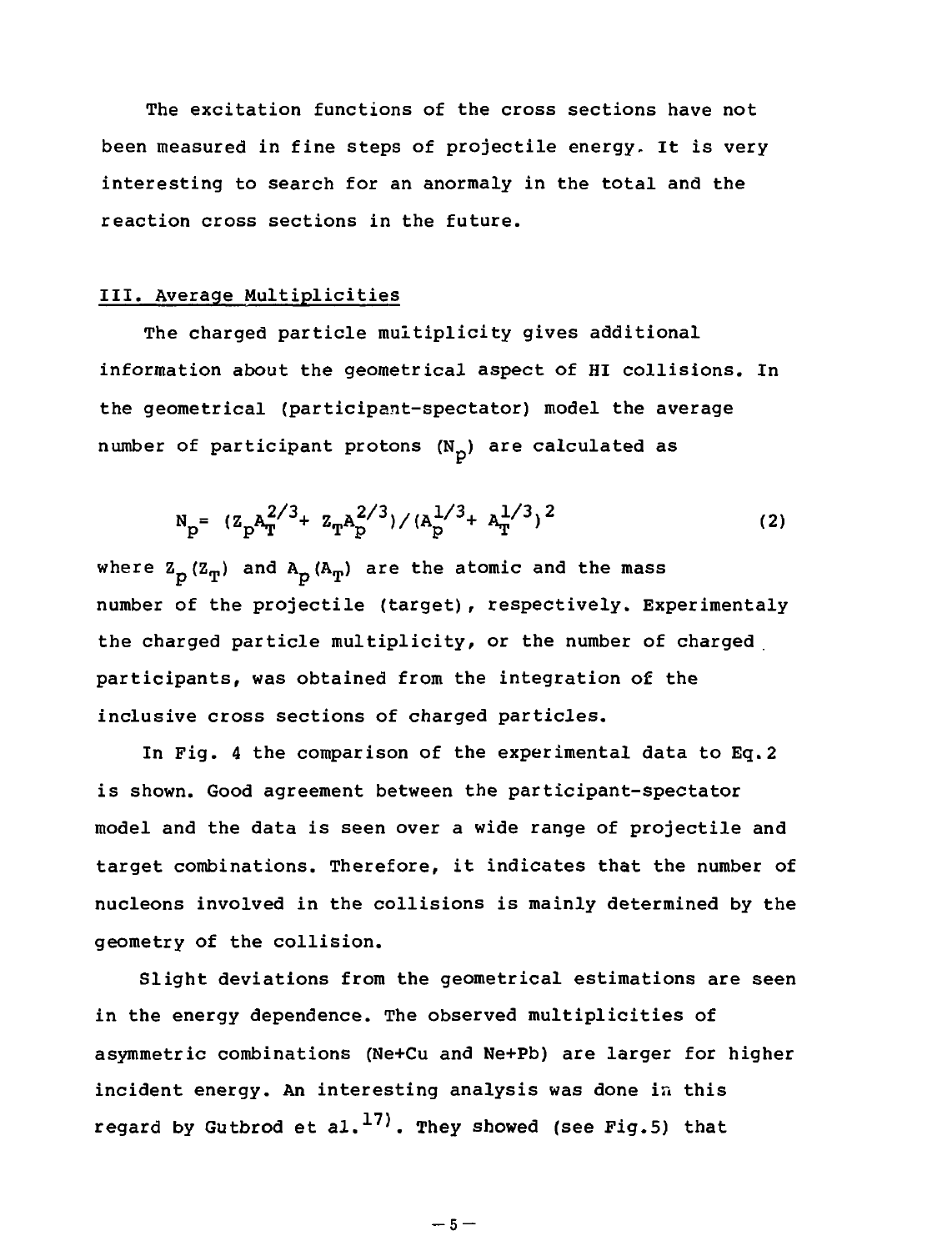the average associated multiplicity scaled with the kinetic energy of the projectile for all types of projectiles. Where 'associated' means that the multiplicity measured when a proton (deuteron or trisium) with energy between 40 and 200 MeV was detected at 90 $^{\circ}$  in the laboratory. In Fig. 6, our data are plotted against the total kinetic energy of the projectile for a lead target. Our data are also consistent with a scaling with total projectile kinetic energy.

These data suggest that the total energy, independent of projectile size, is of most importance in determining the multiplicity. This energy dependence is puzzling because we know that the geometrical model is reasonably good for explaining several different feature such as the total and the reaction cross sections and the projectile fragmentation (see following chapter) in this energy region. Unfortunately we have no good answer for this problem now.

The energy dependence of the multiplicity is related to the nuclear stopping power and the transverse communication during the collision processes. It is thus very interesting as a future experiment to measure the energy dependence of the multiplicity in a systematic way.

# IV. Overlook of Inclusive Spectra

Fig. 7 shows a sketch of the inclusive proton spectrum in a heavy ion collision. Two distinct regions can be seen in the spectrum. One is the fragment region seen as sharp peaks near the projectile and target rapidities (see Fig. 7-c). Particles emitted without violent N-N collisions are concentrated in this region. The other is the participantregion. participant

 $-6-$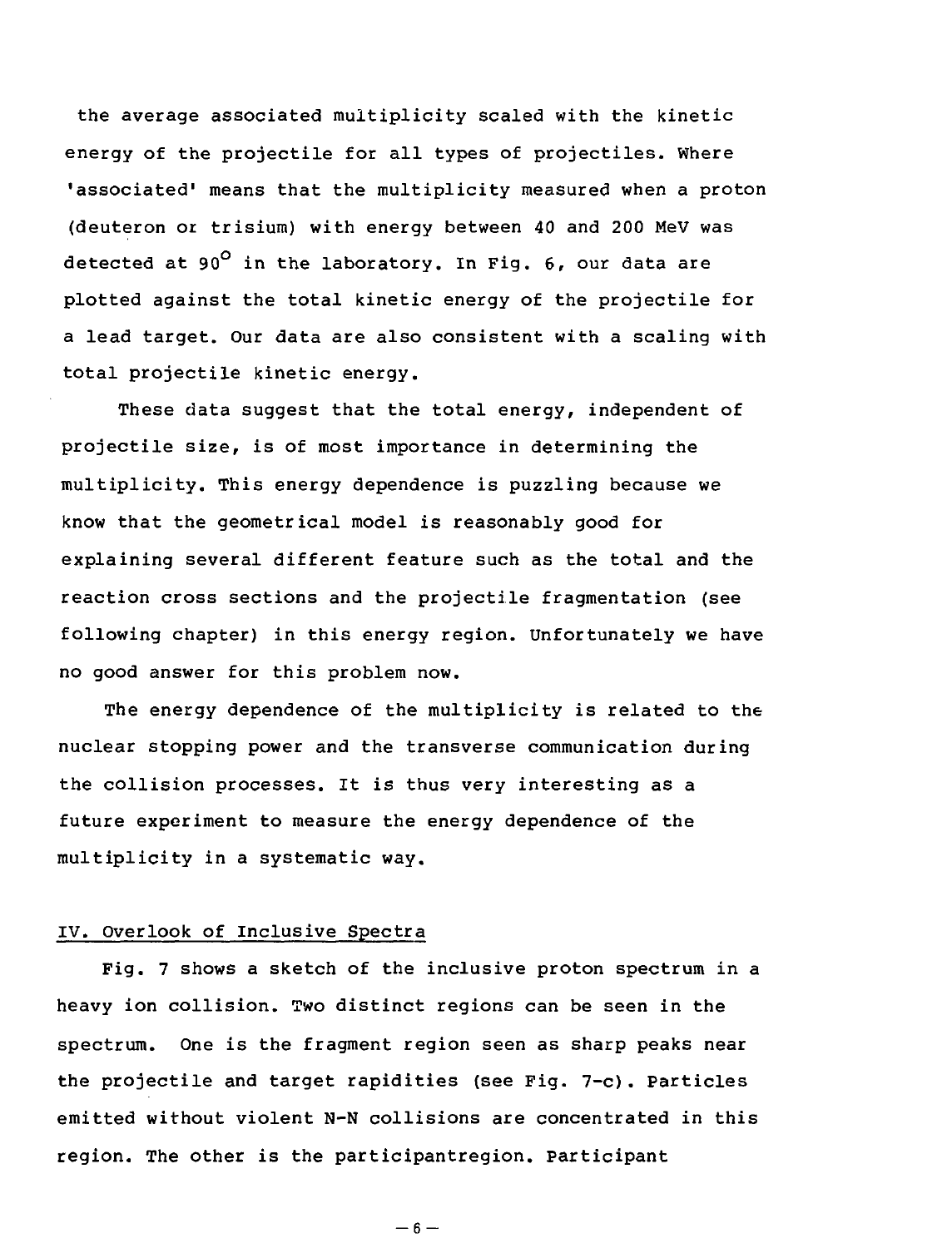nucleons which undergo at least one violent collision are distributed over a wide kinematical range.The exponential behavior of the spectrum (see Pig. 7-b) is a typical feature. The cross section is not isotropic but shows forward and backward peaking.

Fig. 8 shows an inclusive pion spectrum. Because pions must be produced in the collision no fragmentation peak is expected. At large  $P_m$  the pion spectrum also shows an exponential behavior as protons. In the low  $P_m$  region the pion spectrum differs from that of protons. One is a peak(dip) seen in the  $\pi^-(\pi^+)$  spectrum at beam rapidity and the other is a 90<sup>°</sup> enhancement of the  $\pi^\dagger$  spectrum. These spectral shapes are reasonably well explained by the Coulomb interactions of pions with nuclear fragments. Fig. 9 shows a model calculation of the Coulomb effect for  $\pi^{\pm}$  and  $\pi^-$ 18). A peak (dip) of the  $\pi(\vec{r})$  spectrum at beam rapidity is reproduced very well by the calculations. Actual fitting to the data is shown in Fig. 8-b.

The enhancement of the  $\pi^+$  spectrum at 90<sup>°</sup> is also qualitatively reproduced by the same calculation. However, other possible mechanisms for the 90° enhancement such as hydrodynamical flow or A-A contributions $^{19)}$  are not excluded. A most crucial point is the measurement of the  $\pi$  spectrum in this region because  $\pi$  will be enhanced by these effect in contrast to the Coulomb effect by which  $\boldsymbol{\pi}^-$  is suppressed. Unfortunately no systematic measurements has been reported so far.

Now we take a little more detailed look at each region of the reactions.

 $-7 -$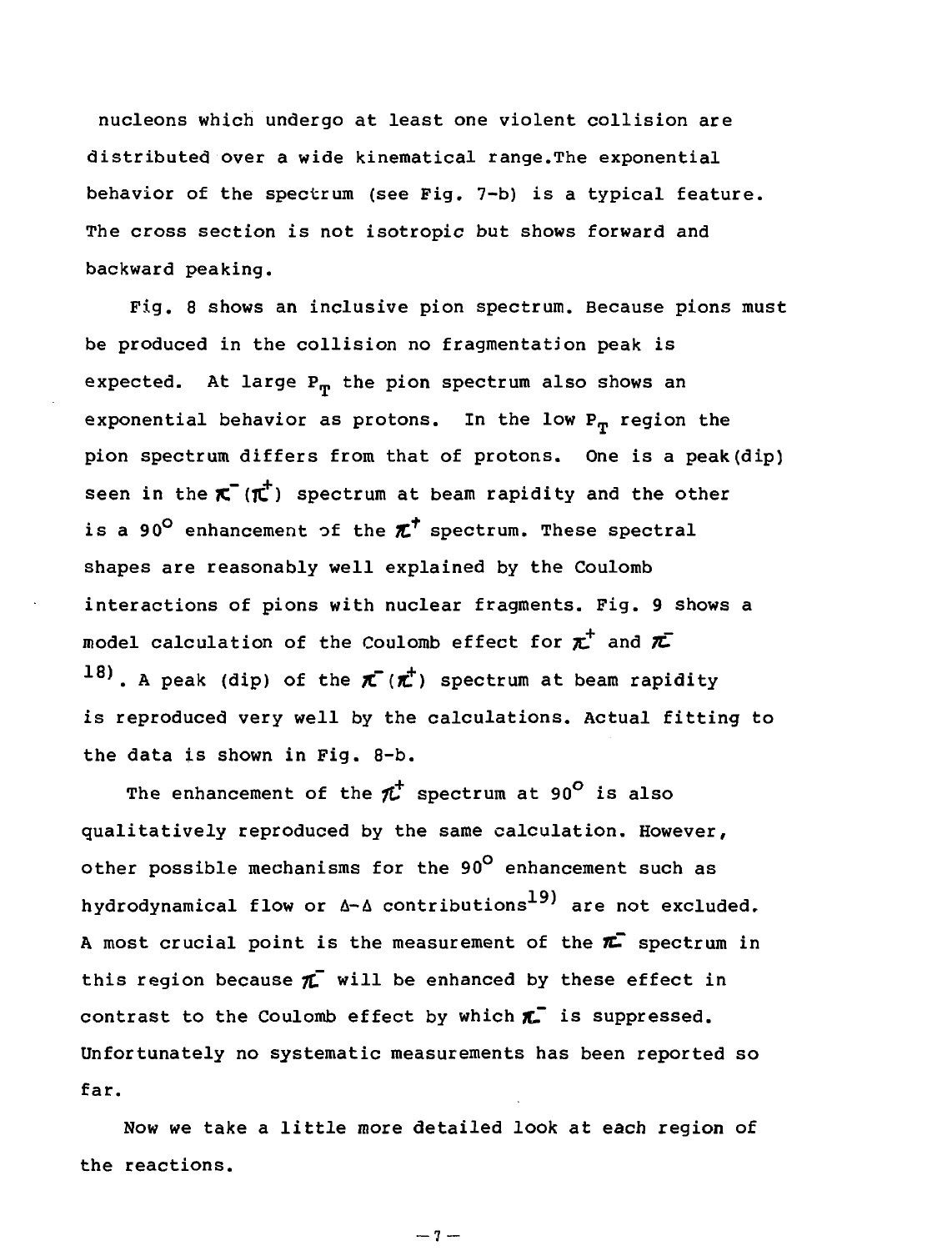### V. Fragmentation Region

The process of fragmentation is generally separated into two stages. One is the abrasion stage, in which the incident nucleus reacts with the target nucleus and produces spectators and the participant. The other is the ablation stage in which the slightly excited nuclear fragments de-excite by emitting several particles. The ablation stage can be treated by the method of conventional low energy nuclear physics.

Fig.10-a shows the longitudinal momentum  $(P_{\ell})$  dependence of  $^{10}$ B fragment from  $^{12}$ C at 2.1 GeV/A in the projectile rest frame  $^{20)}$ . The spectrum is well described by a Gaussian with an rms width,  $\sigma(P_{\nu})$ , and mean value  $(P_{\nu})$ . The rms widths,  $\sigma(P_{\nu})$ and  $\sigma(P_{\eta})$ , are equal within 10%. The general trend of  $\sigma(P_{\chi})$ for different fragments is reproduced by

the expression  $\sigma(P) = 2\sigma_{\odot} \left( \frac{A_F}{A_D} (1 - \frac{A_F}{A_D}) \right)^{1/2}$  where  $A_F$  and  $A_p$ are the masses of the fragment and the projectile, respectively. The dependence of  $\sigma(P_M)$  on fragment mass is explained by several models<sup>20-23)</sup>.

Fig. 8-c shows the production cross sections for different  $\sim$   $\sim$  24) the production cross section cross section cross section cross section cross sections for different cross sections for different cross sections for different cross sections for different cross sections of  $\$ mass nuclei, <sup>241</sup> a strong dip at mass number eight shows the importance of the ablation stage of the reaction. On the other hand the sum of the masses of the projectile fragments should be independent of ablation and depend only on the abrasion mechanism. Such a measurement was reported recently by Stevenson et al.  $25$  Fig.8-b shows the summed mass distributions of the projectile fragments in  $^{20}\space$ Ne+C and  $20$ Ne + Mo reactions. The two Spectra show big differences at

 $-8-$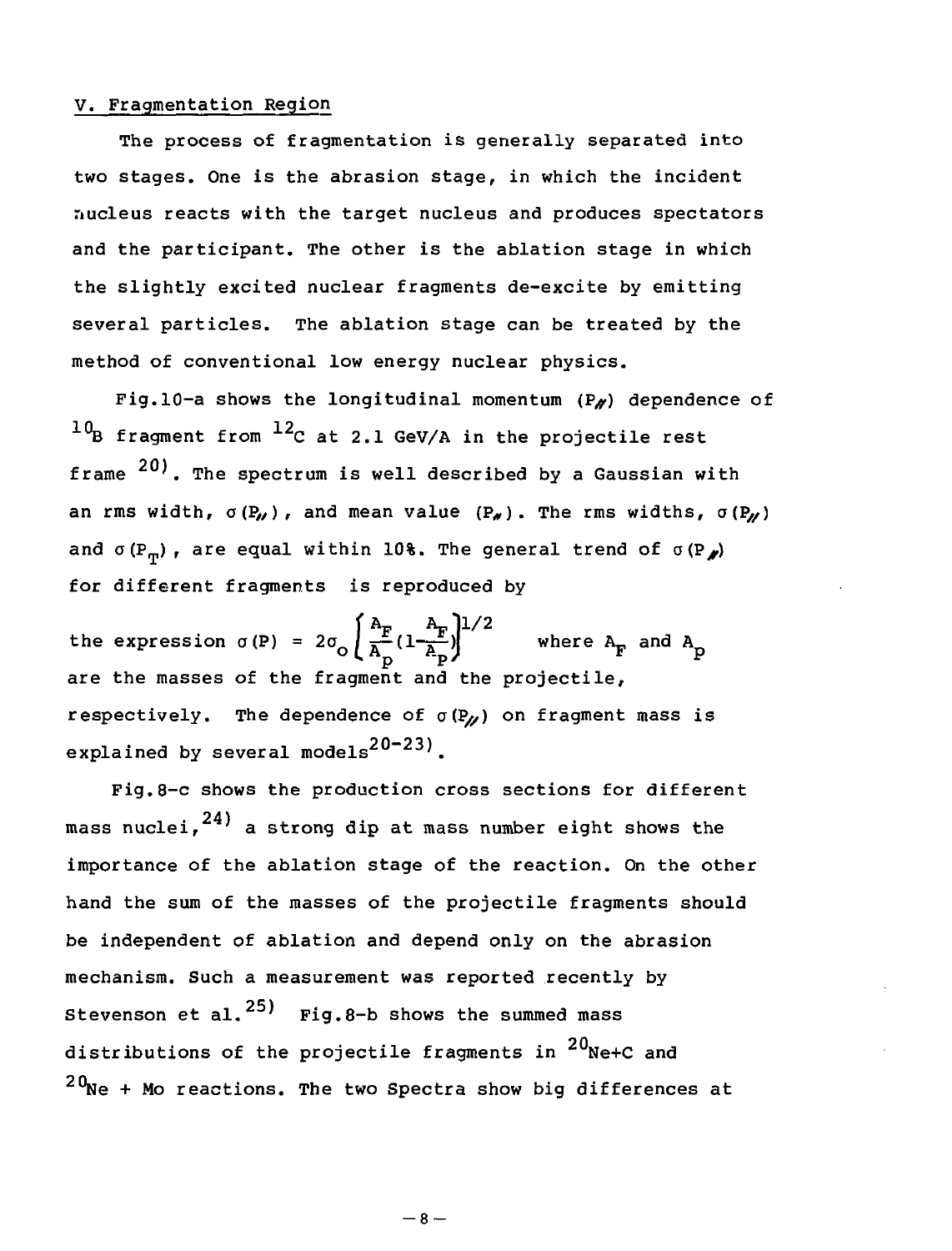small mass (A<10). This trend can be understood reasonably well by the effect of the size difference. In the  $^{20}\mathrm{Ne}$  + C case, the projectle,  $(20_{\text{Ne}})$ , is larger than the target,  $(12)$ . Therefore there will always be a non-overlaping part in the projectile for all impact parameters. Thus fragments with very small mass are not expected. On the other hand in the Ne + Mo case, the projectle is smaller than the target nucleus. No fragment is expected when the impact parameter is smaller than a certain value and thus small mass fragments are enhanced. Curves in the figure show the model calculation of abrasion in which the portion of the projectle nucleus that misses the target sphere forms the projectile residue. The success of the model indicates the validity of the geometrical aspect of the collision in the fragmentation processes.

Combining these results with the information on total cross section and the total reaction cross section we can conclude that HE-HI reaction occurs in the overlap region of the projectle and target. This conclusion has been tested by measuring the number of participants for various reactions as discussed in chapter III.

Because nuclei have diffused surfaces, a collision with an impact parameter approximately equal to the nuclear radius should show some trasparency. However a detailed study of this subject has not been done yet.

Before finishing this chapter, I would like to show a good application of fragmentation in investigating the internal momentum distribution of nucleons. Fig. 11 shows the  $P_m$  and P distributions of <sup>3</sup>He and <sup>3</sup>H fragments in <sup>4</sup>He + reactions. Theoretical calculations including the three

 $-9-$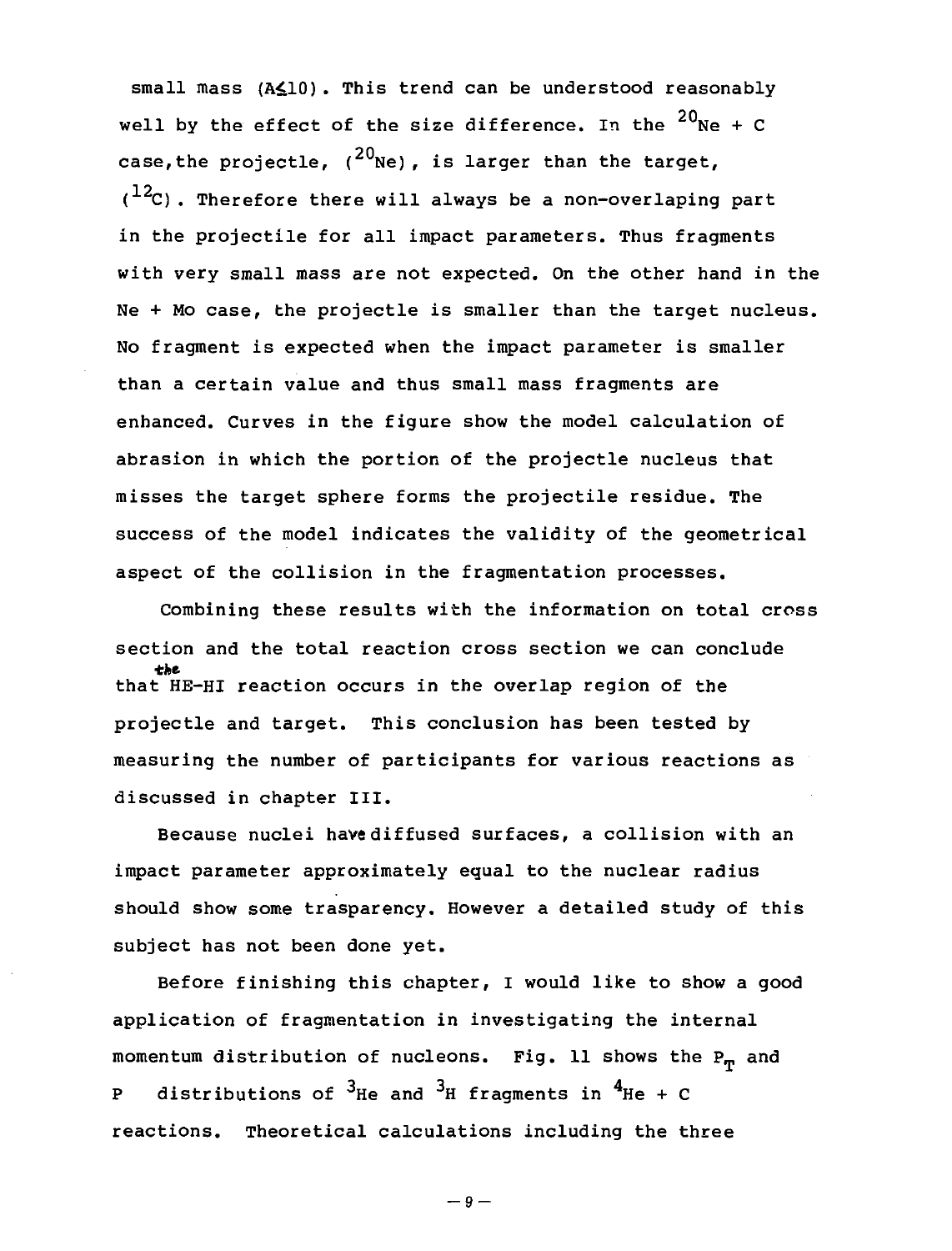processes shown in Fig. 11-a were done by Fujita and Hufner.  $^{26)}$  They found that the P<sub>o</sub> distribution is mainly governed by the SP process(Fig. 11-c). This means that the momentum distribution of  $3H$ e(or  $3H$ ) inside  $4H$ e is directly reflected in the  $P_{\mu}$  spectrum. In other words the  $P_{\mu}$ spectrum gives direct information on the momentum distribution of  $3$ He(or p in turn) inside  $4$ He. The deviation of the calculated curve (solid line in Fig. 11-c) suggests the existence of a long non-Gaussian momentum tail.

# VI. Space and Time Structure of the Collisons

So far we have discussed mainly the geometrical aspect of the HE HI reactions and fragmentations. From now on our discussion will be restricted to the physics of the participant. First, the space and the time structure of the collisions will be discussed in this chapter. The dynamical aspects of the collisions will be discussed in the following chapter.

It is very interesting to know how reactions develop and how particle emission occurs. Unfortunately we have no experimental method to follow the time sequence of the reaction. However, several methods to determine the average time of the reaction and the freeze-out volume can be applied. The freeze-out volume is defined as the volume of the participant region when the participant nucleons no longer interact significantly with each other. Three methods will be discussed. They are measurements of

i) the cross section of composite particles,

ii) the two-proton correlation function at small relative momentum, and

 $-10 -$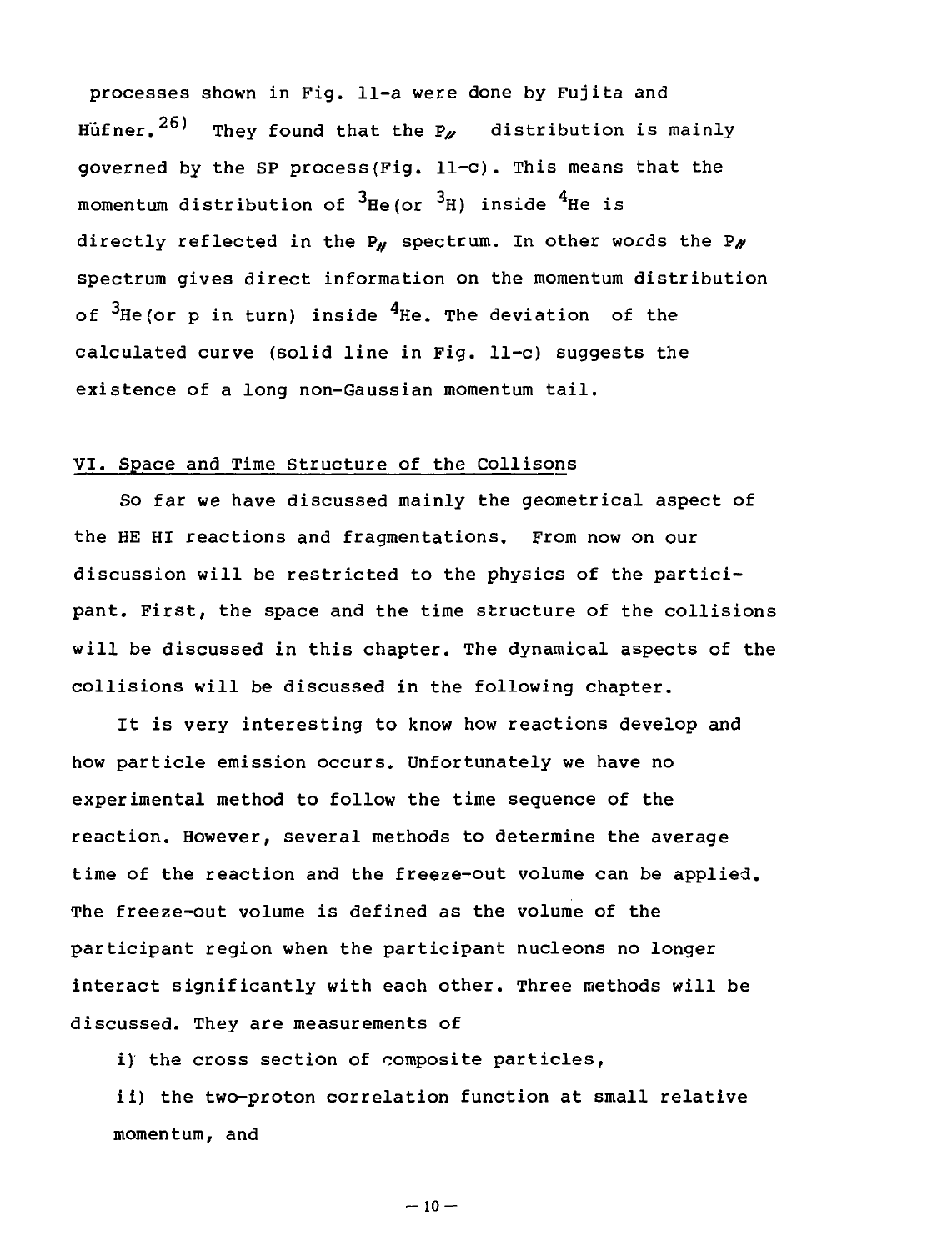iii) the two-pion correlation function at small relative momentum.

Let us start the discussion from the inclusive cross section of composite particles. An interesting relation was found between the composite particle spectrum and the proton spectrum. The two spectra are related by

$$
E_{A} \frac{d^{3}\sigma_{A} (\vec{P}_{A})}{d\vec{P}_{A}} = C (E_{P} \frac{d^{3}\sigma_{P}}{d\vec{P}_{P}})^{A}
$$

$$
\vec{P}_{A} = A \vec{P}_{P}
$$

where C is a constant which may differ for different combinations of projectile and target. An example is shown in Fig.l2-a, in which the deuteron inclusive spectra (solid circles) are plotted along with the square of the proton spectra (open circles). In the frame work of the thermal model the constant C is related to the freeze-out radius.  $7,27$ ) Here I show only the results of analysis. The constant C was found to be independent of beam energy between 400 MeV/A and 2.1 GeV/A. The obtained radii,R,are tabulated in Table I.

Basically the deuteron spectra result from the final state interaction between a proton and a neutron. The final state interactions between two protons also affect the spectra. In this case, correlations appear only between protons of small relative momentum since no bound state of two protons exists. Three types of interactions are involved between protons. They are Coulomb interactions, strong interactions and exchange interactions due to the fermion nature of the proton.

 $-11 -$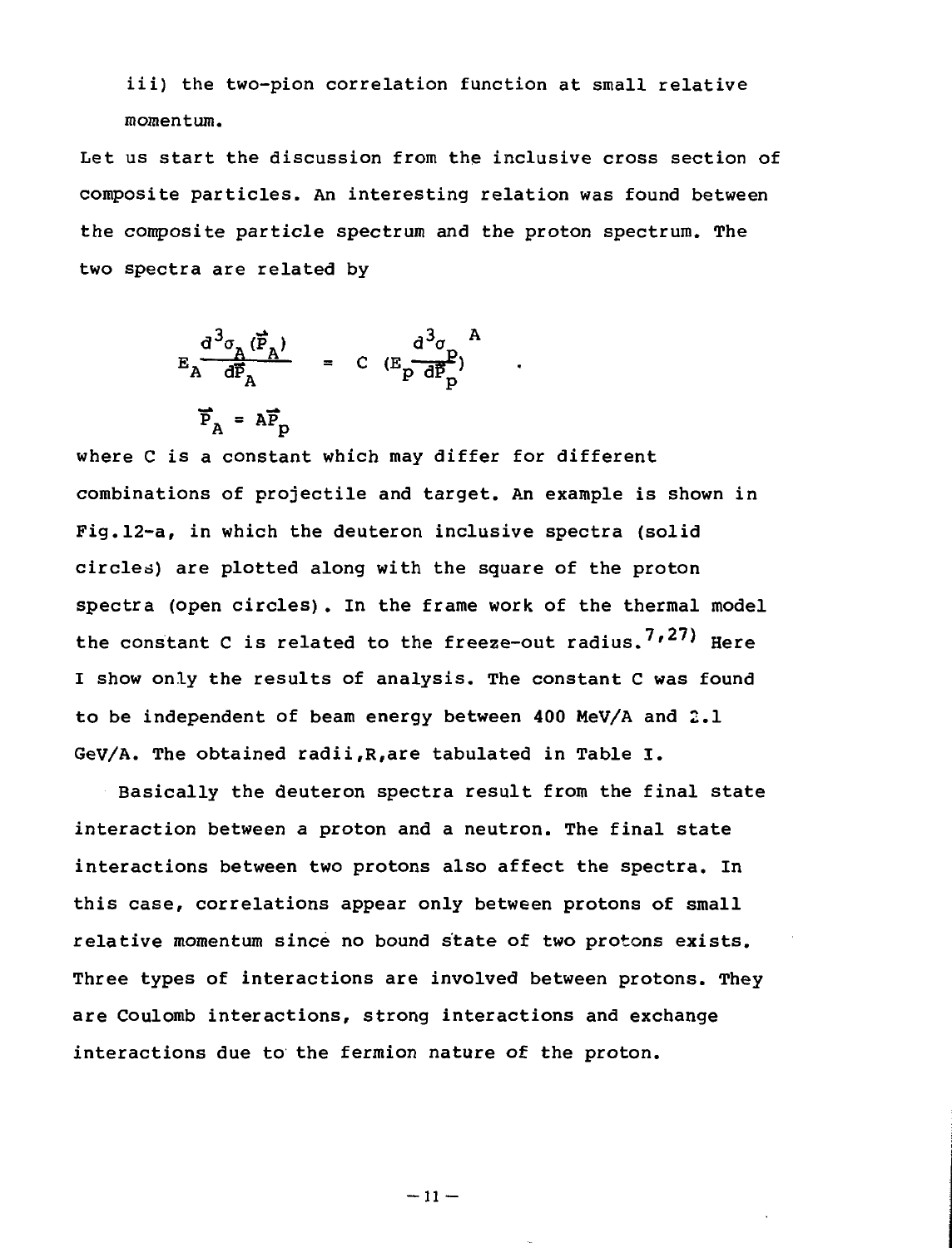The correlation function (R) is defined as

$$
R(IP_1-P_2I) = \left[ \frac{d^4\sigma}{d\vec{P_1} d\vec{P_2}} \middle/ \frac{1}{\sigma_R} \frac{\langle n(n-1) \rangle}{\langle n \rangle^2} \frac{d^3\sigma}{d\vec{P_2}} \frac{d^3\sigma}{d\vec{P_2}} \right] - 1 \quad \dots (3)
$$

The experimental data are shown in Fig.l2-b along with calculated curves using a Gaussian shape source with rms radii  $r_{e}=2.3$  and 4 fm<sup>9</sup>).

An interesting fact observed here is that the apparent sizes are different depending on the kinematics of the observed protons. The reaction size looks larger when protons are observed near beam rapidity  $(Y_n)$  (P<sub>m</sub>=0.2-0.4 GeV/c) than the when they are observed at intermediate rapidity( $Y_{p/2}$ ). This tendency can qualitatively be understood because protons from the projectile fragments as well as the participant protons are included near beam rapidity. In the region of intermediate rapidity, on the other hand, only participant protons contribute. Thus the apparent reaction volume can be larger at the beam rapidity.

The third method is interferometry based on the Hanbury Brown-Twiss effect of two like pions. The enhancement of events with two like-pions small relative momentum is expected. The correlation function of eq.(3) gives the mean separation of pions in space and time. Fig.l2-c shows the observed correlation in two axes namely the time and the space axes which are conjugate to the energy and the momentum of the measured pions, respectively. $^{28,29)}$  Curves in the Figure are the theoretical fit to the data with R=1.7 fm and ct=3.21 fm. $^{30,31}$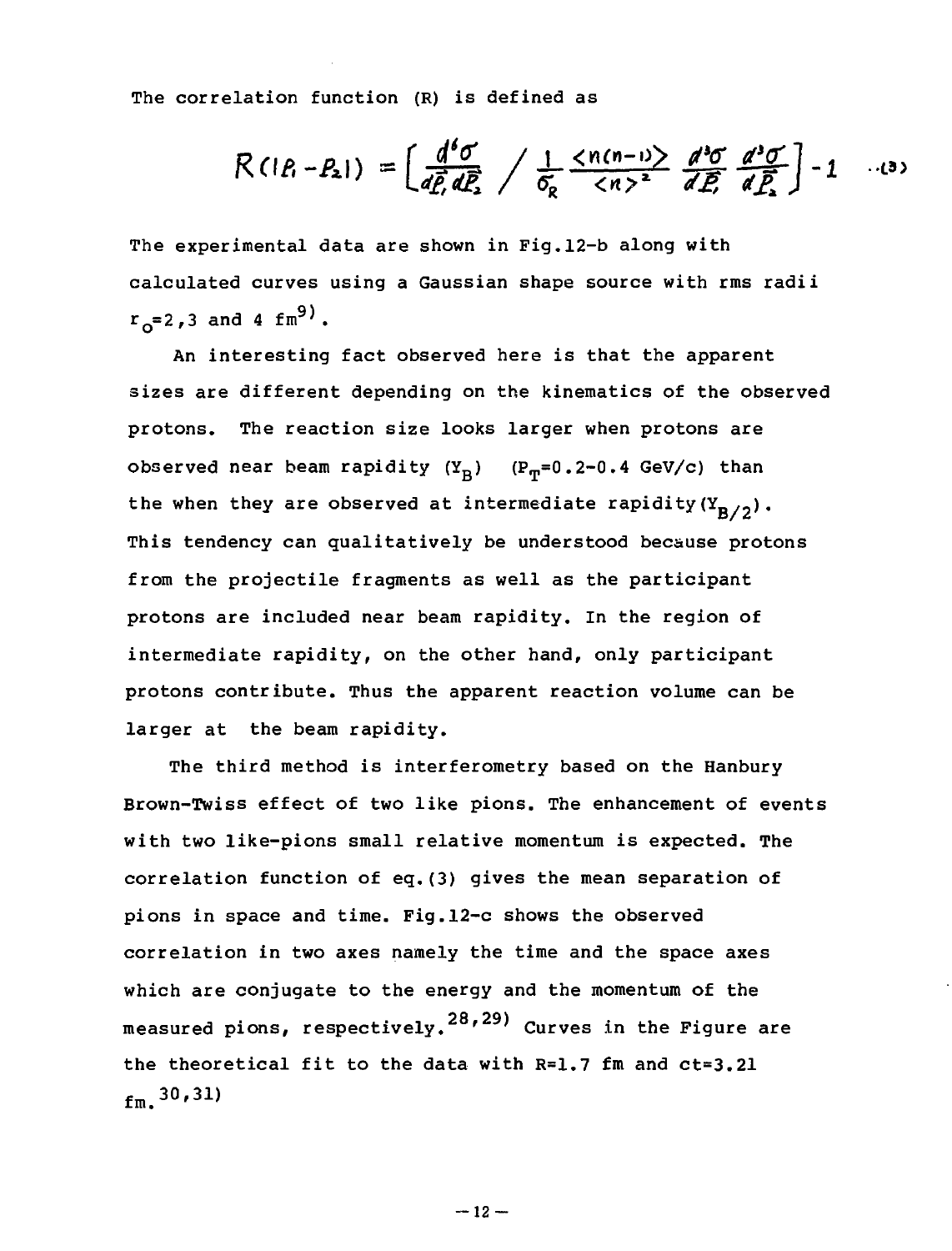Table 1 summarizes the interaction radii and the reaction times obtained by these three methods. The obtained size of the reaction region ranges from 2 to 4 fm and to lowest order agrees with the size of the overlapping region of two colliding nuclei, However the meaning of the term 'size' used here is not perfectly clear.

To determine the reaction radius, we need at least two important assumptions. One is the distribution function of the source itself. Depending on the choice of the spacial shape of the emitting source, for example Gaussion or, exponential or even anisotropic, the determined radius varies on the order of 1 fm.

Also because the reaction size is generally different for different impact parameters further complications arise through the need to treat the average size. In the two-proton correlation experiment, the apparent size depends on where the two protons are detected  $(Y_B \text{ or } Y_{B/2})$ . However no such diference was observed in the analysis of deuteron production. A slight difference in the observation angles between the proton and deuteron experiments may be one of the reason. But this is not yet clear. Hence it is necessary to clearify the situation.

Another point is that the final state interaction itself also introduces problems. Corrections for the Coulomb interactions between two particles are not difficult but the Coulomb interactions between the observed particles and the remaining system constitute essentially a many body problem which is difficult to solve.

 $-13-$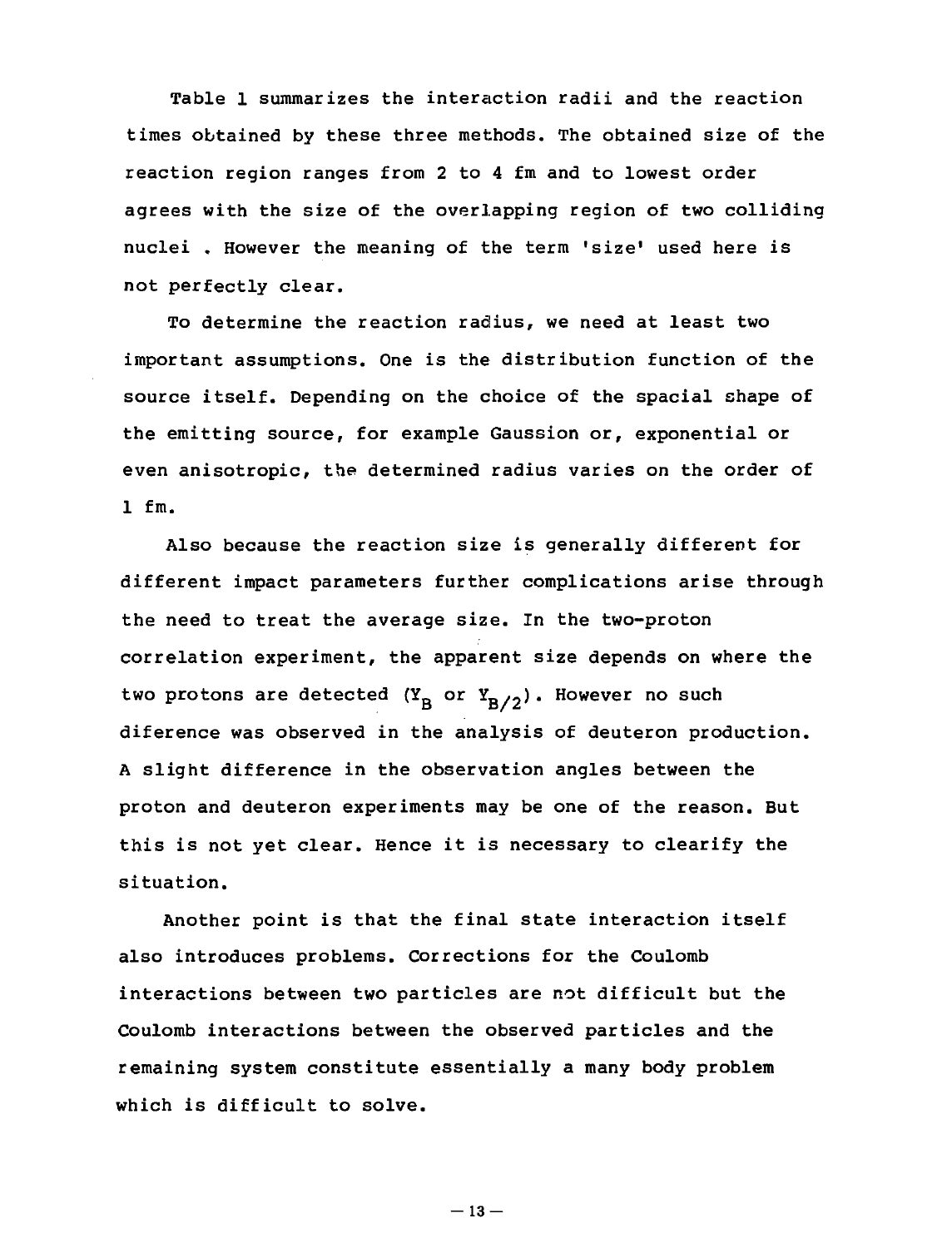Moreover, especially in deuteron production, the mechanism of production is not well known. Several models such as thermal, sudden approximation, and time-dependent perturbation gives different relationships between the obseved spectrum and the reaction radius.  $32)$  Thus we need a further theoretical study to get more detailed information on the reaction size.

On the experimental side the data is mostly impact-parameter averaged. The separation of data for different impact parameters will certainly simplify the problems. Measurements have been reported with an impact parameter bias for both 2p and  $2\vec{r}$  correlations. For high-multiplicity events(small impact parameter), the 2p experiment<sup>29)</sup> showed a smaller volume than the impact parameter averaged data while the 2 $\pi$  experiment reported a larger volume.<sup>29)</sup> At this moment we have no idea what is the main source of this discrepancy. Further detailed experimental as well as theoretical studies are desirable.

#### VI. Dynamics of the Collision

# i) Inclusive Spectra

So far I have shown data mainly related to the bulk properties of the collisions:the total reaction cross sections, the average multiplicities, the fragmentations of the nuclei, and the space and the time structure of the reactions. We have learned that the geometrical aspect of the collision, the participant spectator separation, was found to be reasonable as

 $-14 -$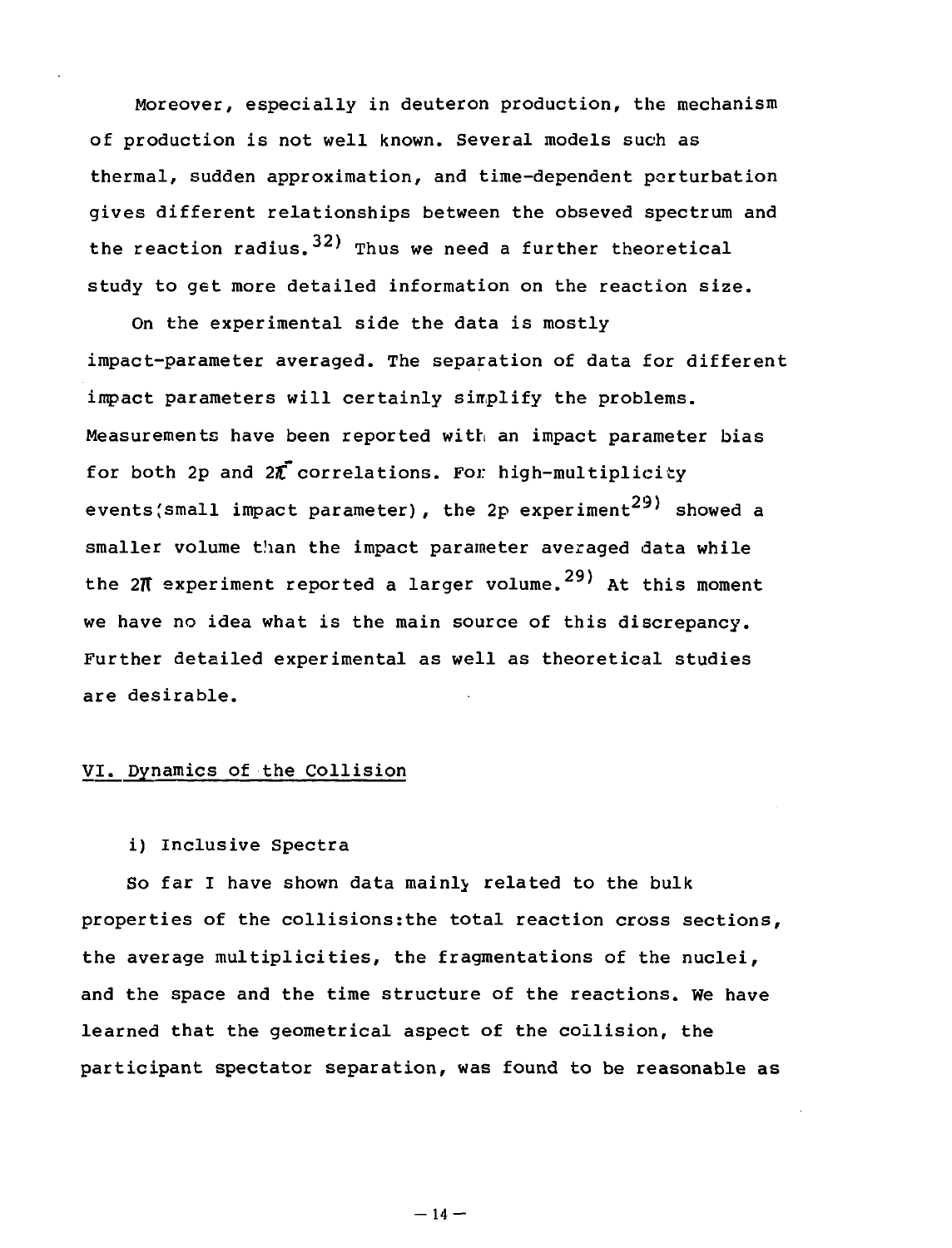a basic concept. We now look at the spectra in more detail to obtain an insight into the dynamics of the collisions.

The single particle inclusive cross sections of  $\pi$ ,n,p,d,t.... were measured by several groups $^{\mathbf{q}-\mathbf{y}},$   $^{\mathbf{3}\mathbf{3}-\mathbf{3}\mathbf{4}\mathbf{)}}$ . Many theoretical models: the hard scattering models<sup>35,36</sup>). linear cascade models,<sup>37,38)</sup> three dimensional cascade<sup>39,40)</sup>, the transport theoretical models, $^{41}$  the classical equation of motion<sup>42,43)</sup>, the statistical models,<sup>44,45)</sup> the collective tube models,<sup>41,42)</sup> thermal models,<sup>27,46)</sup> hydrodynamical models,  $49-52$ ) were proposed. Most of them explain the inclusive cross sections reasonably well.

It is obvious that some of the basic dynamical assumptions of these models mutually contradict. Then, why can these models explain the experimental data? Our understanding now is that the agreement is due to the geometrical aspect of the models rather than their dynamical assumptions. Integration of the inclusive cross section over the momentum gives,

$$
\int E \frac{d^3 \sigma}{d \vec{F}} \cdot \frac{d \vec{F}}{E} = \langle m \rangle \ \sigma_R
$$

where  $\sigma_{\rm p}$  is the reaction cross section and  $\langle m \rangle$  the average multiplicity of the particle. As already discussed in the previous chapters, the reaction cross sections as well as the average multiplicity are mainly determined by the geometry of the collision. Thus any models with the participantspectator picture of the reaction built in gives a resonable size for the cross section. The shapes of both momentum and angular distributions should also be fit by the models. However each model has its own set of parameters to describe these

 $-15-$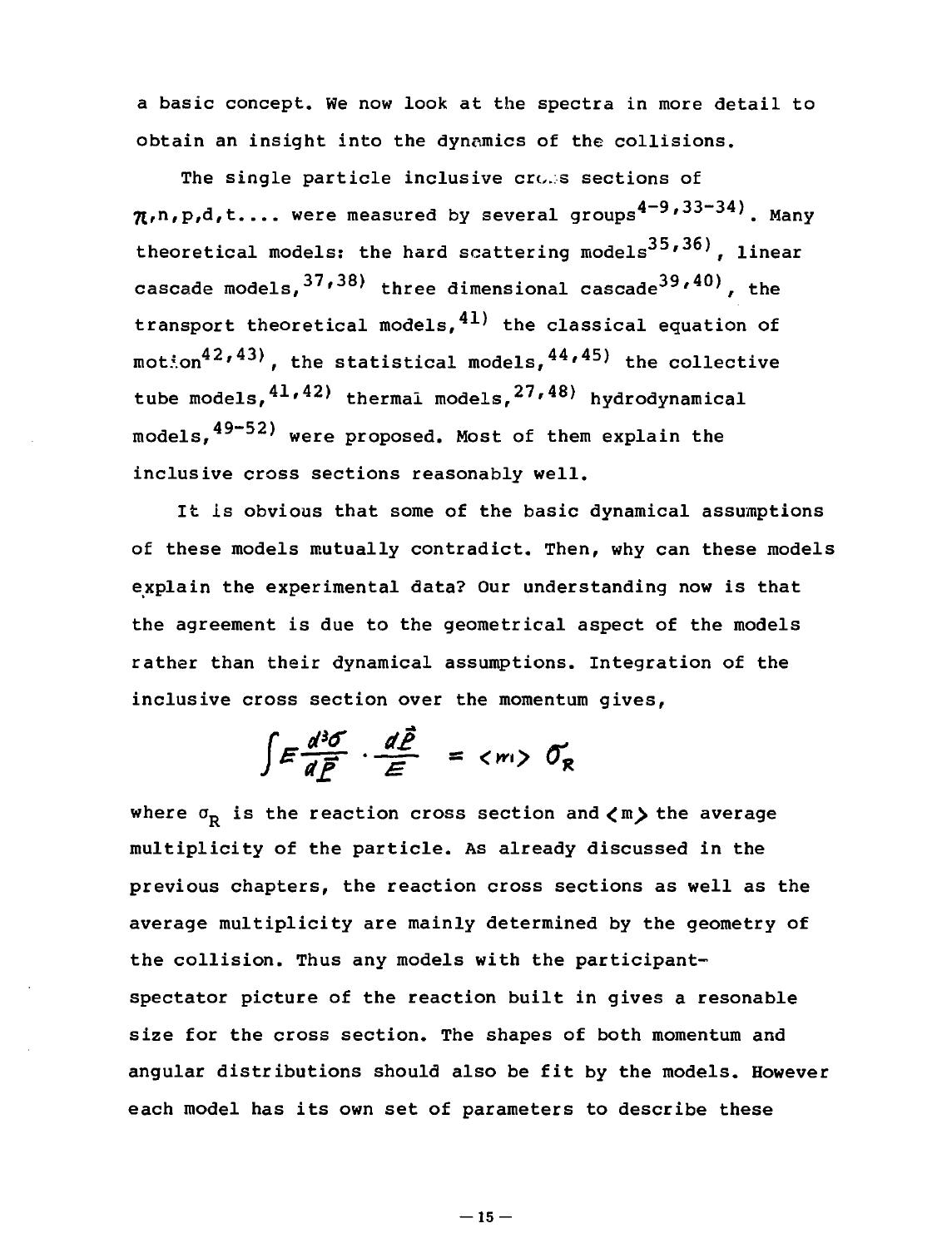distributions. The temperature(or freeze-out density) is the one for thermal models and the effective Fermi momentum distribution is the one for the hard scattering model. Therefore the agreement to the data is not really a test of the models of which I believe the dynamical concept is meaningful to separate one to the other. The fitting of the inclusive cross sections to a factor of two or so does not prove more than the validity of the geometrical concept.

To investigate the dynamics of the collisions we have to either rely on the details of the spectra such as mass dependences, angular distributions, and energy dependences or perform different kinds of measurements such as semi-inclusive cross sections and particle correlations. In the sections below we will investigate these items one by one and try to learn what they are telling us.

#### a) Angular Distributions

The angular distributions of protons and pions in the  $c.m.$ frame are shown in Fig.13. Ratios of the cross sections at  $30^{\circ}$  in the c.m. and at 90<sup>°</sup> are plotted as a function of c.m. energy. For protons, strong forward and backward peaking is observed (the angular d stribution is symmetric along  $90^{\circ}$ for collisions of same mass nuclei) specially at high energy. For pions, the anisotropy shows a maximum at around 150 MeV. At lower energy Chiba et al. $^{53,54)}$  and Wolf et al. $^{55)}$  found that the angular distribution is almost isotropic even showing a slight enhancement at  $90^\circ$ . Their data at energies around 150 MeV were consistent with our data showing forward-backward peaking. At a beam energy of 800 MeV/A a similar behavior was observed for C+C and Ne +NaF,  $35$ ) reactions.

```
-16 -
```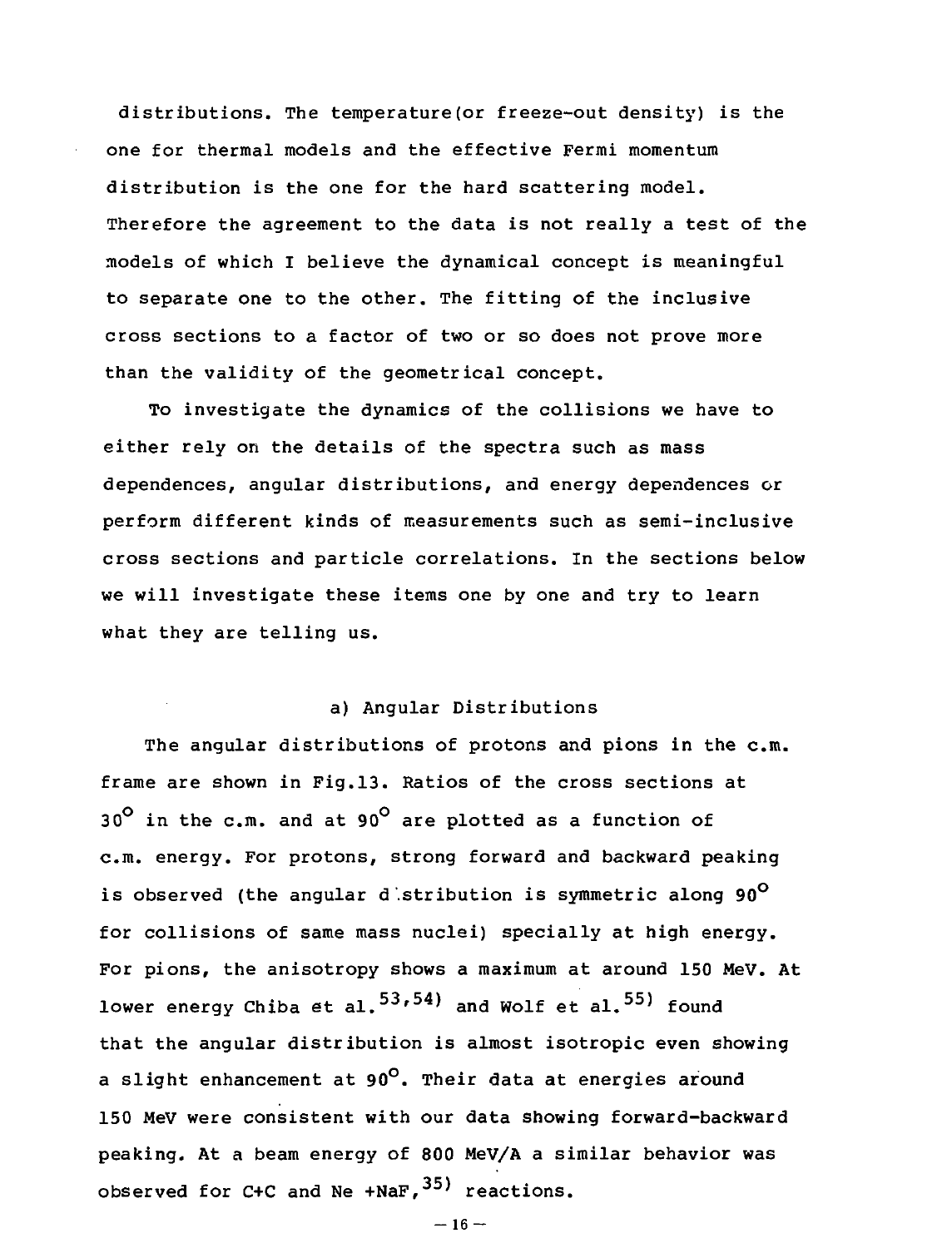These features can not be explained by any conventional theoretical model. For example the firestresk model<sup>48)</sup> and the hard-scattering model<sup>35)</sup> both predict too large anisotropies for high-energy protons. For high-energy pions the firestreak model predicts a too small anisotopy while the hard-scattering model predicts a too large one. Neither of the models explain the maximum of the anisotropy at 150 MeV in pions. Naively, 150 MeV corresponds to the energy of pions emitted from A decay. It is therefore very difficult to understand why the hard scattering model can not predict the maximum.

b) Mass Dependences of the Cross section Let me show mass dependences of the inclusive cross sections in different kinematical regions. The mass dependence of the cross sections for collisions of identical nuclei are well described by the form  $d\sigma/dp d\Omega \propto A^{\alpha}$ , where A is the mass number of the projectile and target. The fitted values of  $\alpha$  are plotted in Fig. 14 as a function of momentum. At a forward angle (15<sup>0</sup>)  $\alpha$  is close to the geometrical value(5/3) excepted at very high momentum, thus indicating the importance of single scattering.

On the other hand  $\alpha$  is much larger at large scattering angle, say at 90<sup>°</sup>, in the c.m.. The factor  $\alpha$  is more than 2.5 at the highest energy, that is stronger than an  $A_mA_p$ dependence, and no saturation is seen yet. This strong mass dependence suggests that multiple scattering or some collective behavior of nucleons is taking place. Pions show almost the

 $-17-$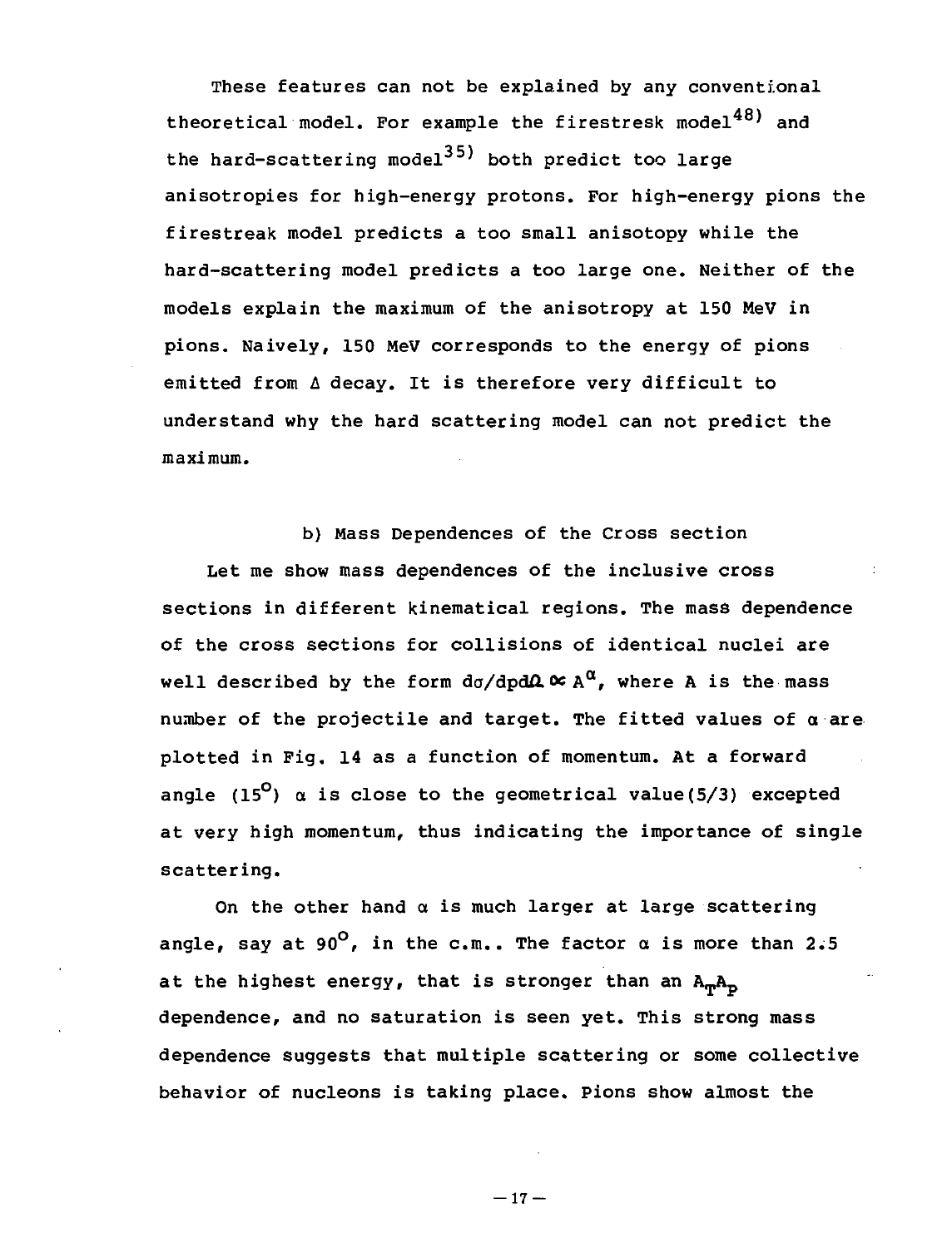same behavior as shown in Fig. 12b at 90 $^{\circ}$  in the c.m.. The reason why pion and proton have the same dependence on the  $c.m.$ kinetic energy is not understood. However the similarity is too strong to say it is a mere coincidence.

c) Slope Factor of Energy Spectra

Inclusive cross sections of light paricles show an exponential behavior at 90 $^{\circ}$  in the N-N c.m. frame

$$
\frac{1}{P}\frac{d\sigma}{dEd\Omega} \quad \propto \quad e^{-\frac{E}{E/d}}
$$

The slope factor  $E_0$  is plotted against the c.m. beam energy in Fig. 15. In general,  $E_{\alpha}$  inclease montonically with beam energy. The value of  $E_0$  saturates at c.m. beam energies higher than 1 GeV. The limiting value of  $E_Q$  is about 140 MeV. The slope factor of the particle spectra in p-p collisions also shows a limiting behavior with similar values for E, 150  $MeV.$ <sup>56)</sup> Since the limiting value is so similar for the two cases the mechanism which produces the slope is probably the same.

Two curves in the figure show the predictions of two theoretical models. One is the hard scattering calculation which is a model of the extreme single nucleon-nucleon type. The slope factor is determined mainly by the momentum distribution of the nucleons in the projectile and the target. The effective momentum distribution was selected so as to fit the cross section at 800 MeV. By this calculation, the slope factor is limited at much lower energies than it is in the data.

 $-18-$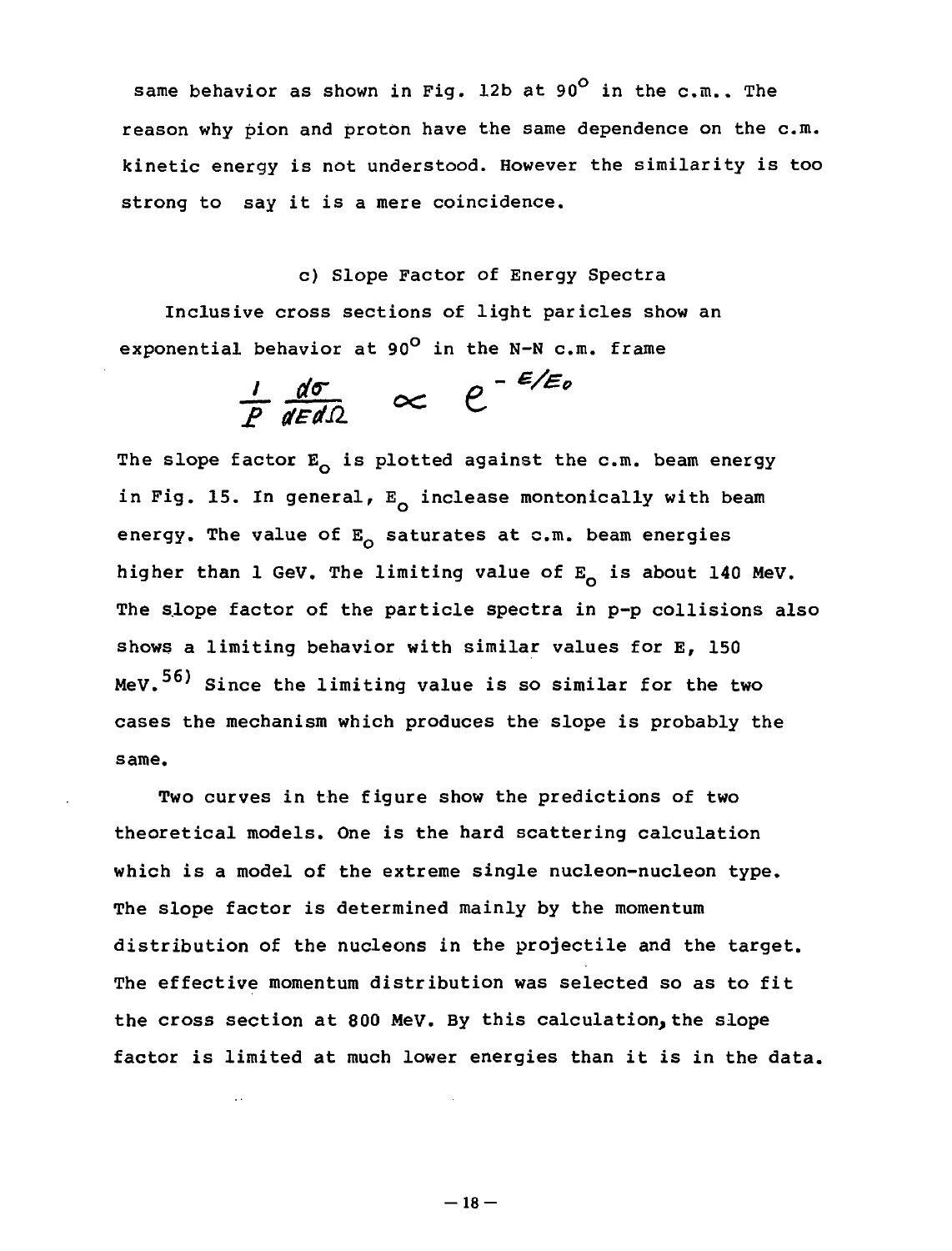The other curve shows the opposite extreme, namely the thermal model.<sup>27)</sup> This model includes the freeze-out density,  $(\beta)$ , as a parameter, as seen in the equation below.

$$
E_{\rho}^{*}/A = \frac{3}{2}T + 2.28 \frac{\rho_{\rho}}{\rho} \left(\frac{T}{m_{\pi}c^{2}}\right)^{\frac{p}{2}} m_{\pi} c^{2}
$$

where  $E_p^*$ /A is the center of mass energy per nucleon, and T are the normal nucleon density and temperature of the thermalized system, respectively. The temperature, which corresponds to the slope factor of the spectrum, can not uniquely be determined from this equation only. The model, however, also predicts the ratio of the number of pions to the number of nucleons(Z) as,

 $\pi^{7}/\pi$  = 0.46( $\int f/P_{c}$ ) ( $T/m_{\pi}c^{2}$ ).

From these two equations we can get a direct relation between  $\pi$ /Z and T independent of  $\beta/\beta$ . Curves in the figure are drawn using the experimental values for  $\pi^{-}/z$ .<sup>4)</sup> This curve shows saturation at a higher energy than the data. This thermal model doesn't include the baryon spectra. It is reasonable that the inclusion of heavier baryons makes the temperature lower and causes saturation at a lower energy.

In fact a calculation based on nuclear matter suggests that the energy dependence of the slope factor is determined by the baryon mass spectrum.<sup>57)</sup> If multiple collision processes dominate in the high  $P_m$  region, this idea would be an interesting suggestion containing a possibility of detecting nuclear matter consisting of many baryons. However the theoretical calculations are not yet done at a level to compare with the data.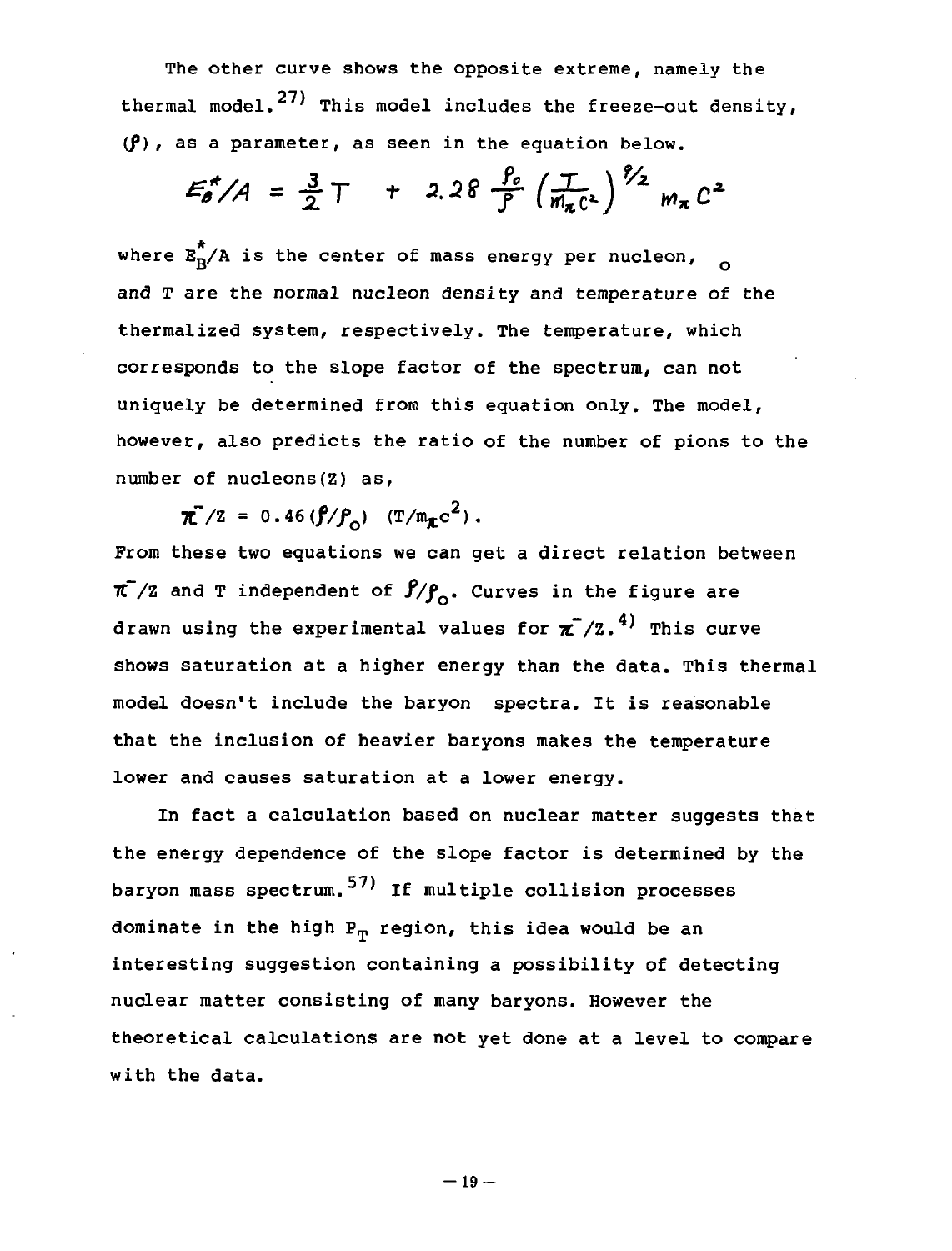# ii) Two Paricle Correlations

Measurements of two-particle correlations have been made between light particles<sup>58)</sup> and between light and heavy particles.<sup>17)</sup> Here I show two intresting examples which show different features of heavy ion collisions. In one expariment<sup>58)</sup> a coplaner type correlation function C(0,P),

# $C (0, P) = \frac{2 \cdot (S(0, P) \cdot R)/R}{(S(0, P) \cdot U)/U + (S(0, P) \cdot D)/D}$

are measured. Where  $(S(\theta, P) \cdot R)$  (  $S(\theta, P) \cdot U$  or  $(S(\theta, P) \cdot D)$  ) indicates the coincidence rate between a spectrometer located at  $\tilde{y}$ =0 and a R(U or D) coincidence telescope, which is located at  $\theta$ =40<sup>°</sup> and  $\theta$ =180<sup>°</sup> (90<sup>°</sup> or -90<sup>°</sup>). The symbol R(U or D) is the single counting rate of the telescope. Particles with longer range than a proton of energy greater than 200 MeV are detected in the telescopes. Figs. 16, 17 show the observed correlation function in the nucleon-nucleon center of mass frame. The momentum per nucleon of the projectile and target are indicated by solid circles. Dotted circle shows the kinematic loci for elastic scattering of two nucleons. In the collisions of light ions C+C or Ar+Ar (see Fig.16) the correlation function shows a clear peak just oposite to the kinematical region of the R-counter (shown by the shadowed area). This gives clear evidence for the existence of Quasi-Elastic-Scattering (QES) of nucleons in these HI collisions. A simple analysis of the data shows about a 20% contribution of the QES process in this kinematical region.  $58$ )

contribution of the QES process in this kinematical region.58)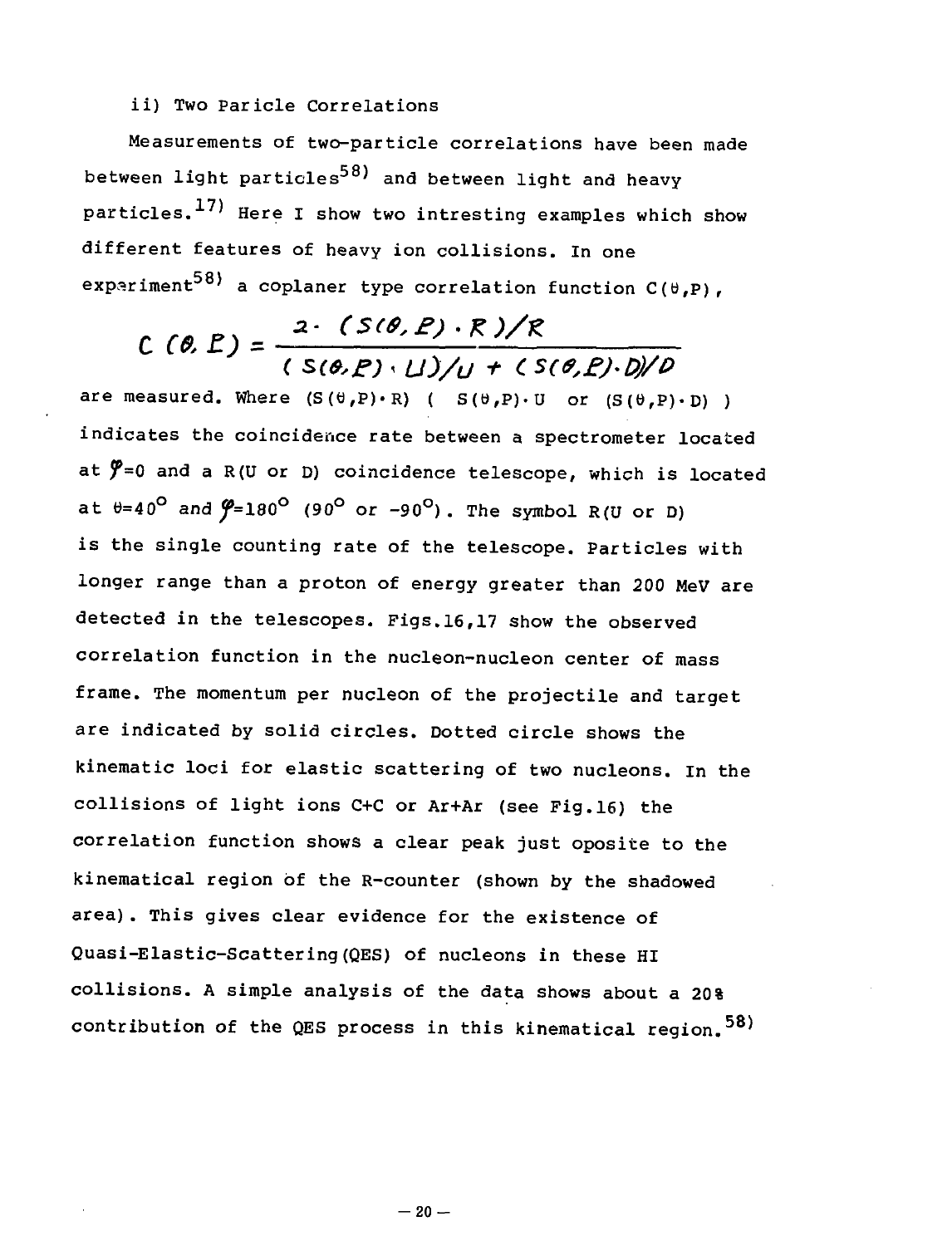In contrast to the case of light ions, a completely different type of correlation was observed in the case of heavier targets (C+Pb, Ar+Pb) as shown in Fig.17. An important feature is that the correlation pattern is stronger in heavier projectile and target combinations. This contrasts with the QES case in which the correlation was smaller for heavier target and projectile combinations . Thus, Fig.17 suggests that this correlation is related to the many body nature or the collectiveness of the nucleus.

Here I show an interesting theoretical calculation by Stocker et al. based on a hydrodynamical model.  $59,60$  As shown in Fig.18, their calculations give a so called bounce off effect of the projectile by the target nucleus. According to the model the coincidence counters effectively select an impact parameter of about 6 fm which corresponds to Fig. 18-b. The recoils tnj target nucleusYthe opposite direction of the bounced projectile and thus gives a large cross section at a large angle on the side opposite to the coincidence counter. On the other hand, less particles are emitted at small angles.

Experimental data and the result of the model calculations of the correlation function are compared in Fig. 19. Although there is quantitative disagreement, they show good agreement in the overall shape of the correlation function. If this theoretical model is the appropriate one for these nuclear collisions, the possibility of searching for highly-compressed matter is almost at hand. We need further experimental data including a dependence on the angles of the coincidence counter and a dependence on impact parameter.

 $-21 -$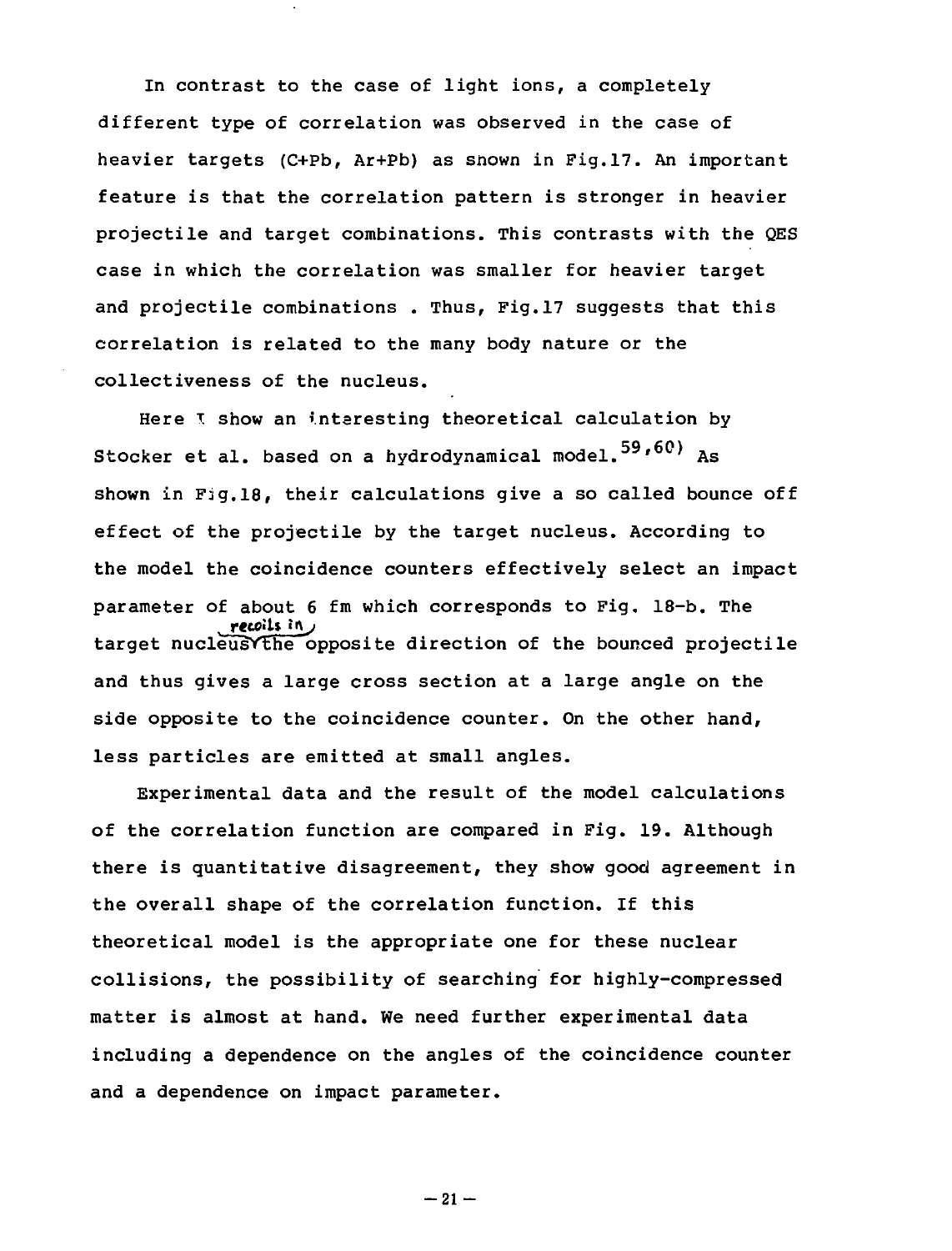Cascade calculations are also in progress<sup>61)</sup> and we would find the validity of hydrodynamics in these projectile and target combinations.

Similar correlations have been observed in heavy fragment and light particle coincidence data<sup>17)</sup>. Fig.20 shows that, when a heavy fragment is detected at 90 $^{\circ}$  in the laboratory, more light particles are emitted into the forward direction of the opposite side. These correlations are also consistent with the hydrodynamical calculations and complementary to the light-particle correlations.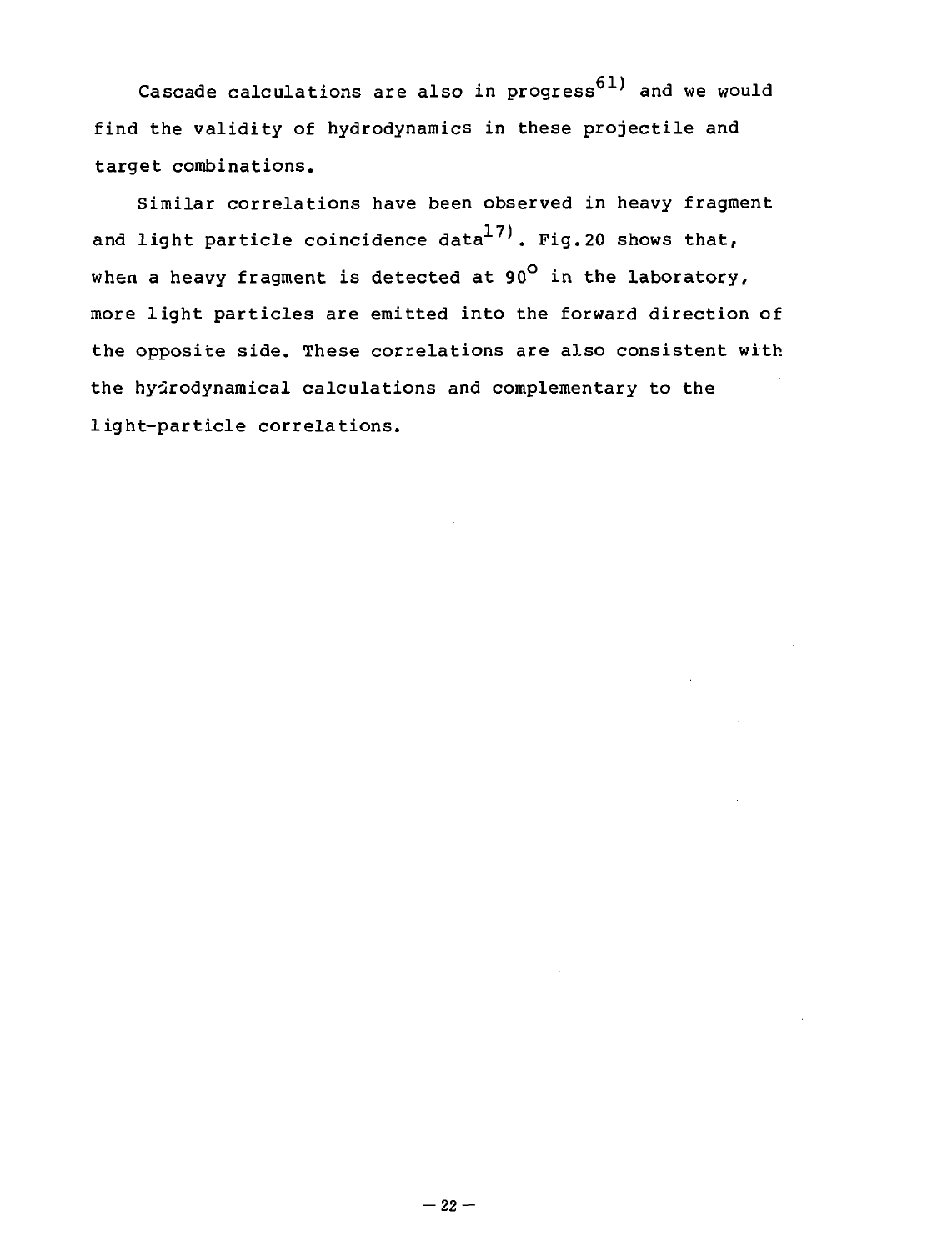VIII. Closing

In this talk I have tried to show the experimental data obtained in high-energy heavy-ion collisions. My main effort was to show what we have learned from the experimental data with minimum theoretical bias. I didn't cover all the available experimental data uniformly in any sense. However I hope this talk gives you an overall idea of high-energy heavy-ion collisions. Persons who have interest in more detail are recommended to read the references. A particularly good start would be Ref. 10 which is an excellent source of the information on this and related subjects. Thank you.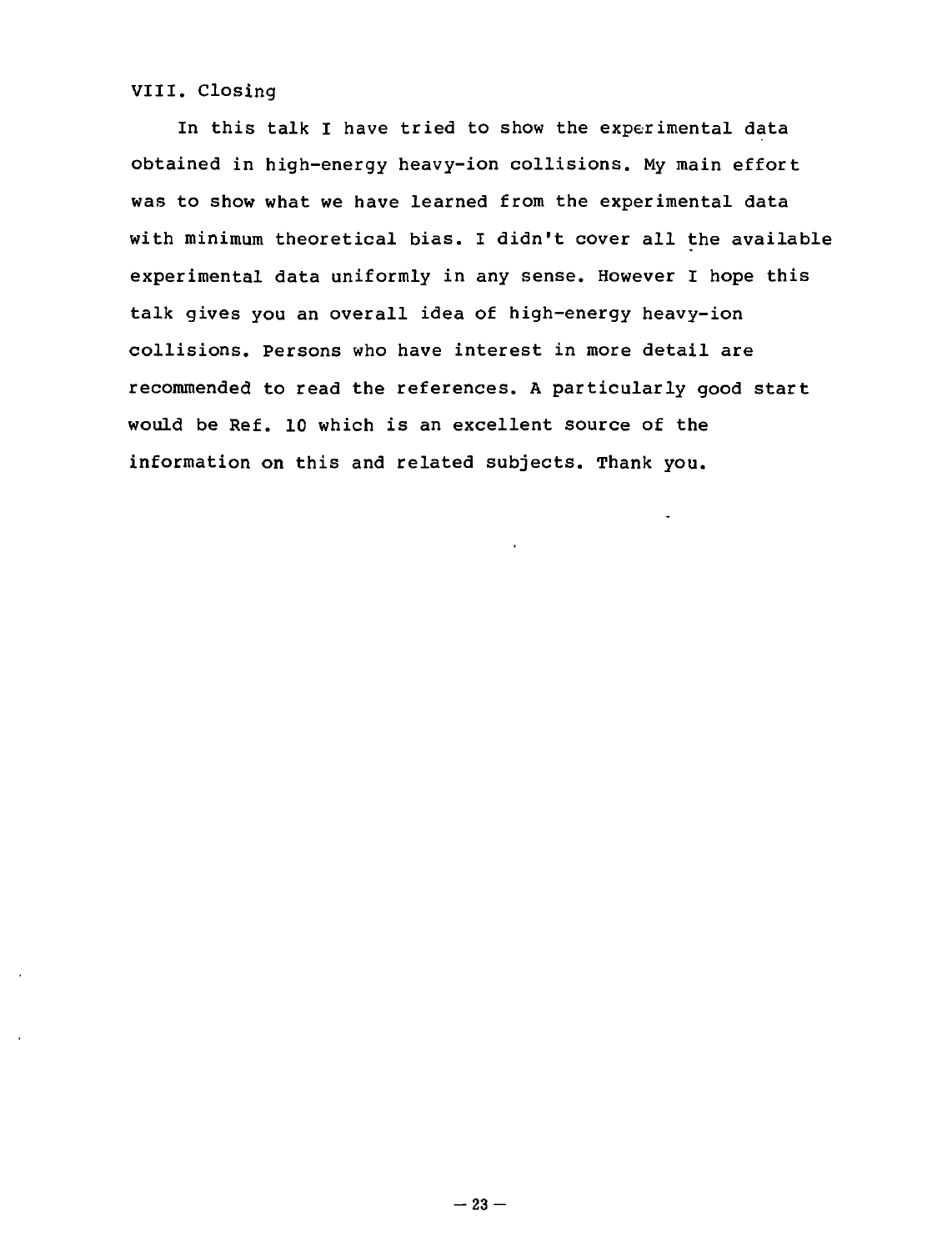#### References

- 1. For references of these subjects see Proceedings of 2nd High Energy Heavy Ion Summber Study, Lawrence Berkeley Laboratory Report LBL-3675, and references there in.
- 2. D.E. Greiner, P. J. Lindstrom, H. H. Heckman, B. Cork, and F. S. Bieser, Phys. Rev. Letters 35(1974) 152.
- 3. A. S. Goldhaber and H. H. Heckman, Ann. Rev. Nucl. Sci. 28(1979) 161.
- 4. Experimantal data as well as the comparison to theoretical models are seen in, S. Nagamiya, M.-C. Lemaire, E. Moeller, S. Schnetzer, G. Shapiro, H. Steiner, and I. Tanihata, Phys. Rev. C ^4(1981) 971.
- 5. J. Gosset, H. H. Gutbrod, W. G. Meyer, A. M. Poskanzer, A. Sandval, R. Stock, and G. D. Westfall, Phys. Rev. C 16(1977) 629
- 6. I. Tanihata, S. Nagamiya, S. Schnetzer and H. Steiner, Phys. Letters, 100B (1981) 121
- 7. M.-C. Lemaire, S. Nagamiya, S. Schnetzer, H. Steiner and I. Tanihata, Phys. Letters, 85B (1979) 38
- 8. S. Y. Fung, W. Gorn, G. P. Kiernan, J. J. Lu, Y. T. Oh and R. T. Poe, Phys, Rev. Lett. 43.(1978) 1592.
- 9. F. Zarbakhsh, A. L. Sagle, F. Brochard, T. A. Mulera, V. Perez-Mendez, R. Talaga, I. Tanihata, J. B. Carroll, K. S. Ganezer, G. Igo, J. Oostens, D. Woodard, and R. Sutter, Phys. Rev. Lett. 46 (1981) 1268.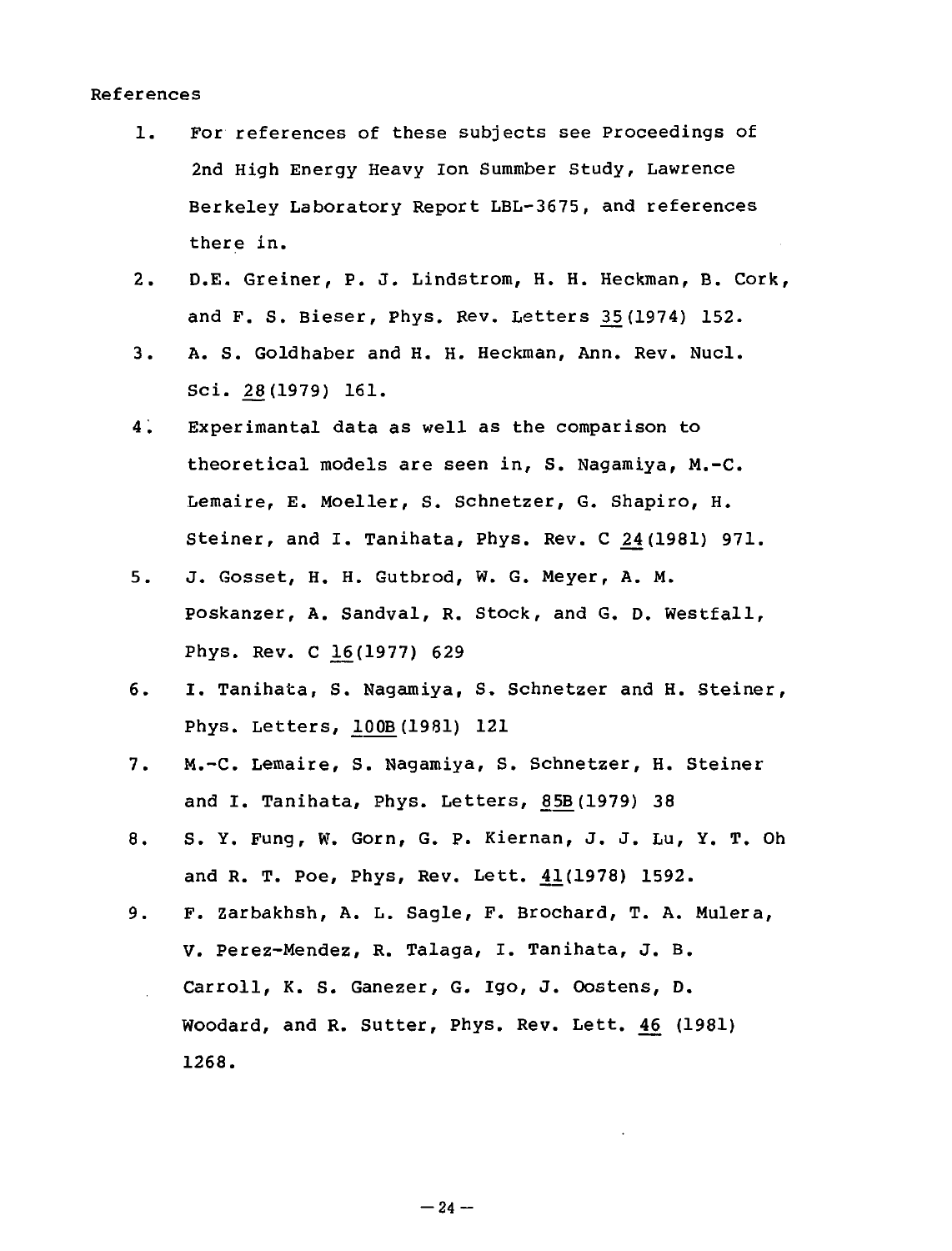- 10. Excellent reviews are seen in the proceedings of Hakone Seminar on "High-Energy Nuclear Interactions and properties of Dense Nuclear Matter" (k. Nakai and A. S. Goldhaber, ed.)
- 11. J. Jaros, A. Wagner, L. Andersom. O. Chamberlain, R. Z. Fuzesy, J. Gallup, W. Gorn, L. Schroeder, S. Shannon, G. Shapiro, and H. Steiner, Phys. Rev. C JL8(1978) 2273.
- 12. H. H. Heckman, D. E. Greiner, P. J. Lindstrom, and H. Shwe, Phys. Rev. C 17(1978) 1735.
- 13. G. M. Chernov, K. G. Gulamov, U. G. Gulyamov, S. Z. Nasyrov, and L. N. Svechnikova, Nucl. Phys. A280 (1977) 478.
- 14. R. Kullberg, K. Kristiansson, B. Lindkvist, and I. Otterlund, Nucl. Phys. A280(1977) 491.
- 15. P. J. Lindstrom, D. E. Greiner, H. H. Heckman, B. Cork, and F. S. Bieser, proc. 14th Int. Conf. Cosmic Rays 1975 p2315.
- 16. N. J. DiGiacomo, R. M. DeVries, and J. C. Peng, Phys. Rev. Letters 45(1980) 527.
- 17. H. H. Gutbrod, "High-Energy Nuclear Interactions and Properties of Dense Nuclear Matter" Proceedings of the Hakone Seminar, at Hakone July 1980, ed. K. Nakai and A. S. Goldhaber, pp93.
- 18. S. E. Koonin, "High-Energy Nuclear Ineteractions and Properties of Dense Nuclear Matter" Proceedings of the Hakone Seminar July 1980, ed. K. Nakai and A. S. Goldhaber, pp326.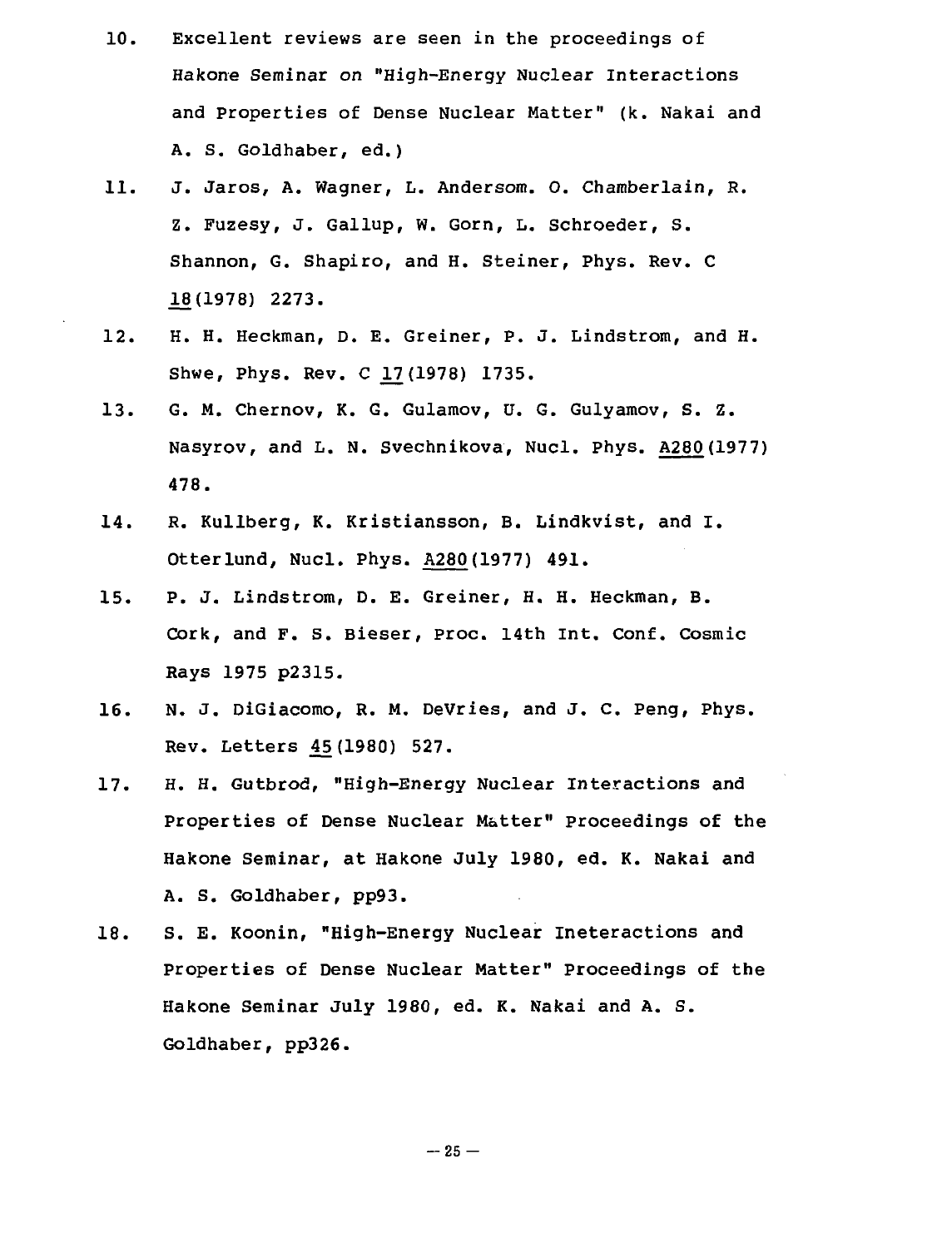- 19. M. Sano, M. Wakai, and Y. Kitazoe, "High-Energy Nuclear Interactions and Properties of Dense Nuclear Matter" Proceedings of the Hakone Seminar at Hakone July 1980, ed. K. Nakai and A.G. Goldhaber pp302.
- 20. D. E. Greiner, P. J. Lindstrom, H. H. Heckman, Bruce Cork, and F. S. Bieser, Phys. Rev. Letters, 35 (1975) 152.
- 21. H. Feshback and K. Huang, Phys. Letters 47B(1975) 152.
- 22. A. S. Goldhaber, Phys. Letters \_53B(1974) 306.
- 23. J. Hufner, K. Schafer, and B. Schurraann, Phys. Rev. C 12(1975) 1888.
- 24. P. J. Lindstrom, D. E. Greiner, H. H. Heckman, B. Cork and F. S. Bieser, LBL-report LBL-3650, 1975(unpublished).
- 25. H. I. Stevenson H. Nartubus, and P. B. Price, Phys. Rev. Letters £7(1981) 990.
- 26. T. Fujita and J. Hufner, Nucl. Phys. A343(1989) 493.
- 27. A. Z. Mekjian, Phys,, Rev. Letters 2§(1977) 604, and Phys. Rev. C 17(1978) 1051.
- 28. J. A. Bistrlich et al. "High-Energy Nuclear Interactions and Properties of Dense Nuclear Matter" Proceedings of the Hakone seminar July 1980, ed. K. Nakai and A. S. Goldhaber, pp393.
- 29. S. Y. Fung, W. Gorn, G. P. Kiernan, J. J. Lu, Y. T. Oh, and R. T. Poe, Phys, Rev. Letters 41(1978) 1592.
- 30. S. E. Koonin, Phys. Letters 70B{1977) 43.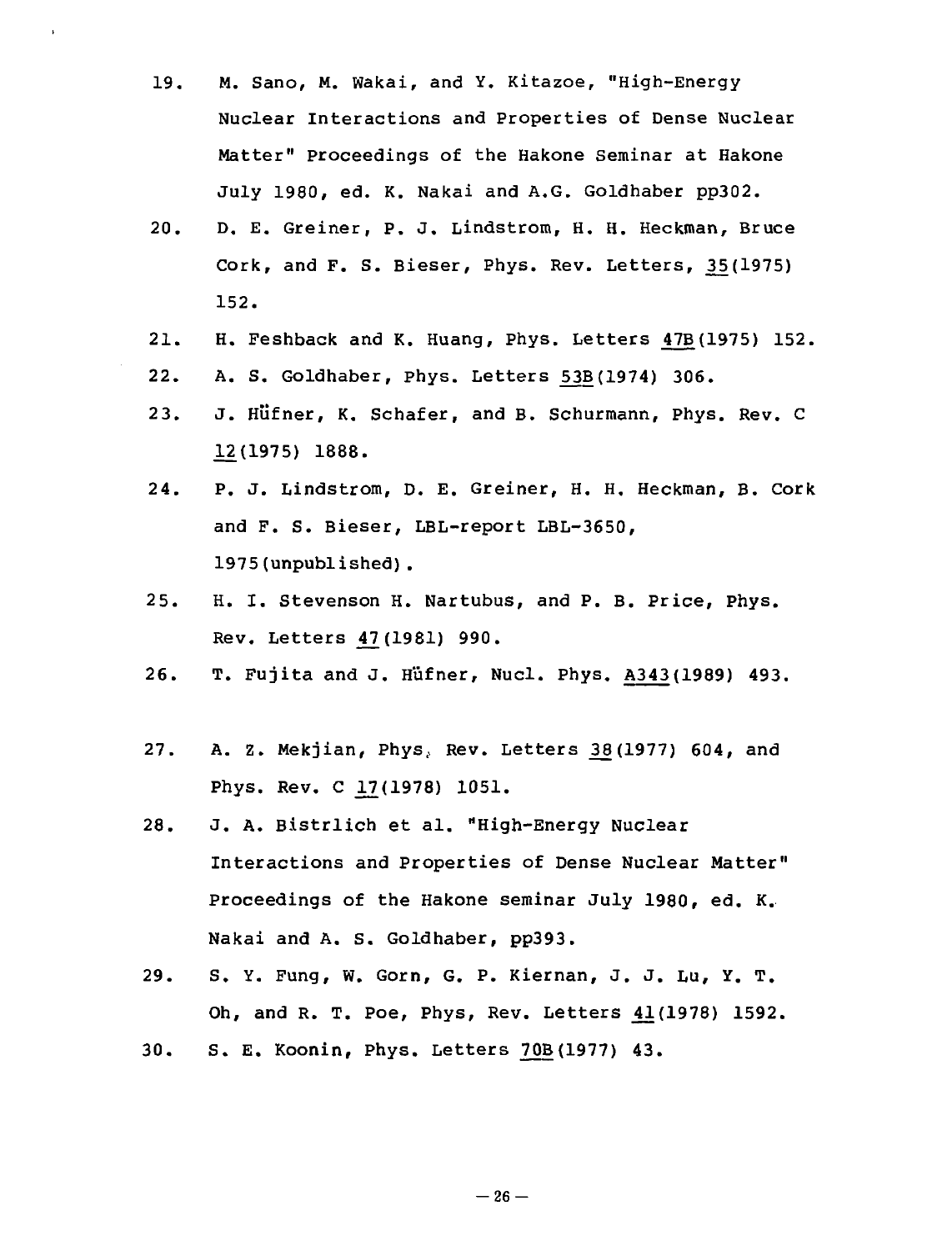- 31. M. Gyulassy, S. K. Kauffmann, and L. W. Wilson, Phys. Rev. C 20(1979) 2267.
- 32. J. I. Kapusta, Phys. Rev. C 21(1980) 1301.
- 33. W. Schimmerling, J. Kast, D. Ortehdahl, R. Madey, R. A. Cecil, B. D. Anderson, and A. R. Baldwin, Phys. Rev. Letters 43(1979) 1985.
- 34. I. Tanihata, S. Nagamiya, O. Chamberlain, M.-C. Lemaire, S. Schnetzer, G. Shapiro, and H. Steiner, Phys. Letters 87B(1979) 349.
- 35. R. L. Hatch and S. E. Koonin, Phys. Letters 81B(1978) 1.
- 36. R. H. Landau and M. Gyulassy, Phys. Rev. C 19(1979) 149.
- 37. J. Hufner and J. Knoll, Nucl. Phys. A290(1977) 460.
- 38. J. Knoll and J. Randrup, Nucl. Phys. A324 (1979) 445.
- 39. Y. Yariv and Z. Fraenkel, Phys. Rev. C ^(!979) 2227.
- 40. J. Cugnon, Phys. Rev. C 22(1980) 1885.
- 41. H. J. Pirner and B. Schurmann, Nucl. Phys. A316(1979) 461.
- 42. A. R. Bodmer and C. N. Panos, Phys. Rev. C 22(1980) 1025, and Nucl. Phys. A356(1981) 517.
- 43. Y. Kitazoe, M. Sano, and K. Yamamoto, Nuovo Cimento Lett. 32(1981) 337.
- 44. J. Knoll, Phys. Rev. C 20(1979) 773.
- 45. S. Bohrman and J. Knoll, Nucl. Phys. A356(1981) 498.
- 46. J. Vary, Phys. Rev. Letters ^0(1978) 294.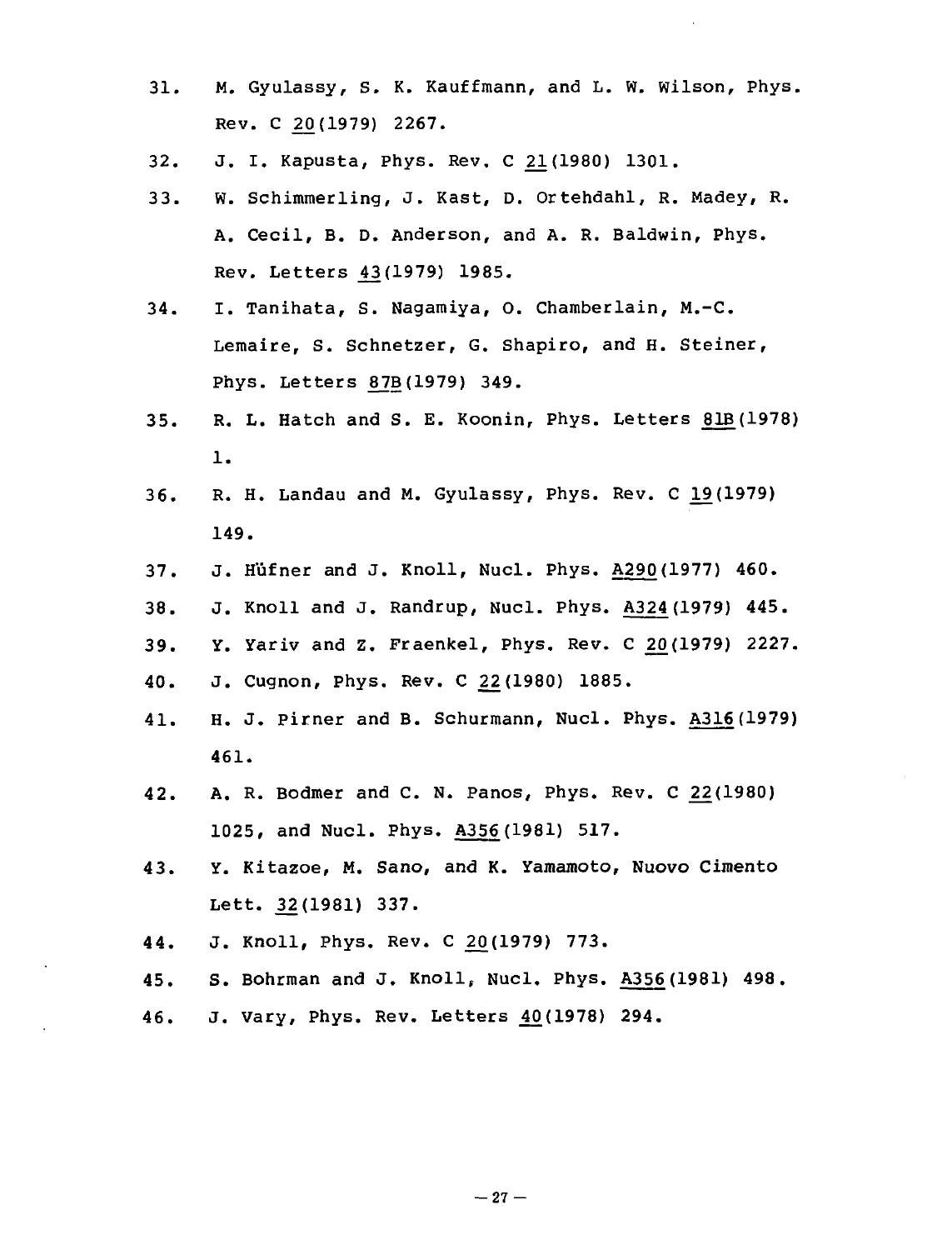- 47. Meng Ta-Chung and E. Möller, Phys. Rev. Letters 41(1978) 1352.
- 48. J. Gosset, J. I. Kapusta, and G. D. Westfall, Phys. Rev. C 18(1978) 844.
- 49. A. A. Amsden, G. F. Bertsch, F. M. Harlow, and J. R. Nix, Phys. Rev. Letters 35(1975) 905.
- 50. Y. Kitazoe, K. Matsuoka, and M. Sano, Progr. Theor. Phys. 56(1976) 860.
- 51. L. P. Csernai and W. Greiner, Phys. Letters 99B(1981) 85.
- 52. J. R. Nix and D. Strottman, Phys. Rev. C £3(1981) 2548.
- 53. J. Chiba, K. Nakai, I. Tanihata, S. Nagamiya, H. Bowman, J. Ingersoll, and J. 0. Rasmussen, Phys. Rev. C 20(1979) 1332.
- 54. K. Nakai, J. Chiba, I. Tanihata, M. Sasao, H. Bowman, S. Nagamiya, and J. O. Rasmussen, Phys. Rev. C 20(1979) 2210.
- 55. K. L. Wolf, H. H. Gutbrod, W. G. Meyer, A. M. Poskanzer, A. Sandoval, R. Stock, J. Gosset, C. H. King, G. King, Ngnyen Van Sem. and G. D. Westfall, Phys. Rev. Letters ^2(1979) 1448.
- 56. B. Blobel et al., Nucl. Phys. B69(1974) 454.
- 57. S. I. A. Garpman, N. K. Glendenning, and Y. J. Karant, Nucl. Phys. A322(1979) 382.
- 58. I. Tanihata, M.-C. Lemaire, S. Nagamiya and S. Schnetzer, Phys. Letters. 97B(1980) 363.
- 59. L. P. Csernai, H. StOcker, and W. Greiner, Univ. Frankfurt Report UFTP-36, 1981.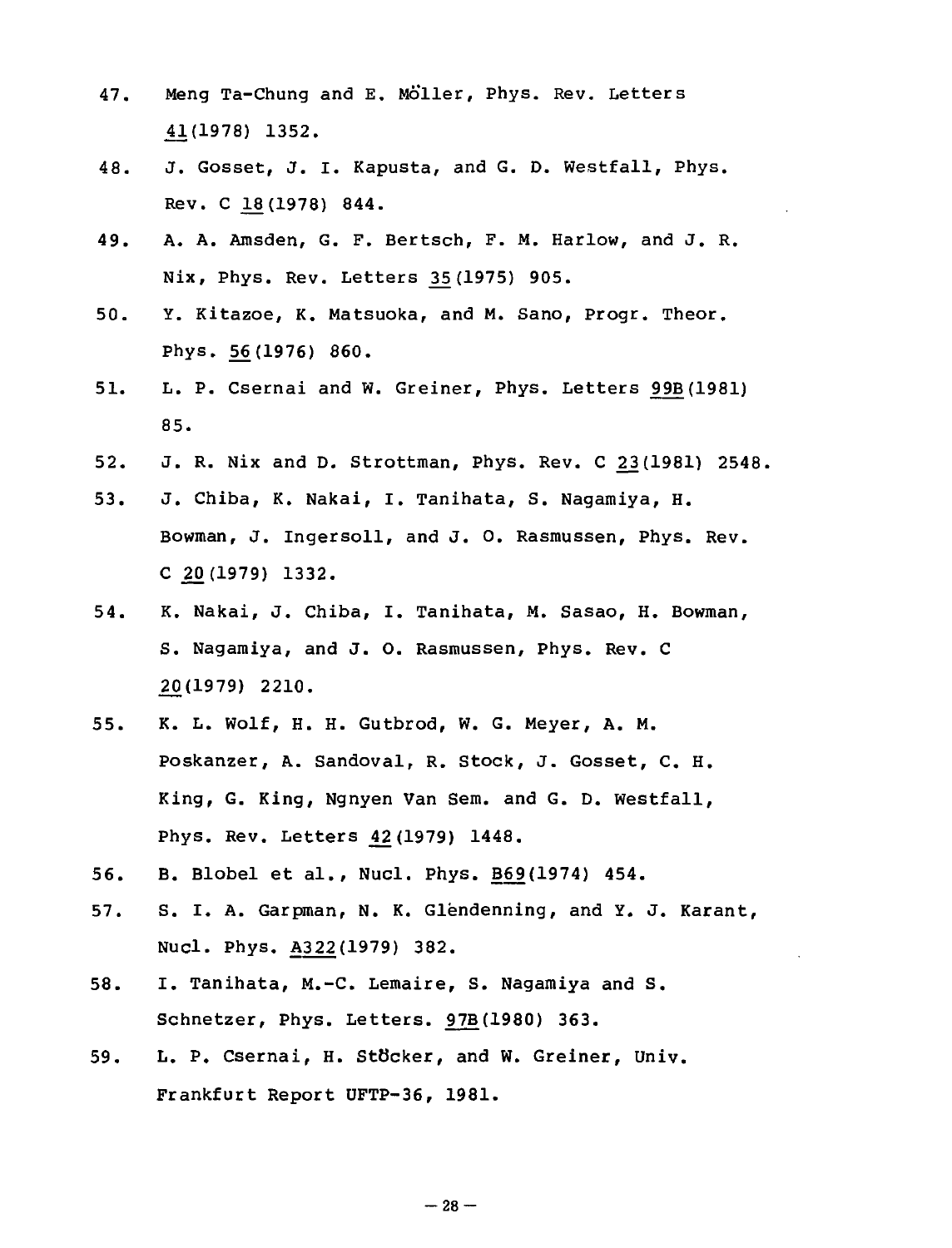- 60. L. P. Csernai, W. Greiner, H. Stöcker, I. Tanihata, S. Nagamiya, and J. Knoll, to be published in Phys. Rev. C, LBL report No. 12660,1981.
- 61 M. Gylassy and K. Frankel, private communications.
- 62. K. Smith, Private communications.
- 63. L. Anderson, Thesis, Lawrence Berkeley Laboratory Report, LBL-6767(1977), unpublished.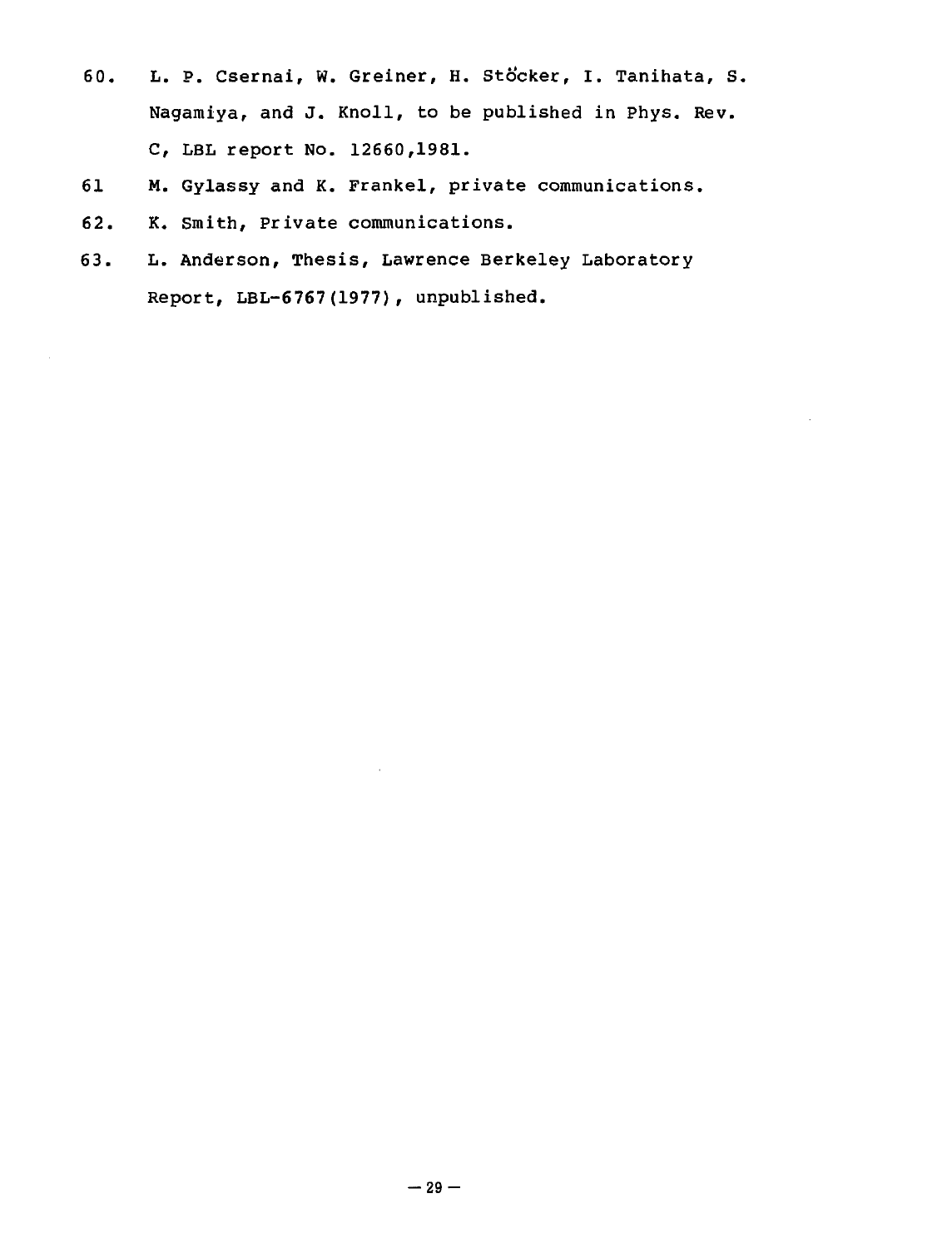Figures with no citation are the data obtained by INS-LBL collaboration group. see refs.  $1,4,6,7,9,25,33,35,54,58$  for more details.

- 1. Final stage of heavy-ion collision in coordinate space (a) and in momentum space (b). The distribution in momentum space is cited from a cascade calculation by K. Smith.  $62$ )
- 2. The total cross sections of heavy-ion collisions. Predictions by Glauber theory reproduce the data well. The figure is cited from ref. 11.
- 3. The reaction cross sections of proton-nucleus and neutron-nucleus reactions. Curves drawn in the figures are the results of the microscopic calculations based on nucleon-nucleon scattering cross sections. The figure is quoted from ref. 16.
- 4. Average multiplicities of charged particles are plotted against the average number of participant protons. Dotted line shows a prediction of a simple geometrical model.
- 5. Average associated multiplicities are shown as a function of total kinetic energy of the incident particle. Curves in the figure are only for guiding the eye. The figure is quoted from ref. 17.
- 6. Average multiplicity as a function of total kinetic energy of projectile. Curve is only for guiding the eye.
- 7. A sketch of the inclusive proton spectrum in heavy-ion collisions. Fig. c is quoted from ref. 63.

 $-30 -$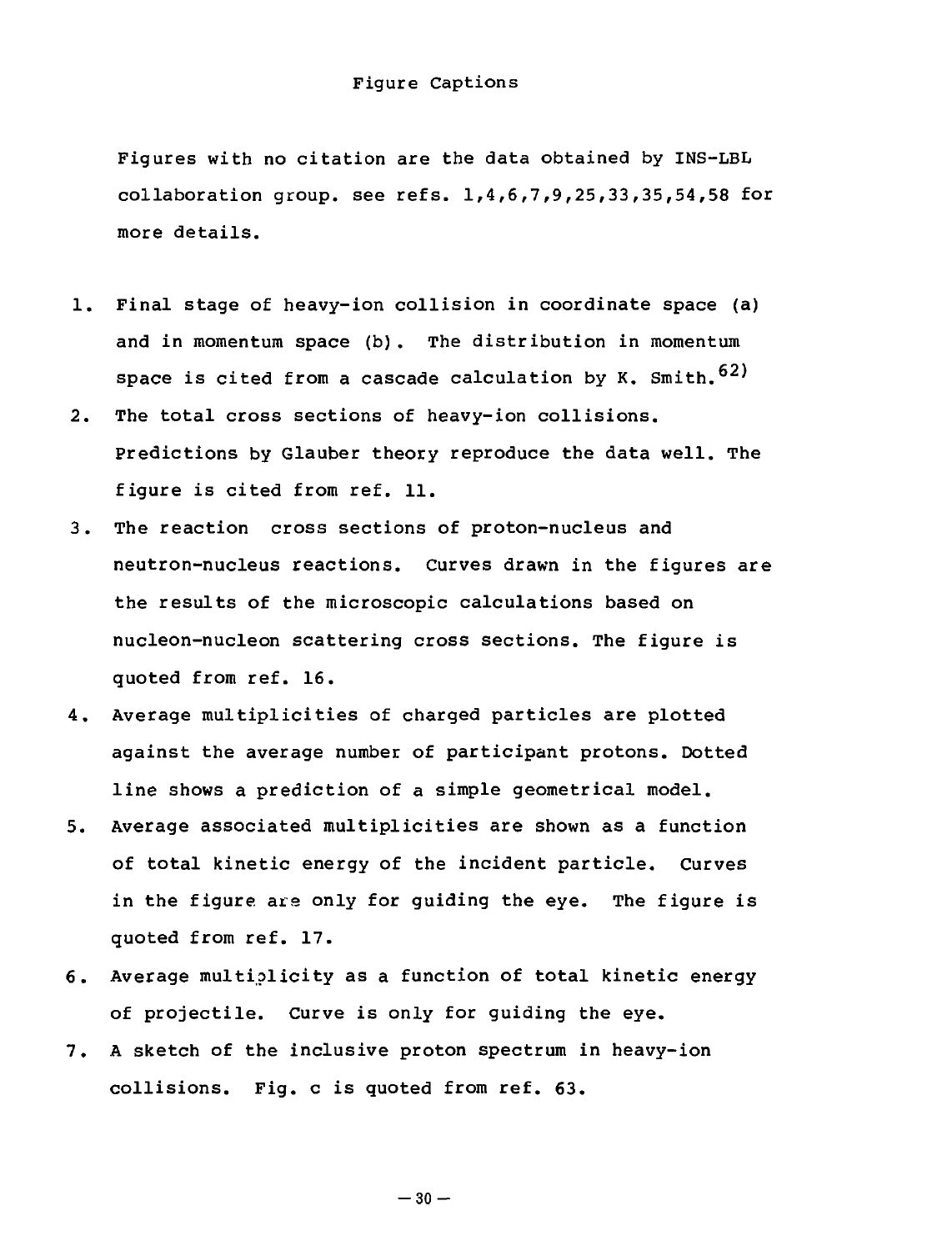- 8. An inclusive spectrum of pions produced in heavy-ion collisions. Curves in (b) are the theoretical fit to the data. See text for detail. Pig. (b) is cited from ref. 18.
- 9. Model calculations of the Coulomb effect for  $\pi^+$  and  $\pi^$ production.<sup>18)</sup> Contour lines are shown for no Coulomb interactions (b),  $\boldsymbol{\pi}^{\dagger}$ (a), and  $\boldsymbol{\pi}^{\dagger}$ (c).
- 10. (a) Longitudinal momentum,  $P_{\ell}$ , distribution of  $^{10}$ B fragment from  $^{12}$ C projectile at 2.1 GeV/A. The figure is quoted from ref. 19.

(b) Summed mass distributions of the projectile in  $^{20}$ Ne reactions. Curves in the figure are the results of the Fire-streak model. The figure is quoted from ref. 25. (c) Production cross sections of different mass nuclei. The figure is guoted from ref. 25. Data are from ref. 24.

- 11.  $P_{\eta}$  (b) and  $P_{\gamma}$  (c) distributions of <sup>3</sup>He and <sup>3</sup>H fragments Classifications of production mech shown in (a). Figures are quoted from ref. 26.
- 12. (a) A comparison of deuteron spectra and the square of proton spectra.

(b) The correlation function in two-proton coincidence spectra. Curves in the figure show the results of model calculations. Numbers beside the curves indecate the size of the reaction region.

(c) The correlation function in two-pion coincidence spectra. Curves are the best fit to the data. The figures are quoted from ref. 28.

 $-31-$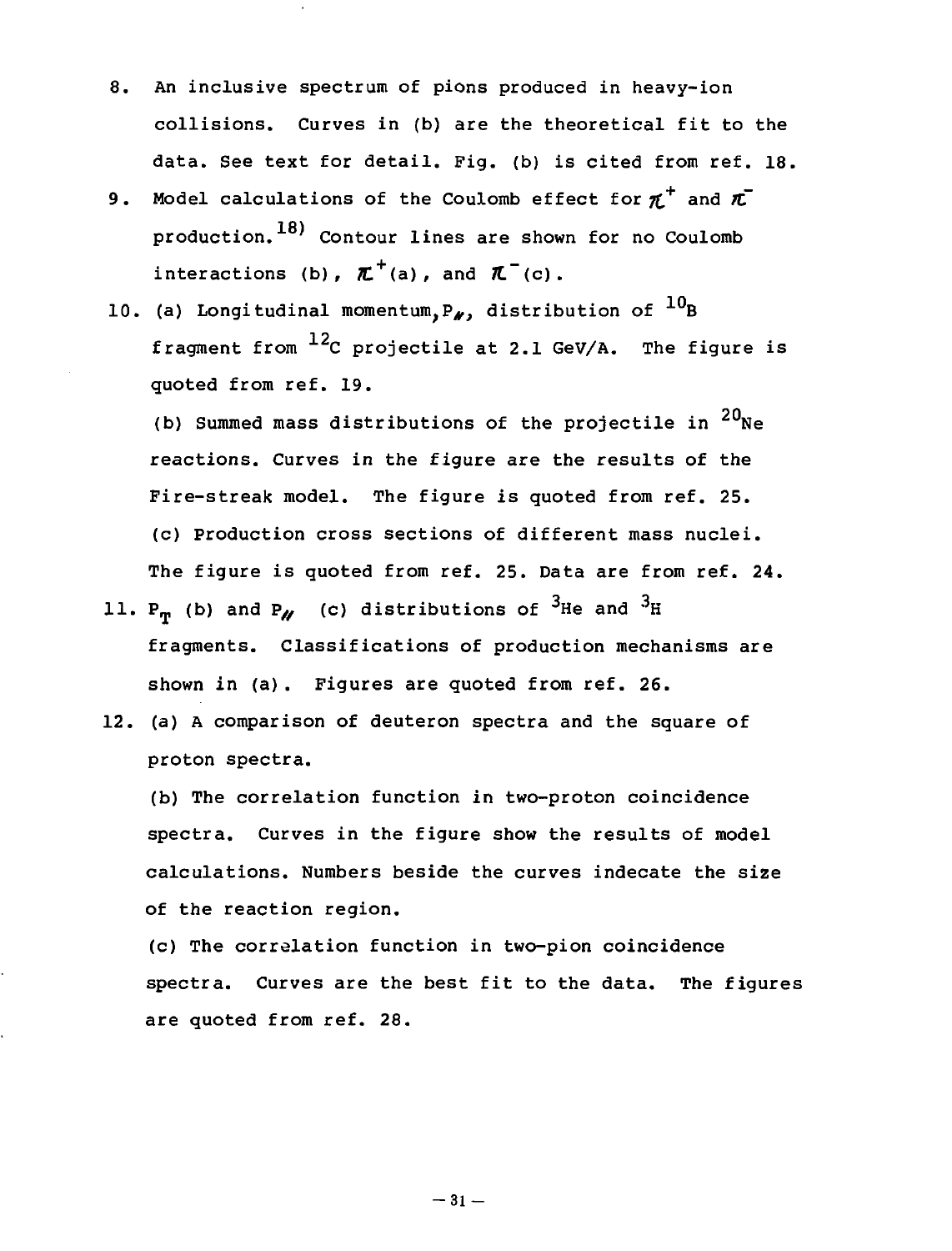- 13. Ratios of the inclusive cross sections at 30<sup>°</sup> and 90<sup>°</sup> in the c.m. frame are plotted against the particle energy. Curves in the figure are only for guiding the eye.
- 14. The exponent of mass dependence,  $\alpha$ , is plotted as a function of particle momentum.
- 15. The slope factors of the proton (•) and pion (o) spectra at  $90^{\circ}$  in the c.m. frame are plotted against the c.m. beam energy. The solid curve shows a prediction by the hard-scattering model and the broken line shows a result of the thermal model.
- 16. The coplanar correlation function in collisions of identical nuclei. Contour lines of the correlation function are drawn in the nucleon-nucleon  $c.m.$ system. Dashed lines in the figure indicate the loci of the elastic scattering. Shadowed areas indicates the kinematical region covered by the coincidence telescope R.
- 17. The coplanar correlation function in the the case of heavy targets.
- 18. Three dimensional differential cross sections calculated by a hydrodynamical model. Figures are quoted from ref. 59. Calculated cross sections are drawn for different impact parameters.
- 19. A comparison of the experimental data and a hydrodynamical and linear cascade calculations of the correlation function. The figures are quoted from ref. 60.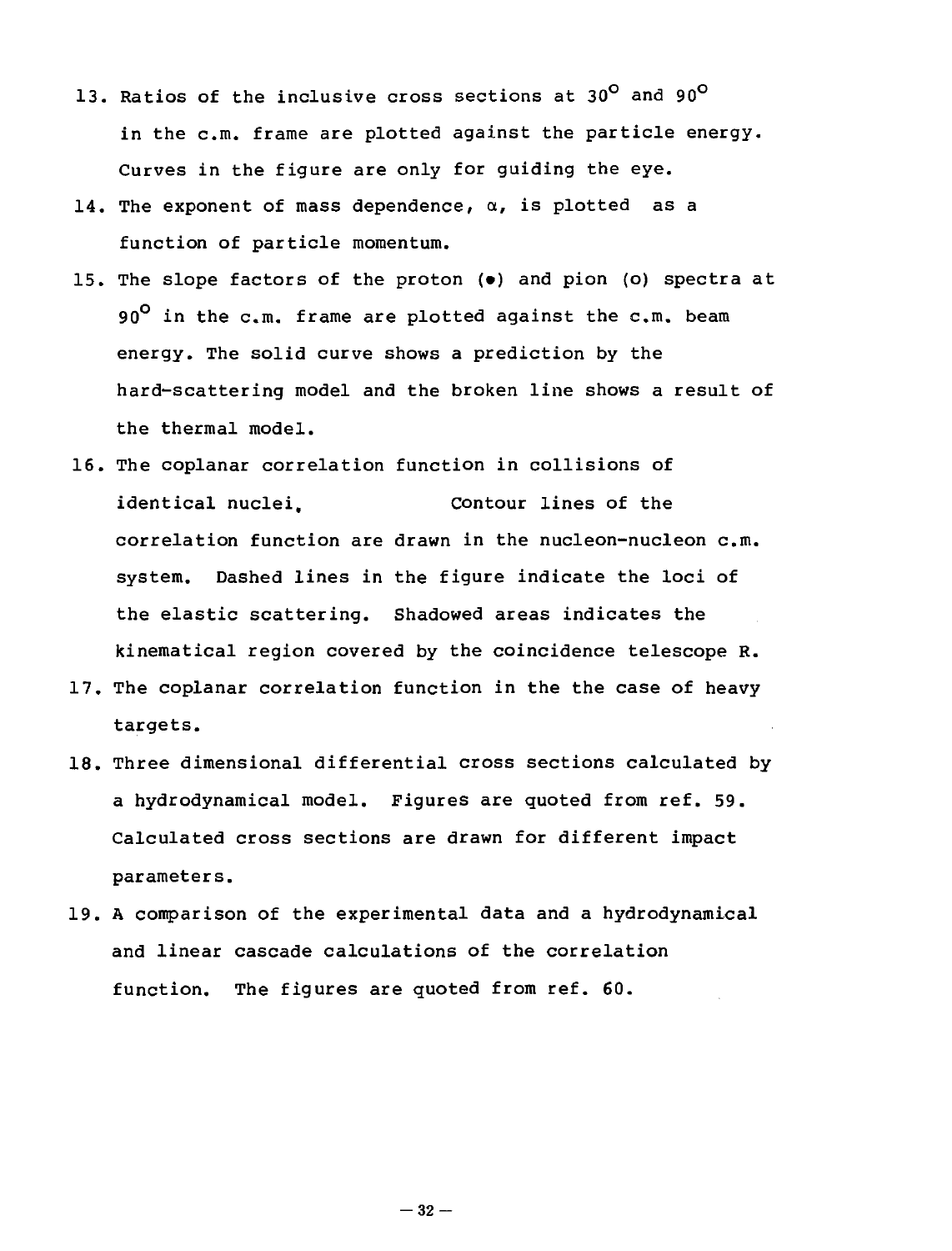20. The correlation function of heavy fragment and light particle coincidence events, zero in the correlation function indicates no correlation between two particles. Definition of the correlation function is the same one as written in Eq. 3 in the text. The figures are quoted from ref. 17.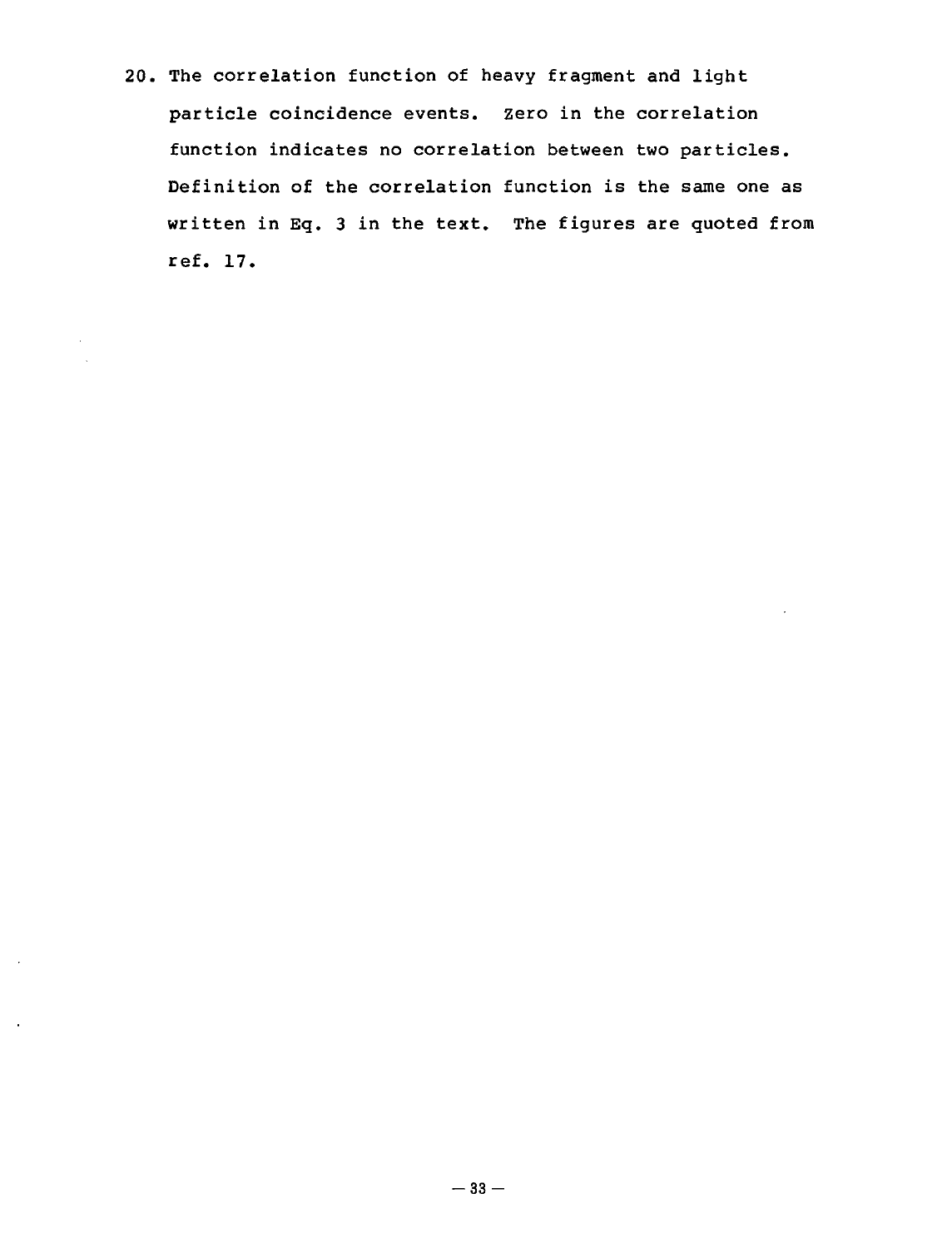Table 1

The reaction size and the reaction time obtained by

i) deuteron production, ii) 2p-correlation, and

iii) 27 -correlation measurements.

| Method        |     |               | Reference Reaction Beam Energy R  |                    | ct   |
|---------------|-----|---------------|-----------------------------------|--------------------|------|
|               |     |               | (Gev/A)                           | (fm)               | (fm) |
|               |     |               |                                   |                    |      |
|               |     |               |                                   |                    |      |
| $\mathbf i$   | 4,7 |               | Ne + NaF $0.4, 0.8, 2.1$ 3.4 +0.3 |                    |      |
|               |     | $Ar + Kcl$    | 0.8                               | $3.5 + 0.4$        |      |
|               |     | $Ar + Pb$     | 0.8                               | $4.3 + 0.4$        |      |
|               |     |               |                                   |                    |      |
| $\mathbf{ii}$ | 26  | $Ar + Kcl$    | 1.8                               | 2.2 $(Y_R)$        |      |
|               |     |               |                                   | 1.75 $(Y_{B/2})$   |      |
|               |     |               |                                   |                    |      |
| iii           | 28  | Ar $+Pb_3O_4$ | 1.8                               | $3.3 + 0.9$ 1.5    |      |
|               | 27  | Ar +Kcl       | 1.8                               | $1.8 + 0.5$ 2.7+.7 |      |
|               |     |               |                                   |                    |      |
|               |     |               |                                   |                    |      |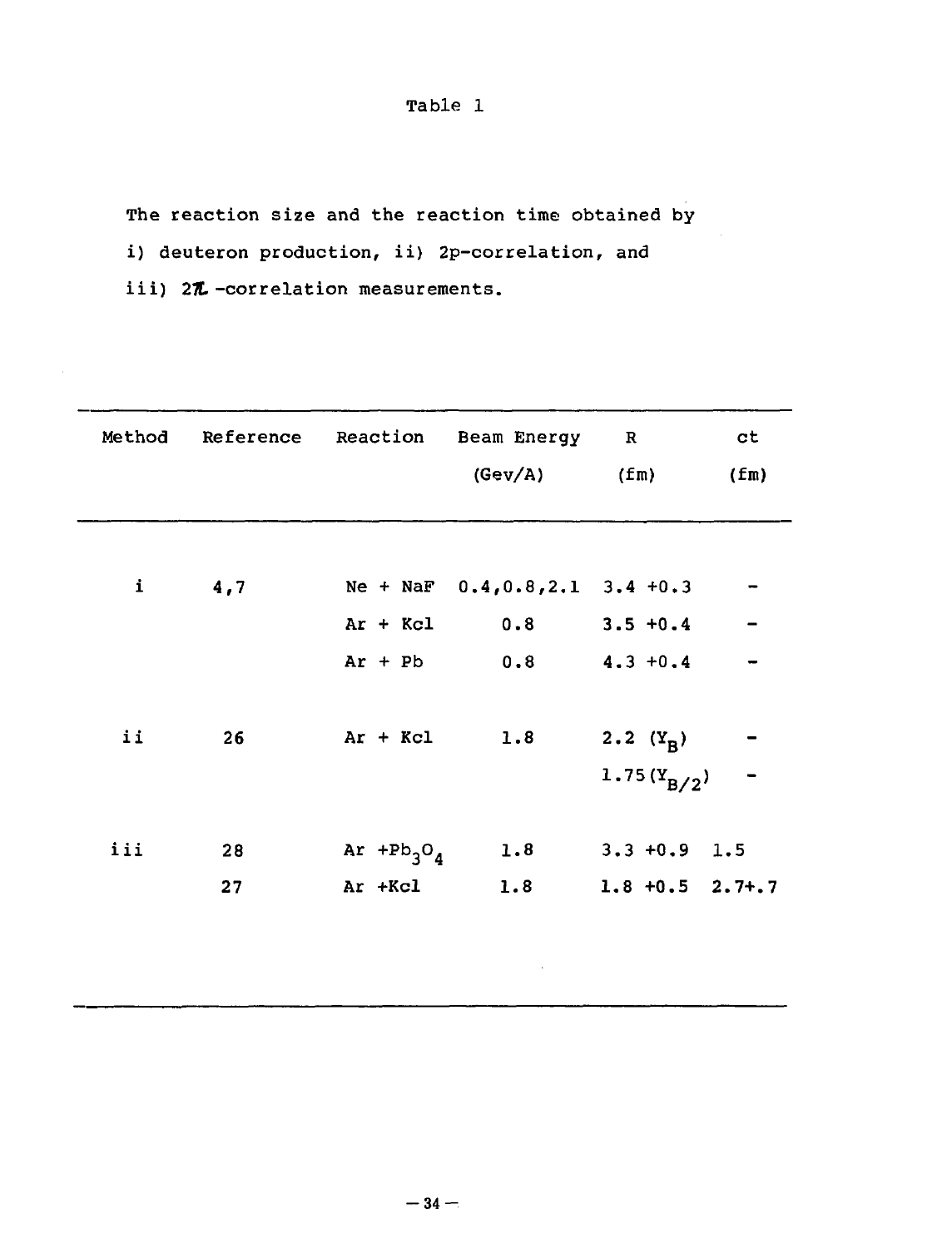





 $\hat{c}$ 

 $(a)$ 

Fig. ł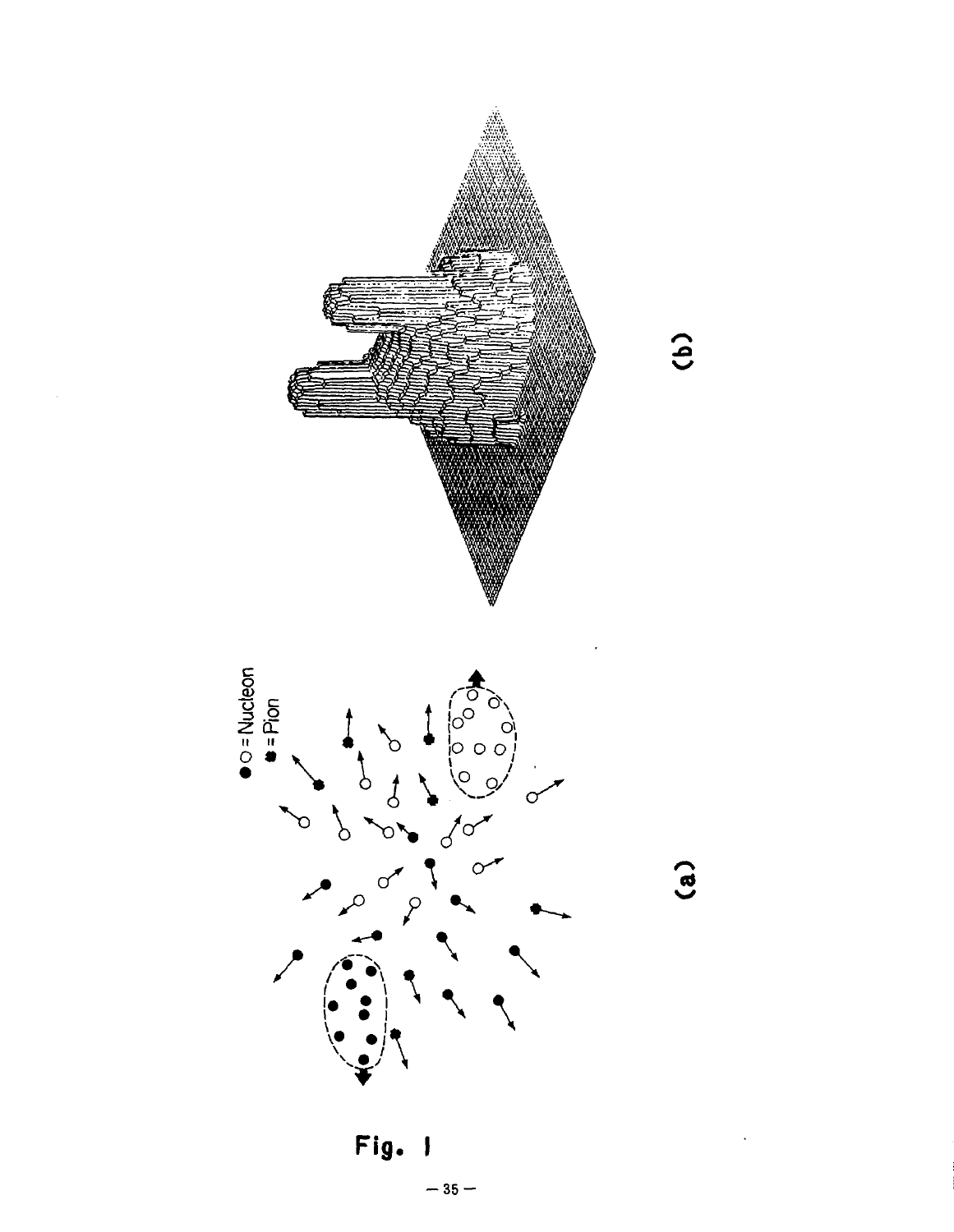

XBL 7511-9045

Fig. 2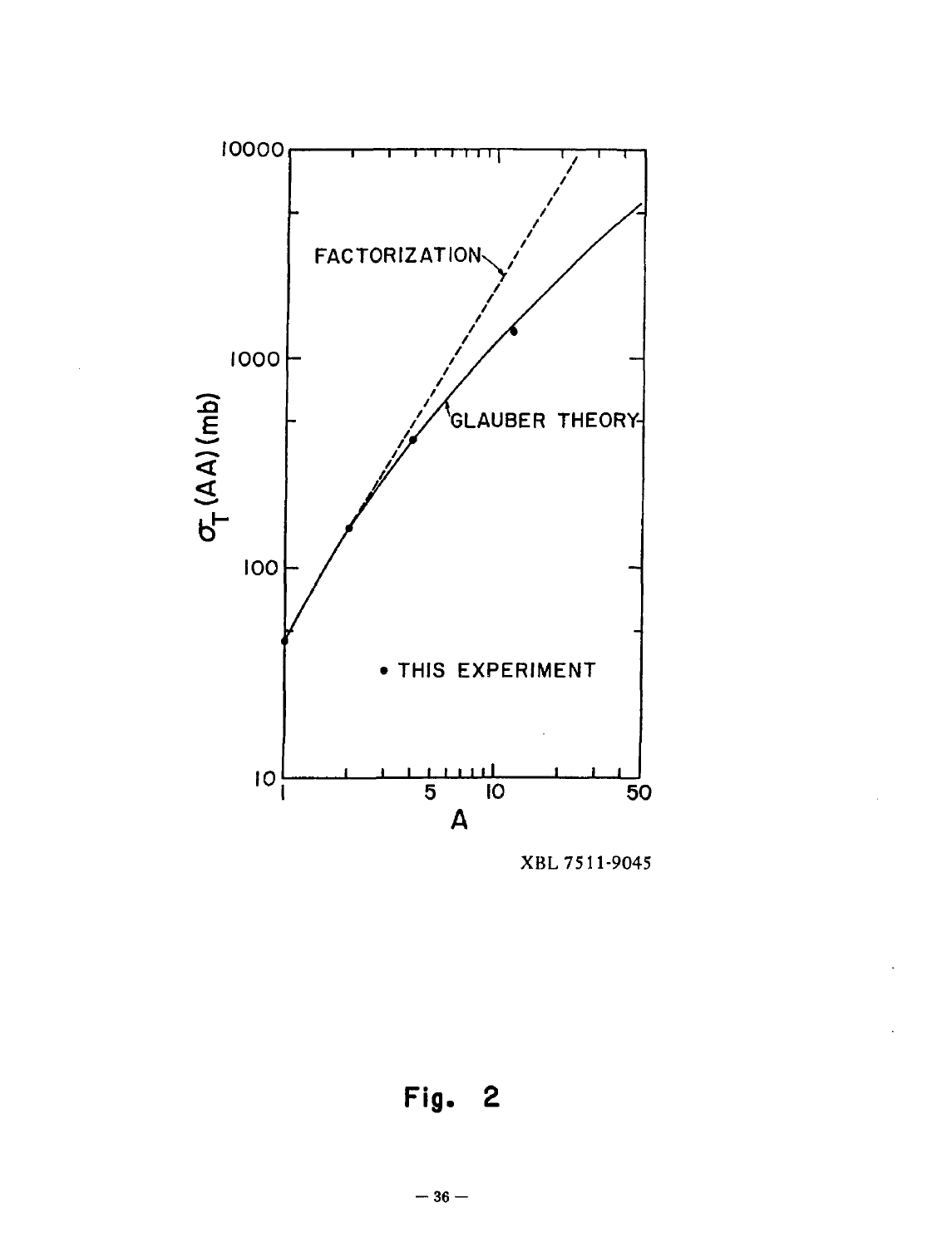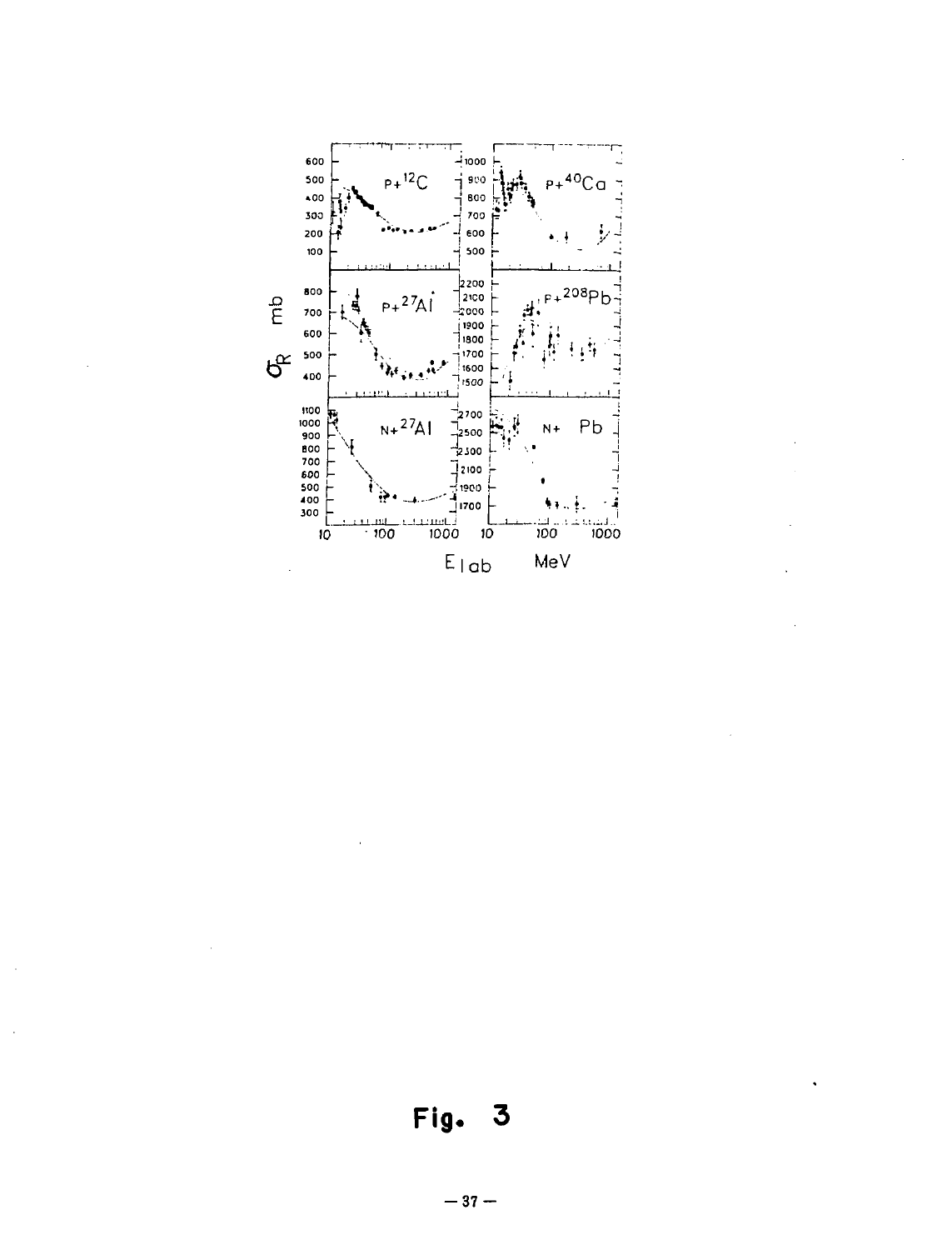

Fig. 4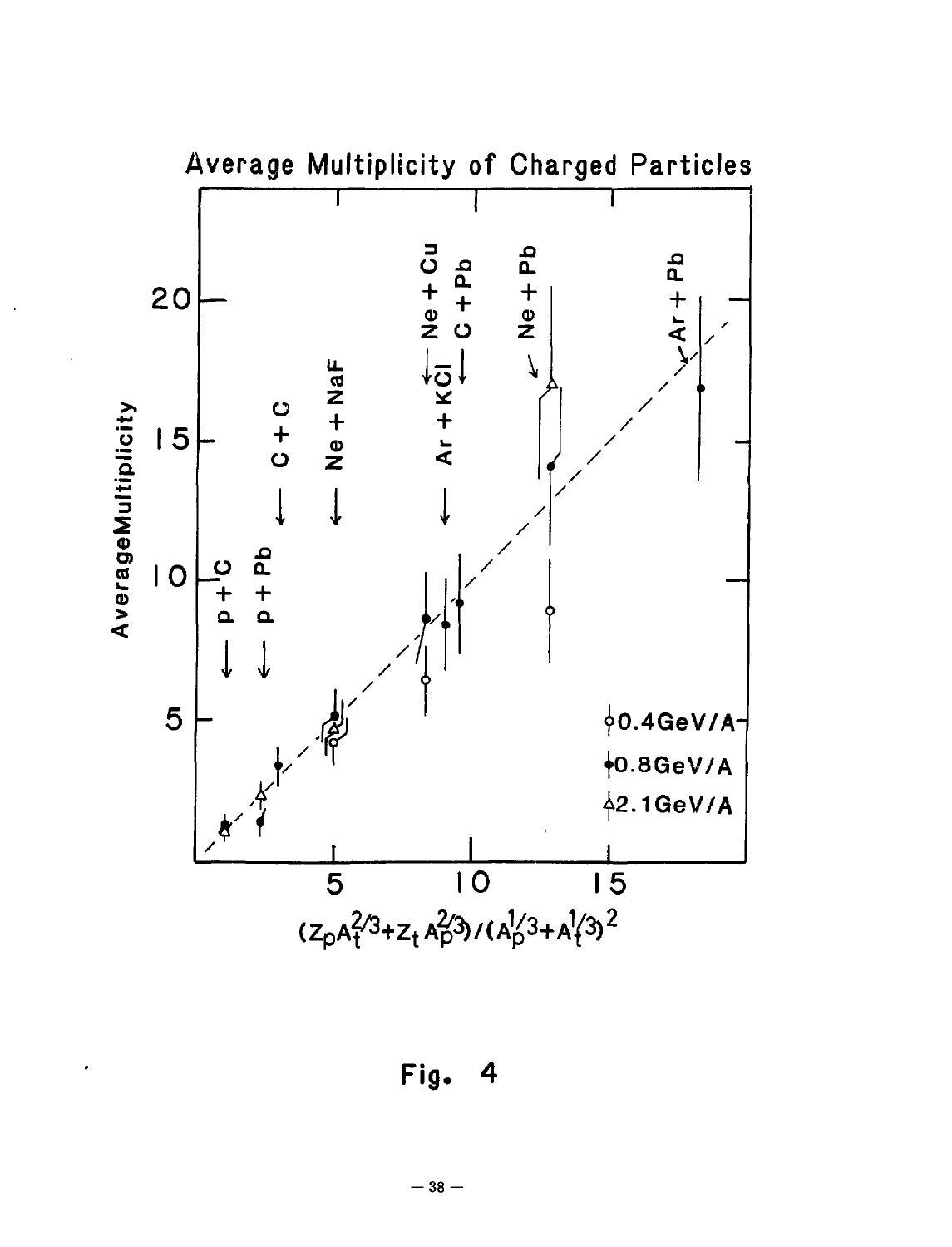![](_page_40_Figure_0.jpeg)

XBL 797-2054

**Fig. 5**

 $\hat{\mathcal{C}}_k$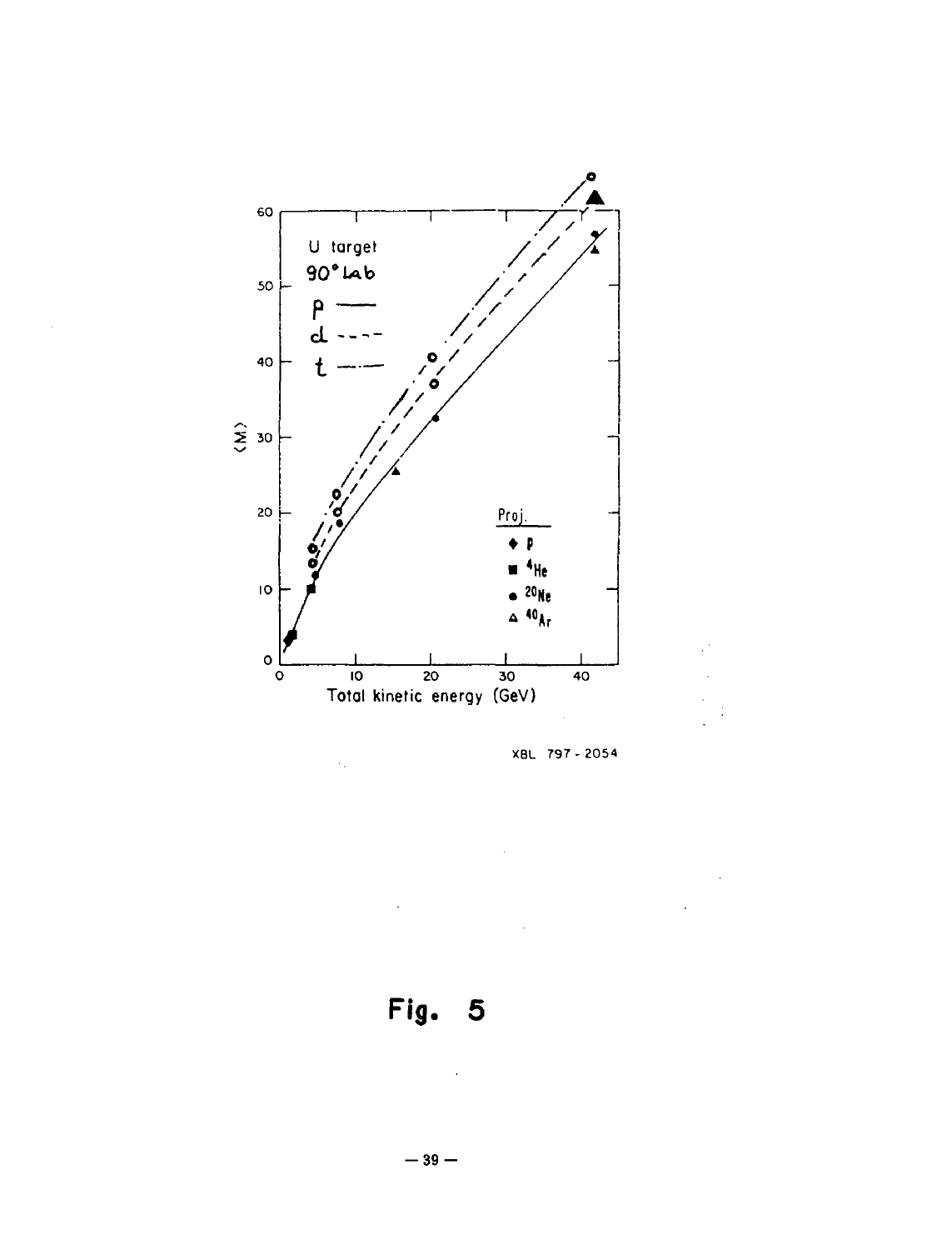![](_page_41_Figure_0.jpeg)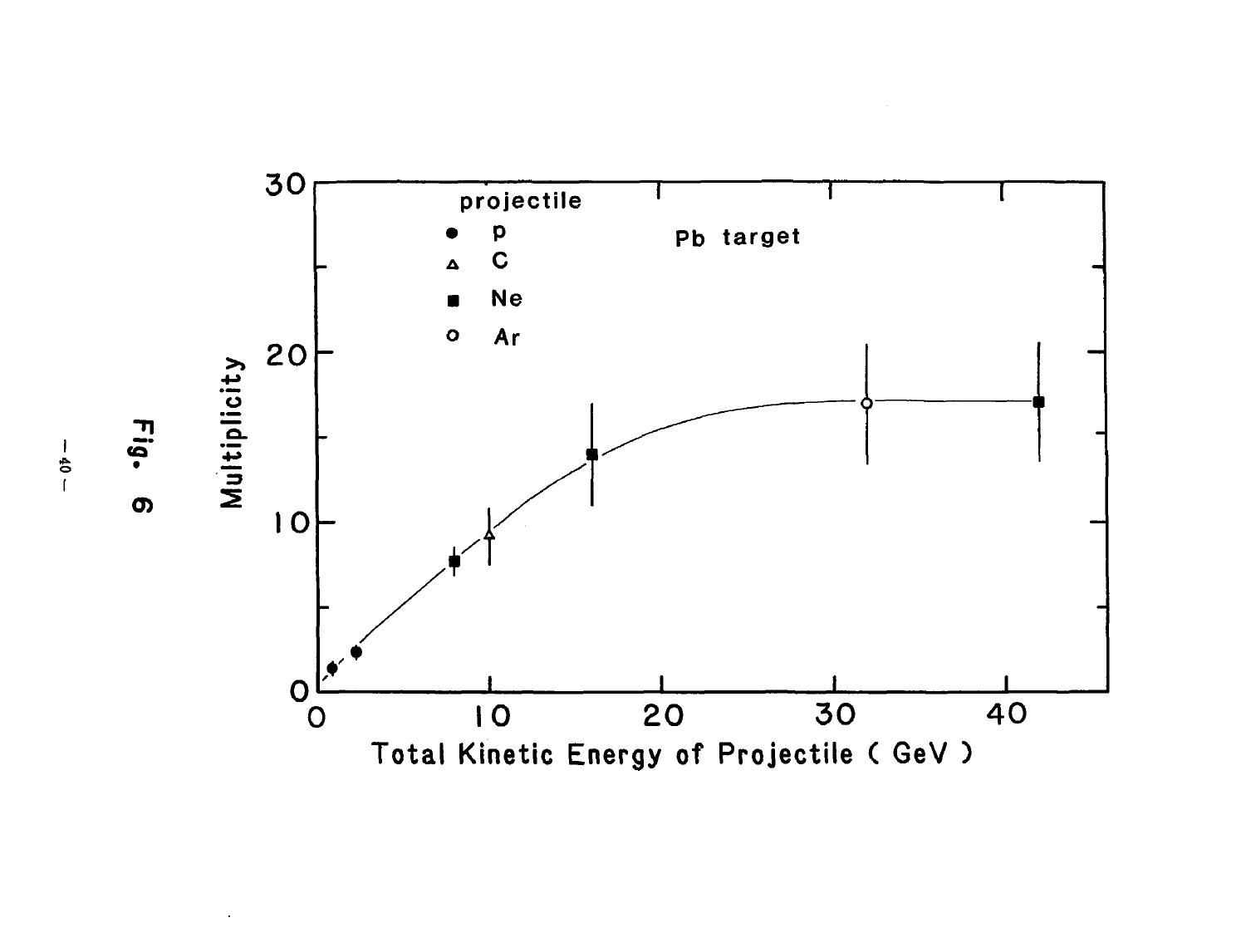![](_page_42_Figure_0.jpeg)

Fig. 7  $-41-$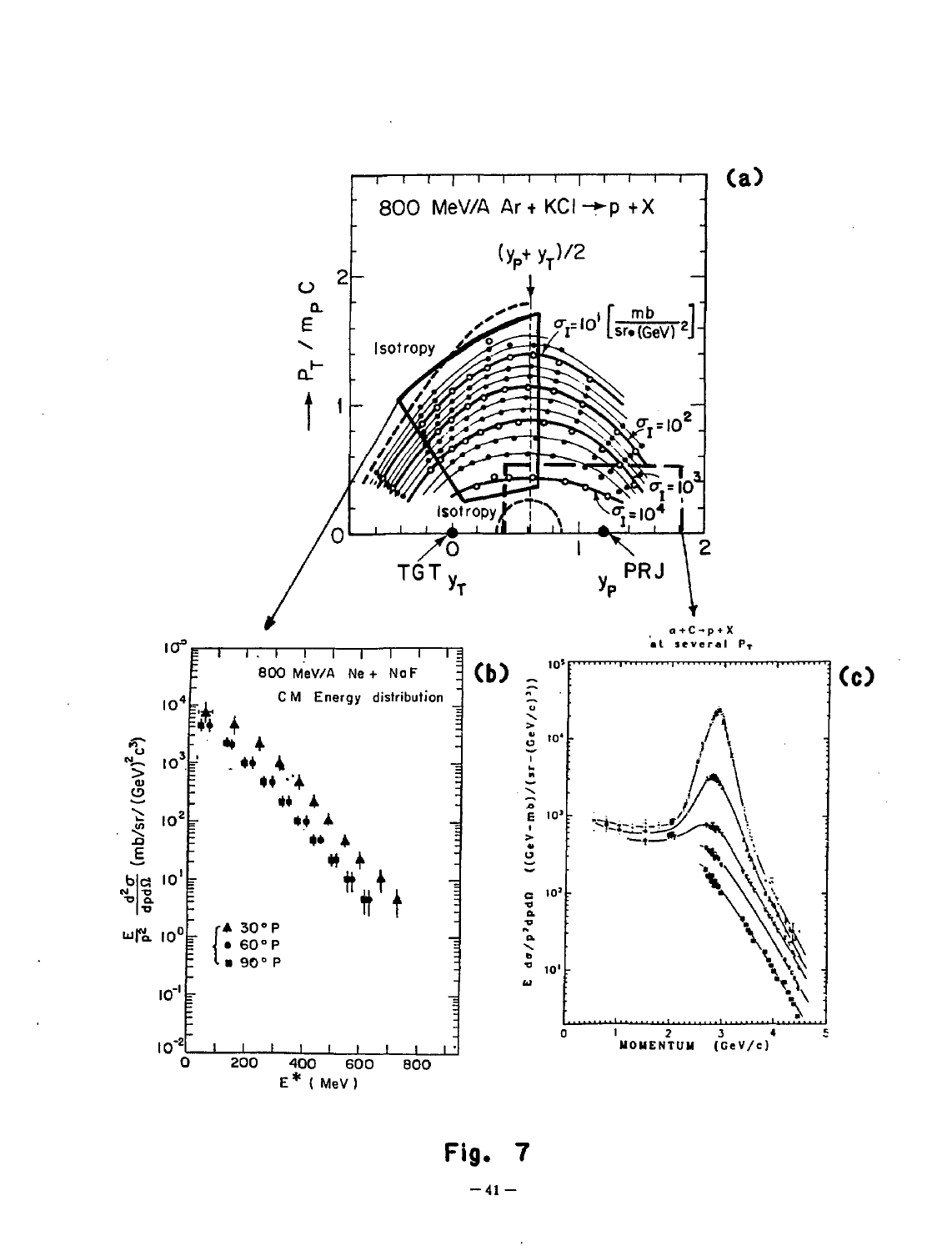![](_page_43_Figure_0.jpeg)

Fig.  $\pmb{\infty}$ 

 $\ddot{\phantom{a}}$ 

 $\lambda$ 

 $\mathbf{I}$  $\frac{4}{5}$  $\overline{1}$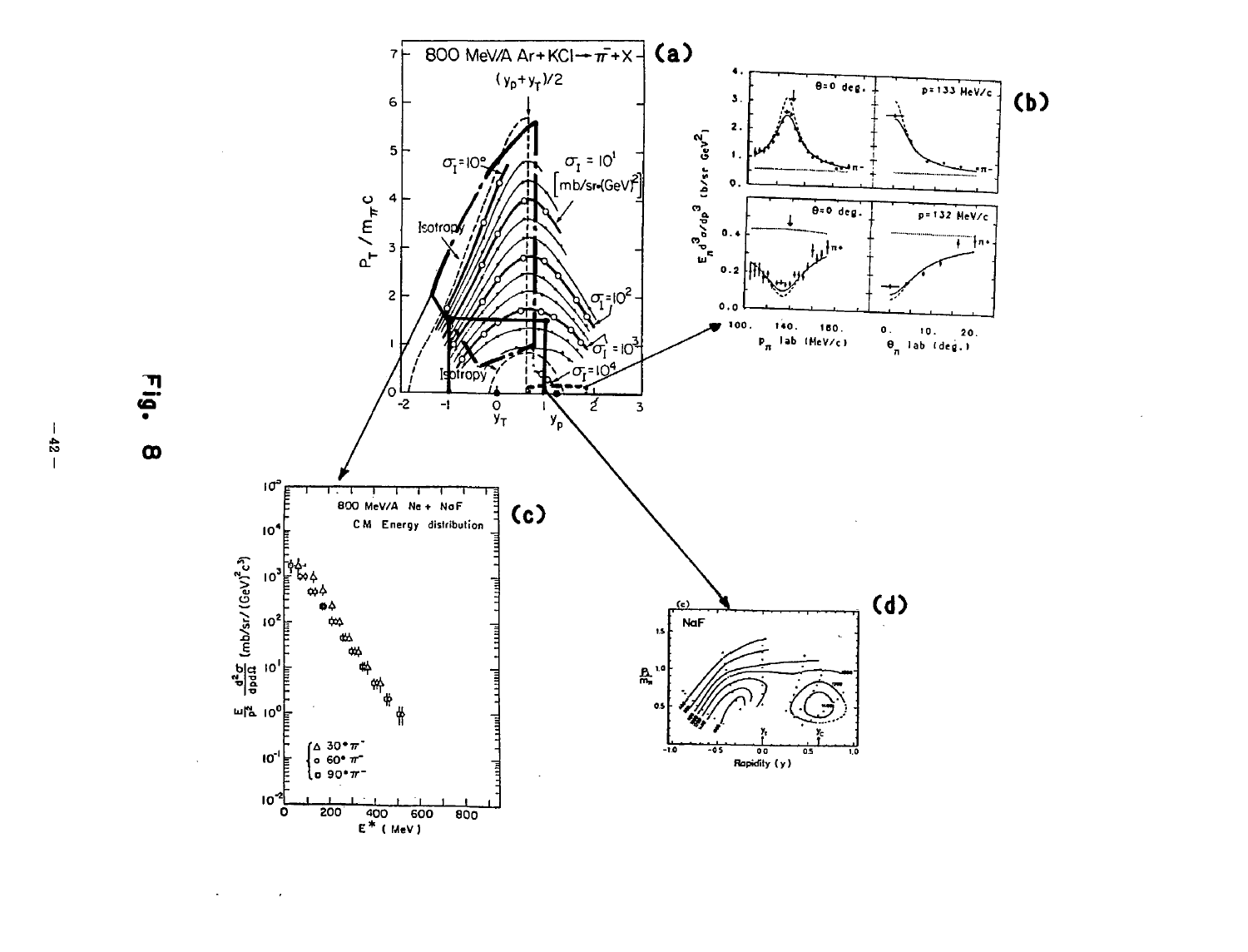![](_page_44_Figure_0.jpeg)

**Fig. 9**

 $\mathbf{r}$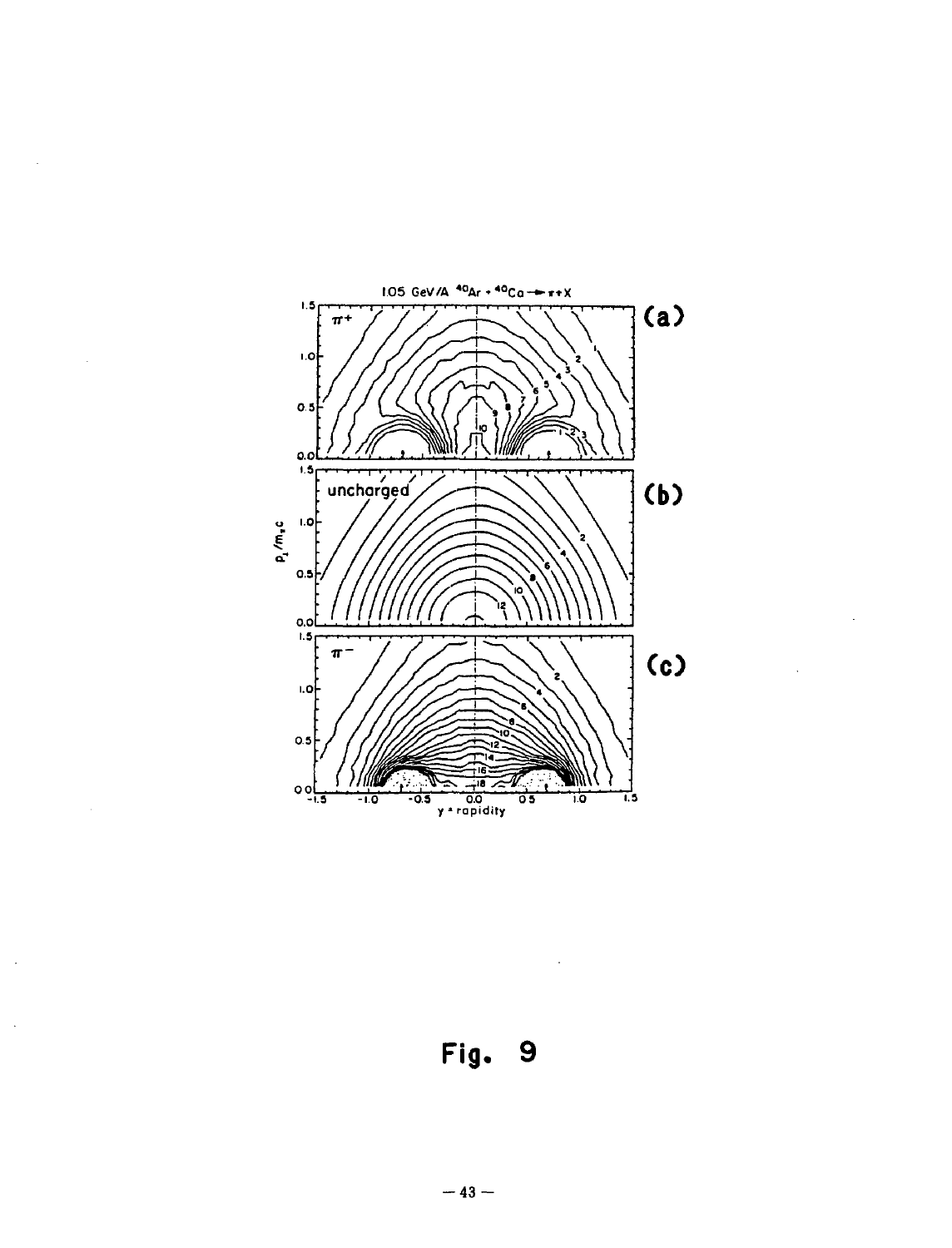![](_page_45_Figure_0.jpeg)

Fig. 10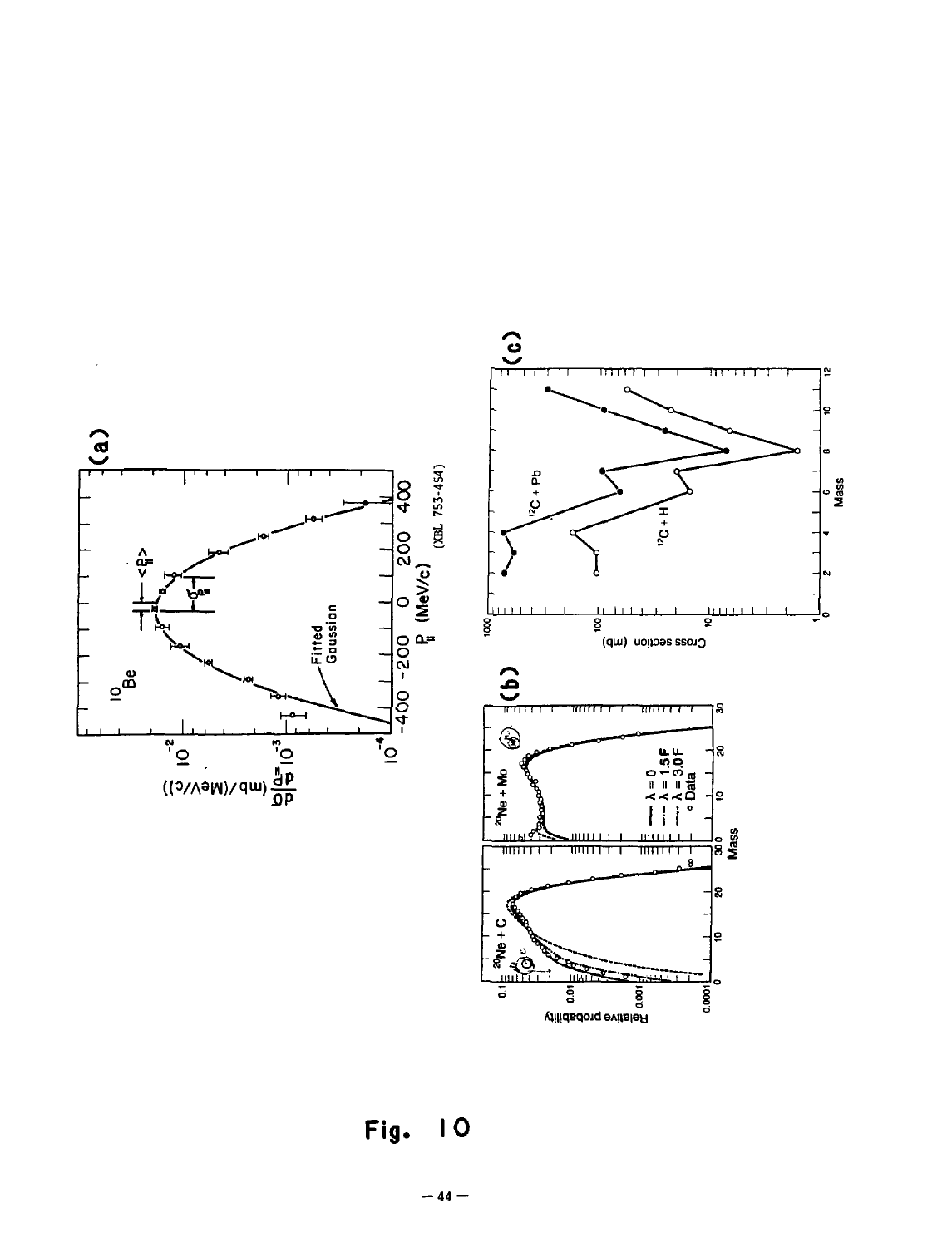![](_page_46_Figure_0.jpeg)

Fig. 11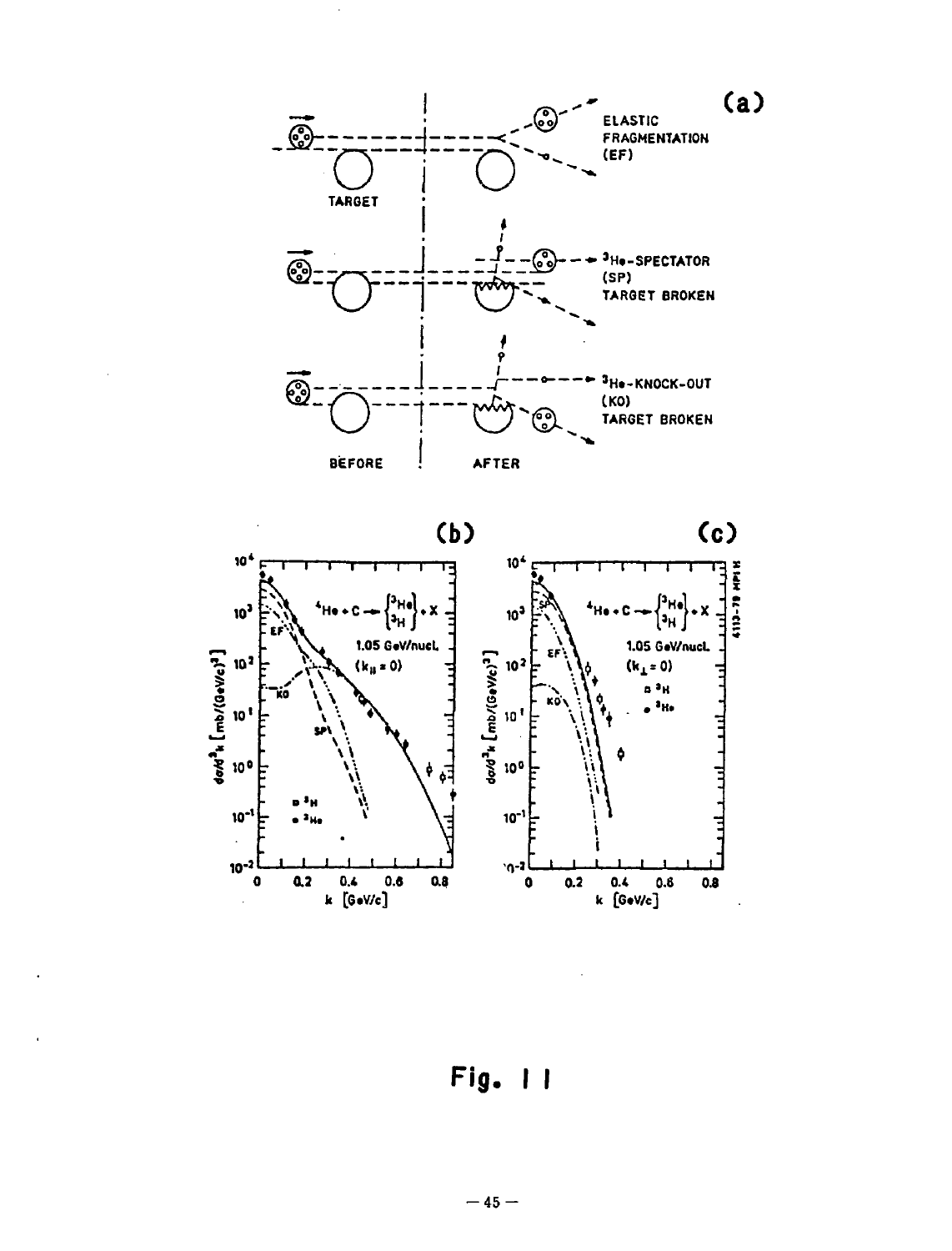![](_page_47_Figure_0.jpeg)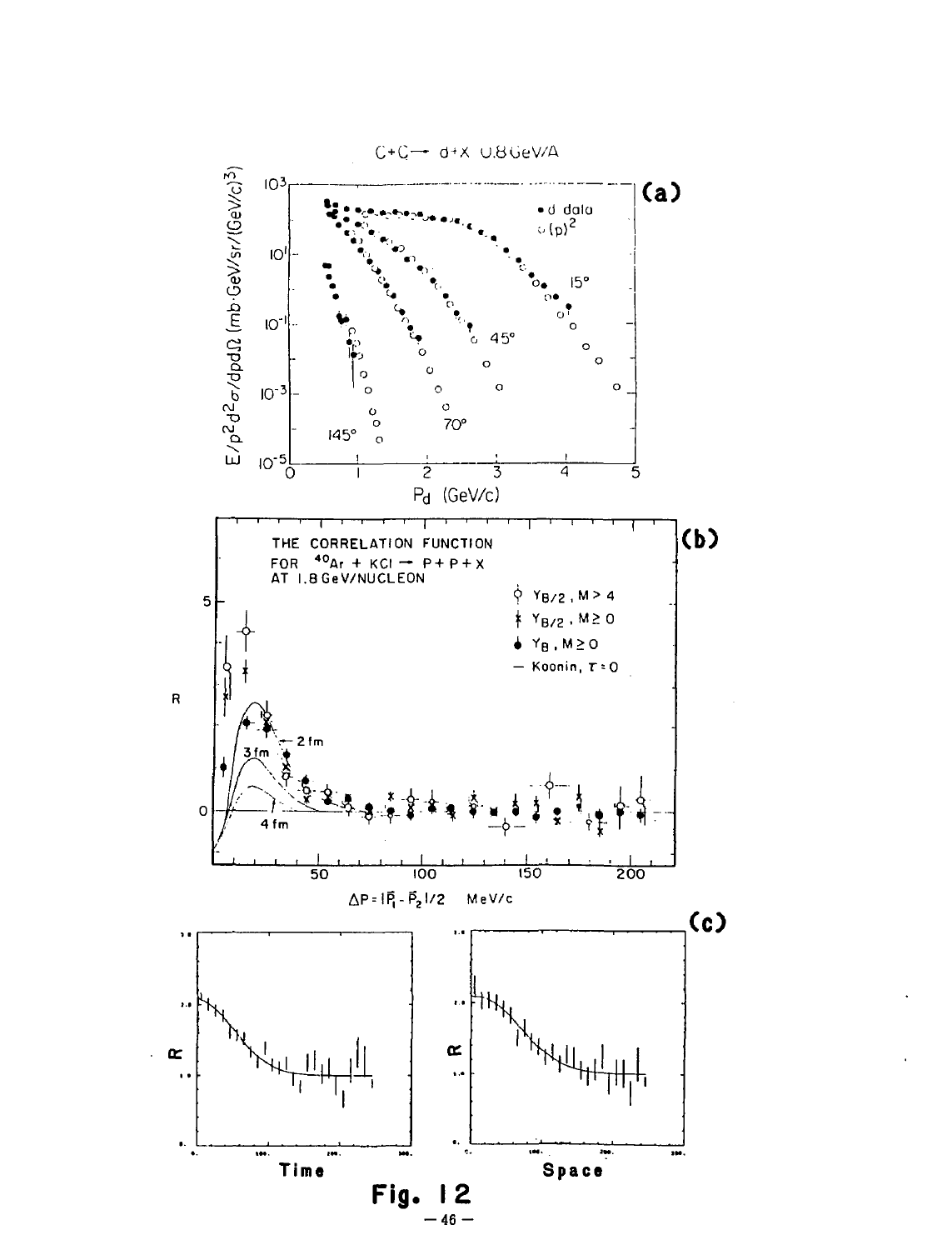![](_page_48_Figure_0.jpeg)

![](_page_48_Figure_1.jpeg)

 $\frac{1}{2}$ 

![](_page_48_Figure_2.jpeg)

l,

 $-47-$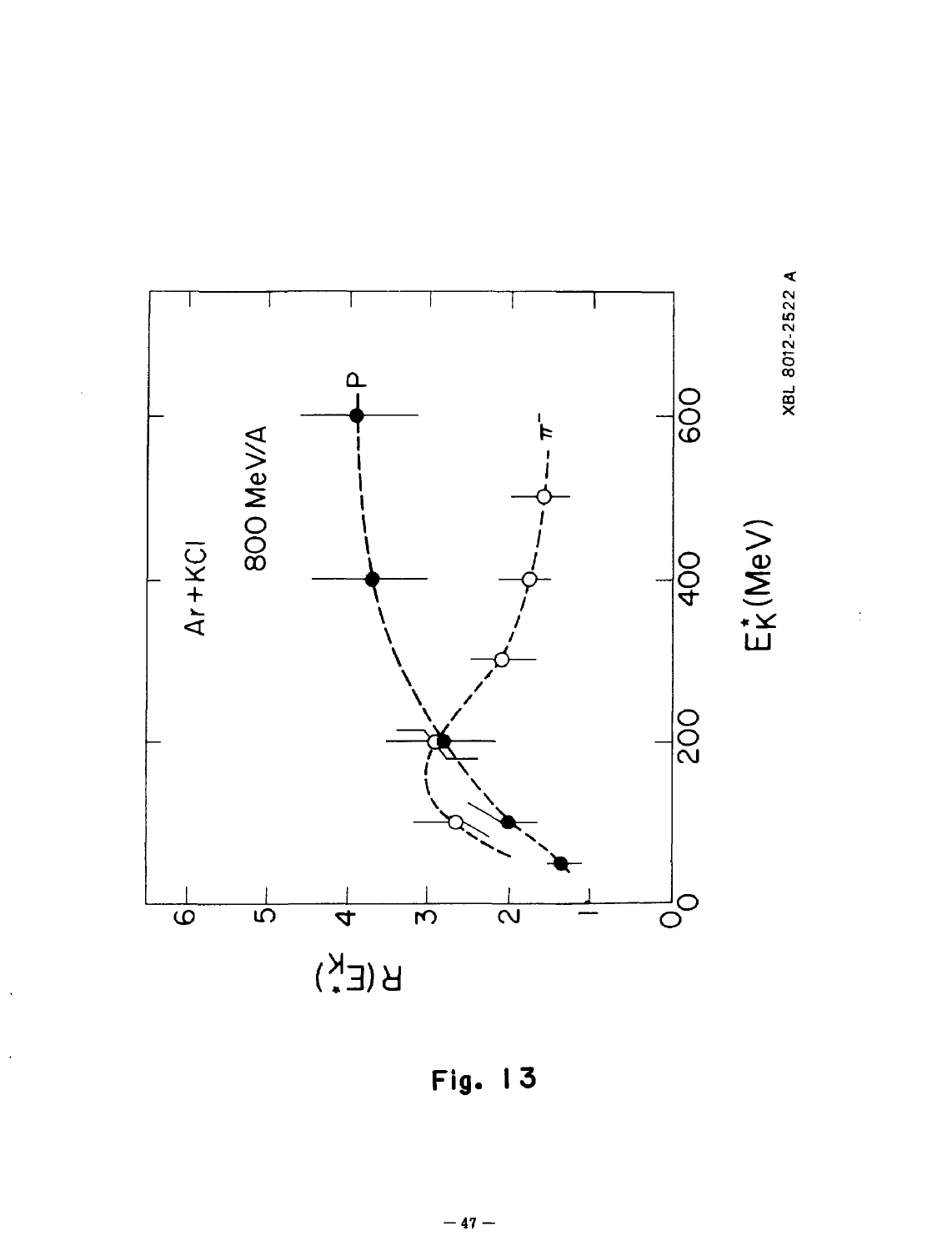![](_page_49_Figure_0.jpeg)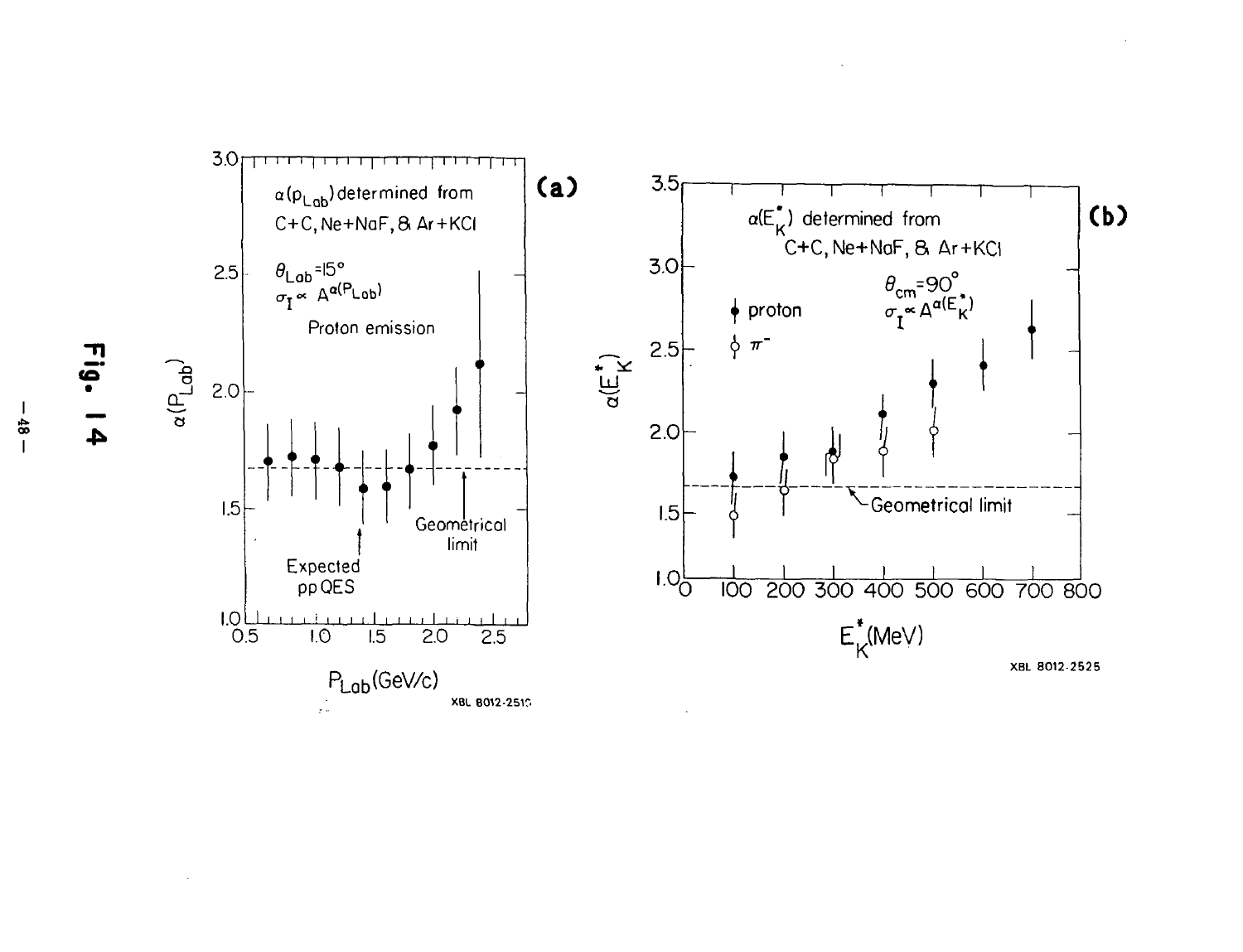![](_page_50_Figure_0.jpeg)

Fig.  $\overline{a}$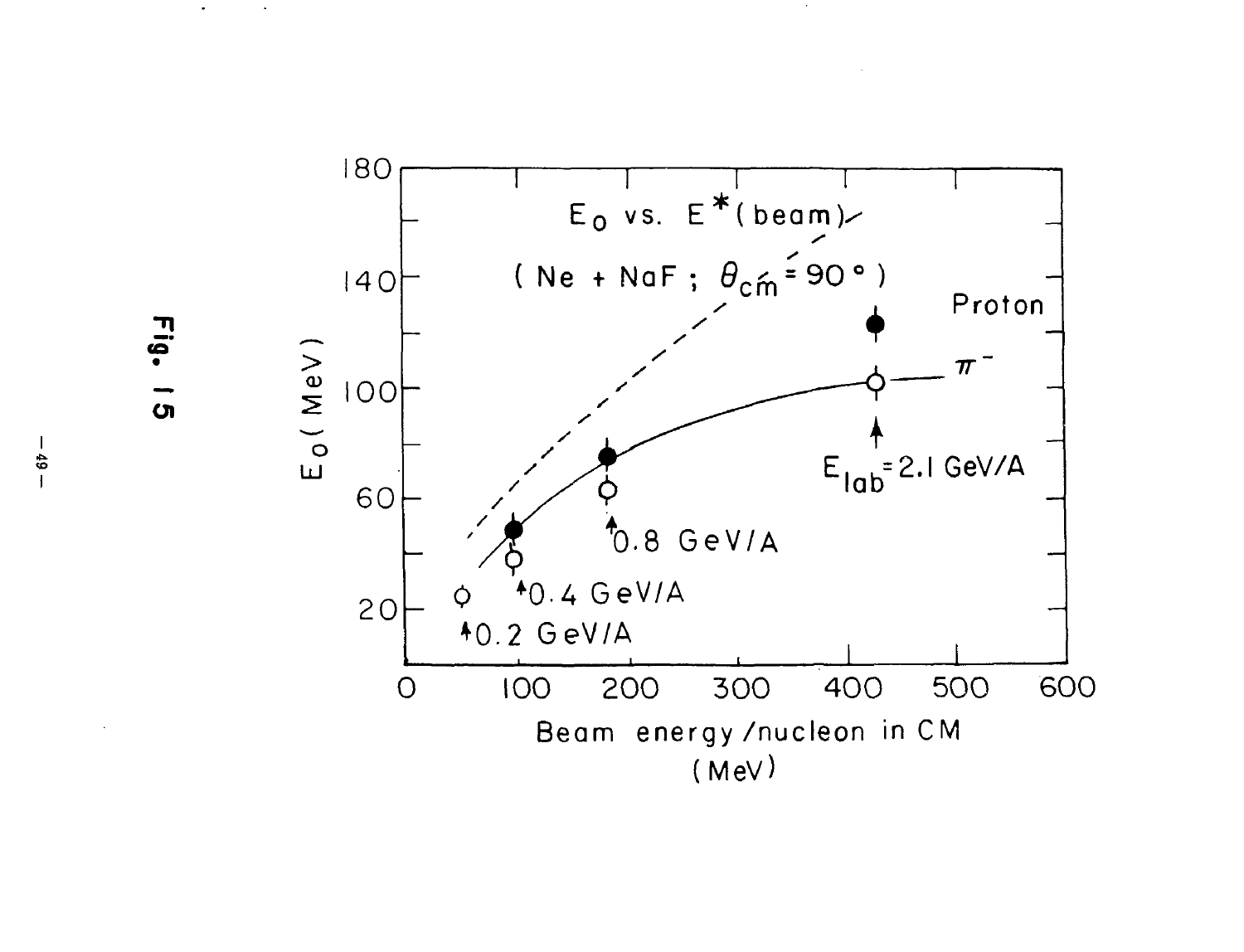![](_page_51_Figure_0.jpeg)

**Fig. 16**

 $\frac{1}{3}$ 

 $\ddot{\phantom{0}}$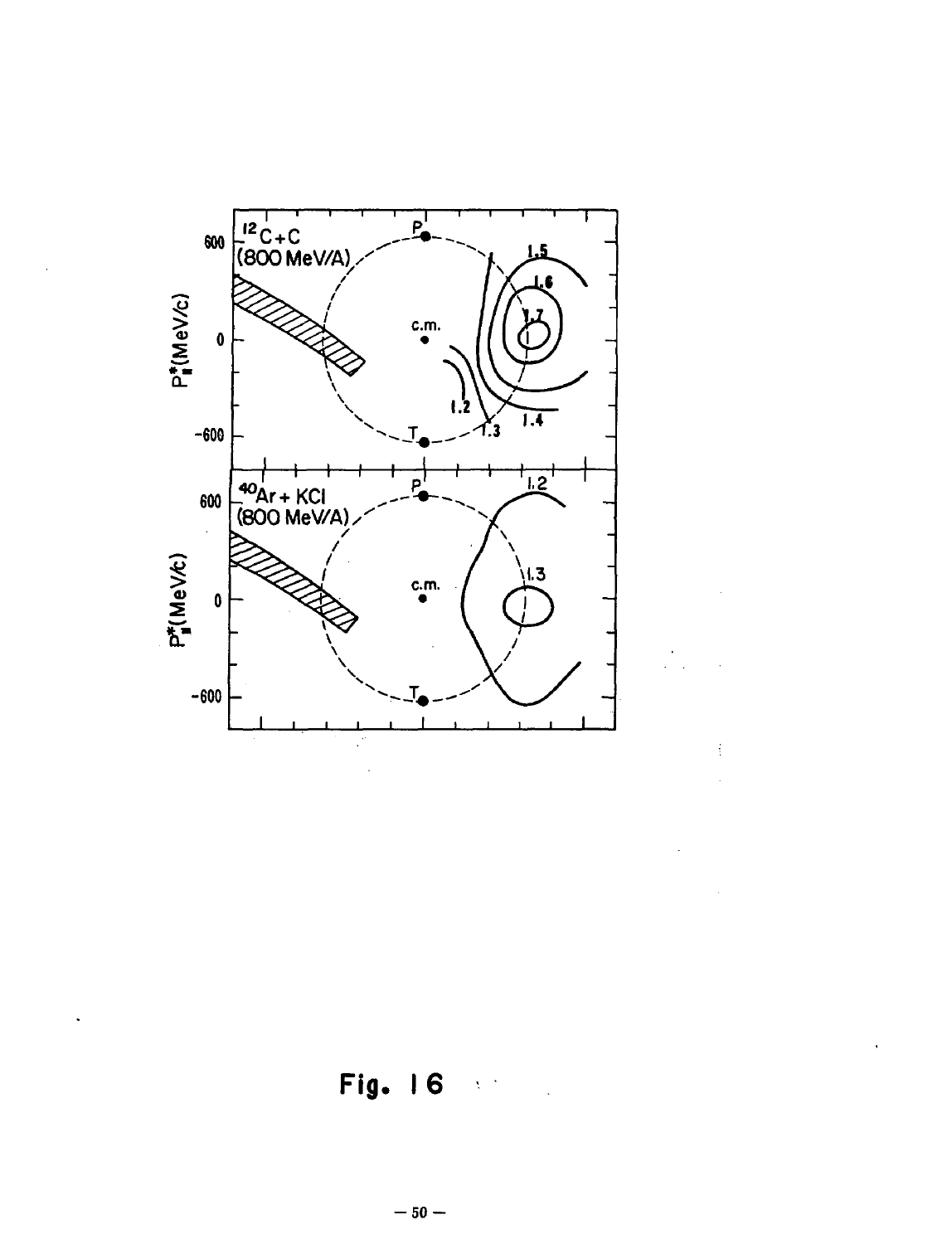![](_page_52_Figure_0.jpeg)

XBL 793-758A

XBL 793-762

![](_page_52_Figure_2.jpeg)

l.

l.

Fig.  $\overline{17}$ 

 $-51 -$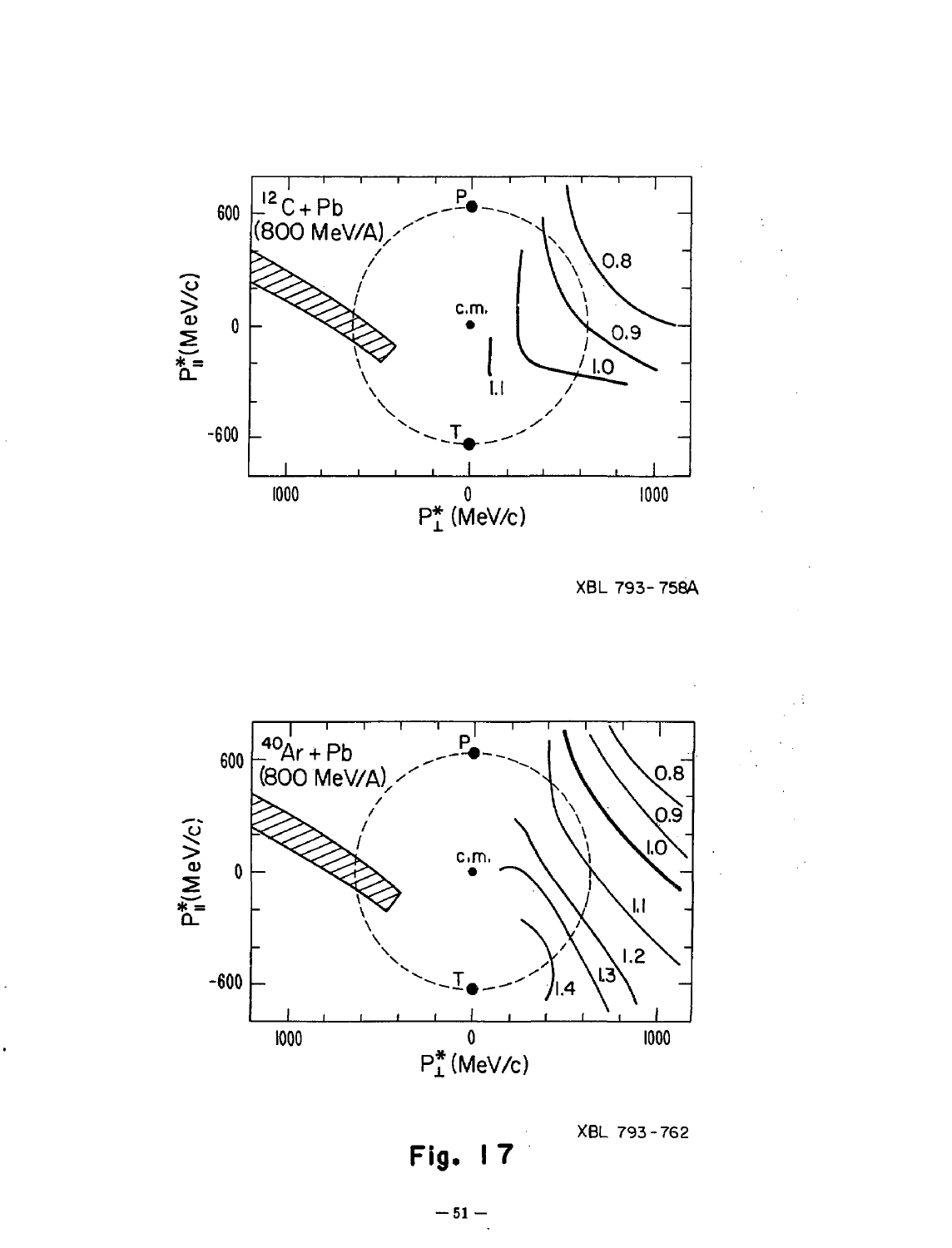![](_page_53_Figure_0.jpeg)

XBL 8010-12672

ï

Fig. 18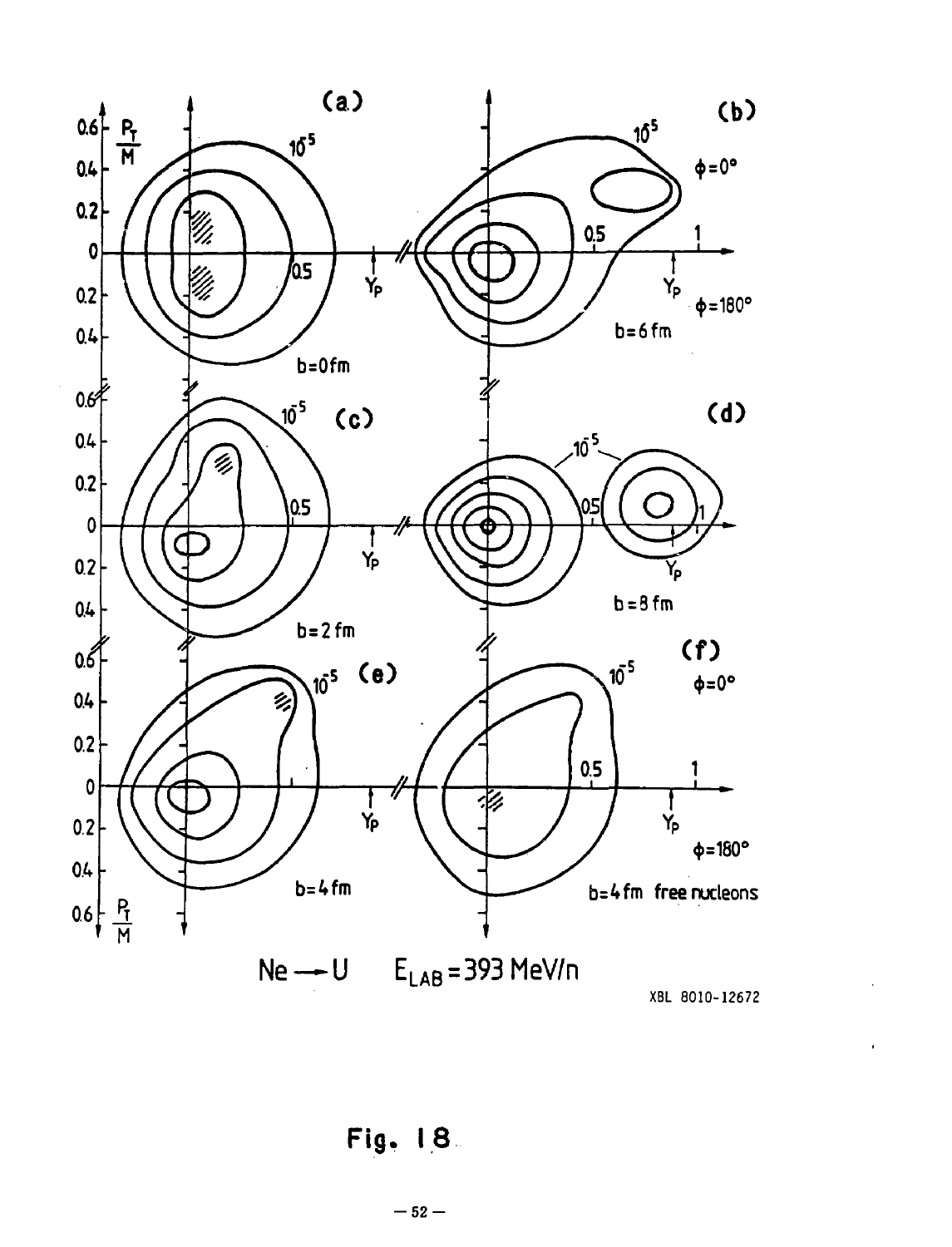![](_page_54_Figure_0.jpeg)

Fig. I 9